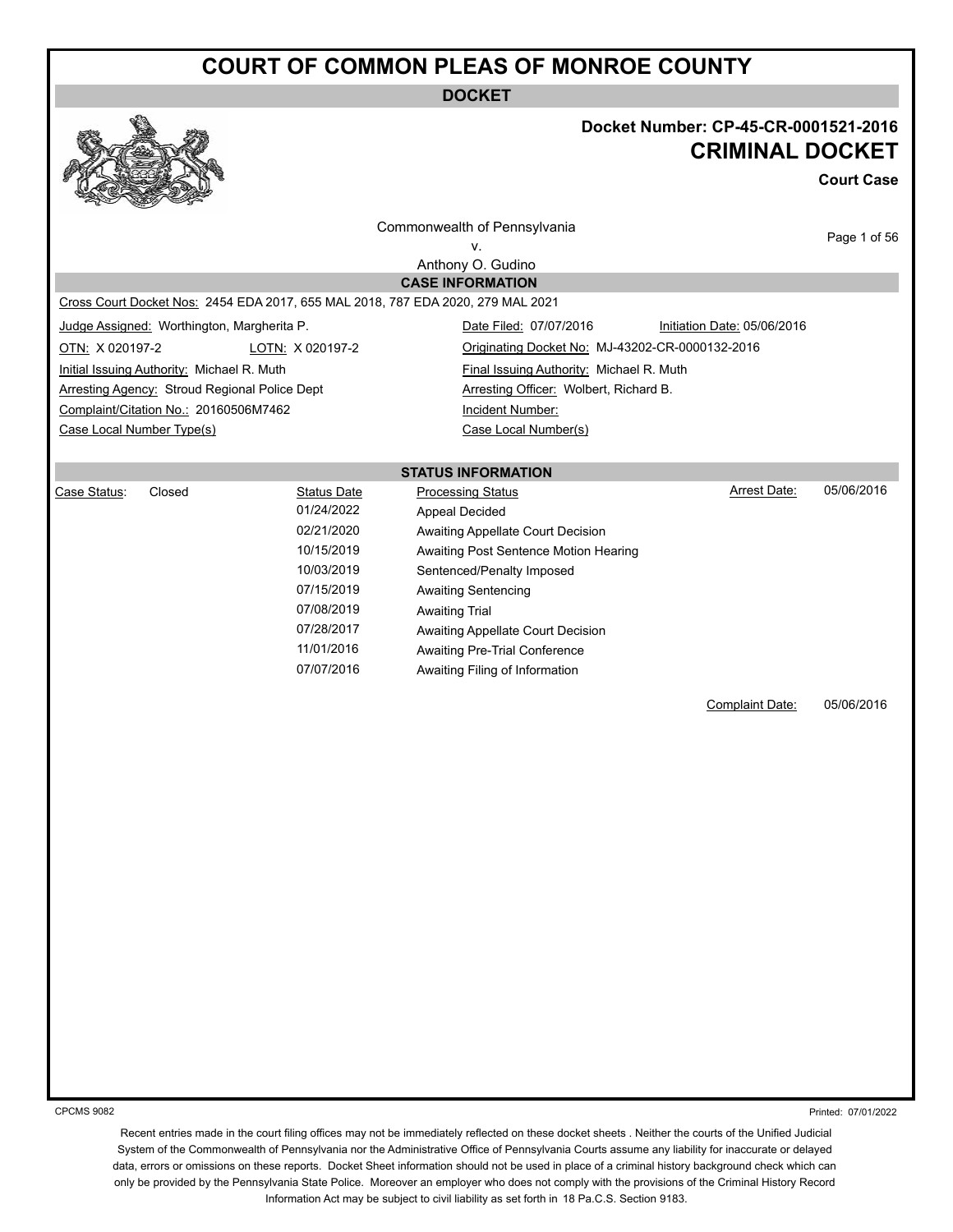**DOCKET**

#### **Docket Number: CP-45-CR-0001521-2016 CRIMINAL DOCKET**

**Court Case**

| Commonwealth of Pennsylvania       |                               |               |                                |                                              | Page 2 of 56  |
|------------------------------------|-------------------------------|---------------|--------------------------------|----------------------------------------------|---------------|
|                                    |                               |               |                                |                                              |               |
|                                    |                               |               | Anthony O. Gudino              |                                              |               |
|                                    |                               |               | <b>CALENDAR EVENTS</b><br>Room |                                              | Schedule      |
| Case Calendar<br><b>Event Type</b> | Schedule<br><b>Start Date</b> | Start<br>Time |                                | Judge Name                                   | <b>Status</b> |
| <b>Status Conference</b>           | 10/31/2016                    | 3:30 pm       | Judge's<br>Chambers            | President Judge Margherita<br>P. Worthington | Scheduled     |
| <b>Status Conference</b>           | 11/18/2016                    | 11:30 am      | Judge's<br>Chambers            | President Judge Margherita<br>P. Worthington | Scheduled     |
| Withdrawal of<br>Counsel           | 12/21/2016                    | $11:00$ am    | Courtroom 1                    | President Judge Margherita<br>P. Worthington | Scheduled     |
| Argument                           | 01/06/2017                    | 10:00 am      | Courtroom 1                    | President Judge Margherita<br>P. Worthington | Scheduled     |
| <b>Evidentiary Hearing</b>         | 01/13/2017                    | 1:30 pm       | Courtroom 1                    | President Judge Margherita<br>P. Worthington | Scheduled     |
| Pre-Trial<br>Conference            | 02/27/2017                    | 2:00 pm       | Courtroom 1                    | President Judge Margherita<br>P. Worthington | Scheduled     |
| Omnibus                            | 03/21/2017                    | $9:00$ am     | Courtroom 1                    | President Judge Margherita<br>P. Worthington | Scheduled     |
| Omnibus                            | 05/25/2017                    | 1:30 pm       | Courtroom 1                    | President Judge Margherita<br>P. Worthington | Scheduled     |
| Trial Term Jury<br>Selection       | 09/06/2017                    | $8:30$ am     | Courtroom 1                    | Judge Stephen M. Higgins                     | Cancelled     |
| Motion                             | 04/11/2019                    | 2:00 pm       | Judge's<br>Chambers            | President Judge Margherita<br>P. Worthington | Scheduled     |
| Pre-Trial<br>Conference            | 06/18/2019                    | $10:30$ am    | Courtroom 1                    | President Judge Margherita<br>P. Worthington | Scheduled     |
| Motion in Limine                   | 07/08/2019                    | 2:30 pm       | Courtroom 1                    | President Judge Margherita<br>P. Worthington | Scheduled     |
| Trial Term Jury<br>Selection       | 07/09/2019                    | $8:30$ am     | Courtroom 1                    | President Judge Margherita<br>P. Worthington | Scheduled     |
| Trial                              | 07/09/2019                    | $9:00$ am     | Courtroom 3                    | President Judge Margherita<br>P. Worthington | Scheduled     |
| Trial                              | 07/10/2019                    | $9:00$ am     | Courtroom 1                    | President Judge Margherita<br>P. Worthington | Scheduled     |
| Trial                              | 07/11/2019                    | $9:00$ am     | Courtroom 1                    | President Judge Margherita<br>P. Worthington | Scheduled     |
| Trial                              | 07/12/2019                    | $9:00$ am     | Courtroom 1                    | President Judge Margherita<br>P. Worthington | Scheduled     |
| Trial                              | 07/15/2019                    | $9:00$ am     | Courtroom 1                    | President Judge Margherita<br>P. Worthington | Scheduled     |
| Sentencing                         | 10/03/2019                    | 1:30 pm       | Courtroom 1                    | President Judge Margherita<br>P. Worthington | Scheduled     |

CPCMS 9082

Printed: 07/01/2022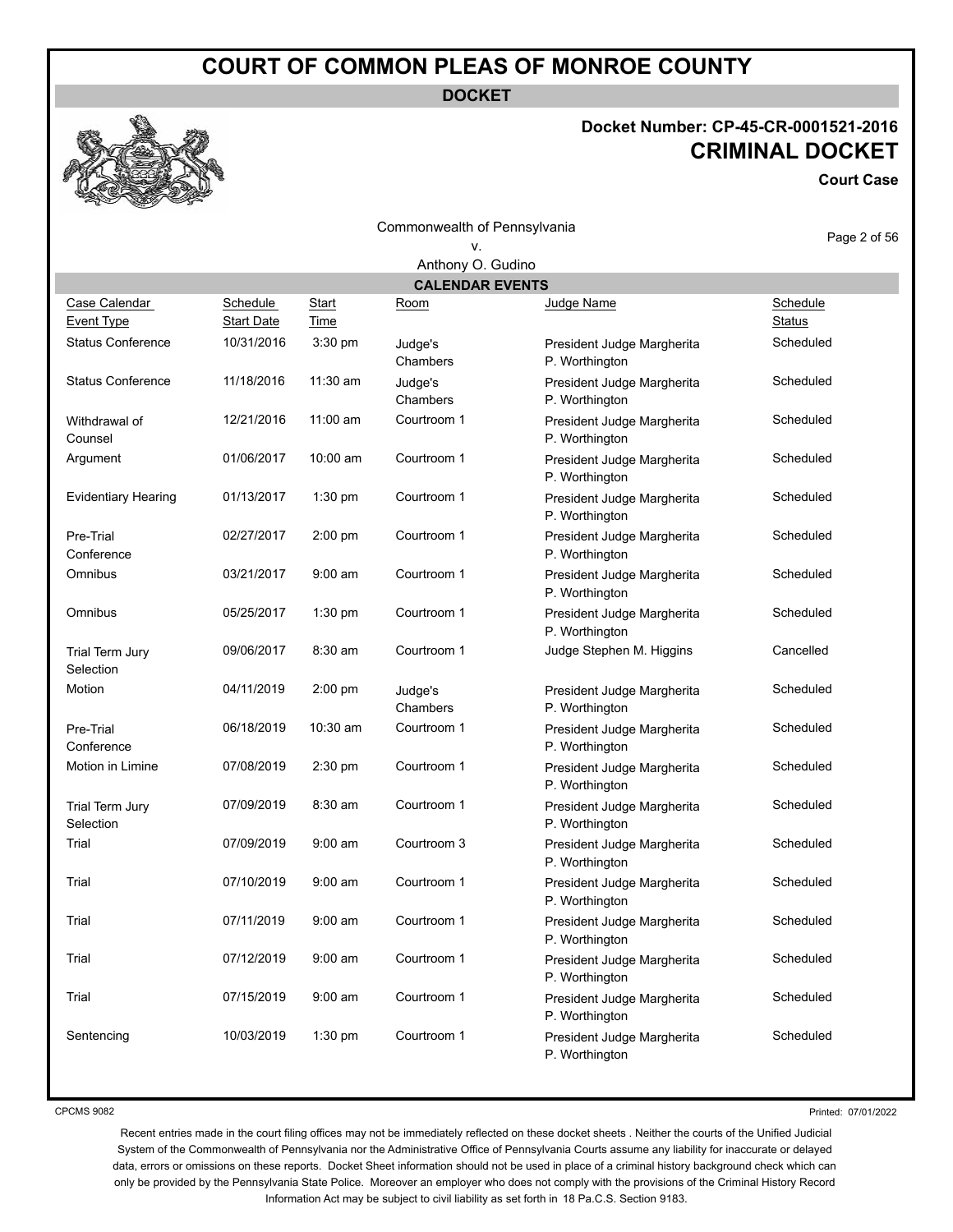**DOCKET**

#### **Docket Number: CP-45-CR-0001521-2016 CRIMINAL DOCKET**

|                                     |                                 |                                      |                                       |                       |                                                                            |                |                            |                            | <b>Court Case</b>          |
|-------------------------------------|---------------------------------|--------------------------------------|---------------------------------------|-----------------------|----------------------------------------------------------------------------|----------------|----------------------------|----------------------------|----------------------------|
|                                     |                                 |                                      |                                       |                       | Commonwealth of Pennsylvania<br>ν.                                         |                |                            |                            | Page 3 of 56               |
|                                     |                                 |                                      |                                       |                       | Anthony O. Gudino                                                          |                |                            |                            |                            |
|                                     |                                 |                                      |                                       |                       | <b>CALENDAR EVENTS</b>                                                     |                |                            |                            |                            |
| Case Calendar<br>Event Type         |                                 | <b>Schedule</b><br><b>Start Date</b> | <b>Start</b><br>Time                  | Room                  |                                                                            | Judge Name     |                            |                            | Schedule<br><b>Status</b>  |
| Post Sentence                       |                                 | 10/28/2019                           | $1:30$ pm                             |                       | Courtroom 1                                                                |                | President Judge Margherita |                            | Scheduled                  |
| <b>Motions</b>                      |                                 |                                      |                                       |                       |                                                                            | P. Worthington |                            |                            |                            |
|                                     |                                 |                                      |                                       |                       | <b>CONFINEMENT INFORMATION</b>                                             |                |                            |                            |                            |
| Confinement                         |                                 | Confinement                          |                                       |                       | Destination                                                                |                | Confinement                |                            | Still in                   |
| Known As Of                         | <b>Type</b>                     |                                      |                                       |                       | Location                                                                   |                | Reason                     |                            | Custody                    |
| 02/18/2020                          |                                 |                                      | <b>State Correctional Institution</b> |                       | <b>SCI Houtzdale</b>                                                       |                |                            |                            | Yes                        |
|                                     |                                 |                                      |                                       |                       | <b>DEFENDANT INFORMATION</b>                                               |                |                            |                            |                            |
| Date Of Birth:                      |                                 |                                      | 05/08/1990                            |                       | City/State/Zip: Ridgewood, NY 11385-2225                                   |                |                            |                            |                            |
| Alias Name<br>Gudino, Anthony       |                                 |                                      |                                       |                       |                                                                            |                |                            |                            |                            |
|                                     |                                 |                                      |                                       |                       | <b>CASE PARTICIPANTS</b>                                                   |                |                            |                            |                            |
| <b>Participant Type</b>             |                                 |                                      | <b>Name</b>                           |                       |                                                                            |                |                            |                            |                            |
| Defendant                           |                                 |                                      |                                       | Gudino, Anthony O.    |                                                                            |                |                            |                            |                            |
|                                     |                                 |                                      |                                       |                       | <b>BAIL INFORMATION</b>                                                    |                |                            |                            |                            |
| Gudino, Anthony O.                  |                                 |                                      |                                       |                       |                                                                            |                |                            |                            | <b>Nebbia Status: None</b> |
| <b>Bail Action</b>                  |                                 | Date                                 | <b>Bail Type</b>                      |                       | Percentage                                                                 |                | Amount                     |                            |                            |
|                                     |                                 |                                      |                                       |                       |                                                                            |                |                            | <b>Bail Posting Status</b> | Posting Date               |
|                                     |                                 |                                      |                                       |                       |                                                                            |                |                            |                            |                            |
| Denied                              |                                 |                                      | 05/06/2016                            |                       |                                                                            |                | \$0.00                     |                            |                            |
|                                     |                                 |                                      |                                       |                       | <b>CHARGES</b>                                                             |                |                            |                            |                            |
| Seq.                                | Orig Seq.                       | Grade                                | <b>Statute</b>                        |                       | <b>Statute Description</b>                                                 |                |                            | Offense Dt.                | OTN                        |
| $\mathbf{1}$                        | 1                               | F <sub>1</sub>                       | 18 § 2501 §§ A                        |                       | <b>Criminal Homicide</b>                                                   |                |                            | 05/06/2016                 | X 020197-2                 |
| $\overline{2}$                      | 2                               | M1                                   | 18 § 4304 §§ A1                       |                       | Endangering Welfare of Children -<br>Parent/Guardian/Other Commits Offense |                |                            | 05/06/2016                 | X 020197-2                 |
| 3                                   | 3                               | M <sub>2</sub>                       | 18 § 2705                             |                       | Recklessly Endangering Another Person                                      |                |                            | 05/06/2016                 | X 020197-2                 |
|                                     |                                 |                                      |                                       |                       | <b>DISPOSITION SENTENCING/PENALTIES</b>                                    |                |                            |                            |                            |
| <b>Disposition</b>                  |                                 |                                      |                                       |                       |                                                                            |                |                            |                            |                            |
| Case Event                          |                                 |                                      |                                       |                       | <b>Disposition Date</b>                                                    |                |                            | <b>Final Disposition</b>   |                            |
|                                     | Sequence/Description            |                                      |                                       |                       | Offense Disposition                                                        |                |                            | Grade                      | <b>Section</b>             |
|                                     | Sentencing Judge                |                                      |                                       |                       | Sentence Date                                                              |                |                            |                            | Credit For Time Served     |
|                                     | Sentence/Diversion Program Type |                                      |                                       |                       | <b>Incarceration/Diversionary Period</b>                                   |                |                            | <b>Start Date</b>          |                            |
|                                     | <b>Sentence Conditions</b>      |                                      |                                       |                       |                                                                            |                |                            |                            |                            |
| <b>Held for Court (Lower Court)</b> |                                 |                                      |                                       | Defendant Was Present |                                                                            |                |                            |                            |                            |
|                                     | Lower Court Disposition         |                                      |                                       |                       | 07/05/2016                                                                 |                |                            | Not Final                  |                            |

CPCMS 9082

Printed: 07/01/2022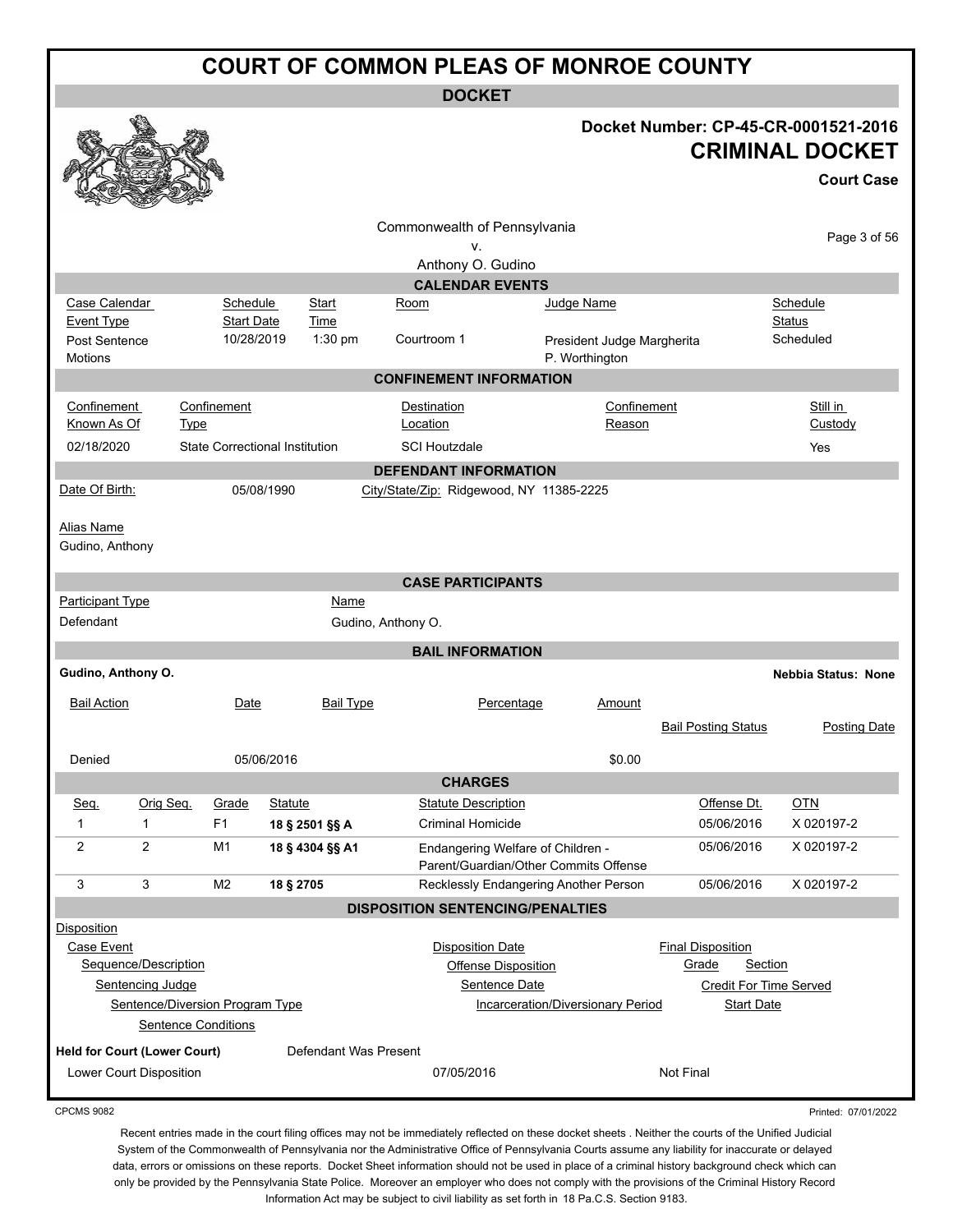**DOCKET**

#### **Docket Number: CP-45-CR-0001521-2016 CRIMINAL DOCKET**

**Court Case**

Commonwealth of Pennsylvania

Page 4 of 56

#### v. Anthony O. Gudino **DISPOSITION SENTENCING/PENALTIES**

| Disposition                                                                                                                             |                                   |                          |                               |
|-----------------------------------------------------------------------------------------------------------------------------------------|-----------------------------------|--------------------------|-------------------------------|
| Case Event                                                                                                                              | <b>Disposition Date</b>           | <b>Final Disposition</b> |                               |
| Sequence/Description                                                                                                                    | Offense Disposition               | Grade                    | Section                       |
| Sentencing Judge                                                                                                                        | Sentence Date                     |                          | <b>Credit For Time Served</b> |
| Sentence/Diversion Program Type                                                                                                         | Incarceration/Diversionary Period |                          | <b>Start Date</b>             |
| <b>Sentence Conditions</b>                                                                                                              |                                   |                          |                               |
| 1 / Criminal Homicide                                                                                                                   | Held for Court (Lower Court)      | F <sub>1</sub>           | 18 § 2501 §§ A                |
| 2 / Endangering Welfare of Children -                                                                                                   | Held for Court (Lower Court)      | M1                       | 18 § 4304 §§ A1               |
| Parent/Guardian/Other Commits Offense                                                                                                   |                                   |                          |                               |
| 3 / Recklessly Endangering Another Person                                                                                               | Held for Court (Lower Court)      | M <sub>2</sub>           | 18 § 2705                     |
| Guilty                                                                                                                                  |                                   |                          |                               |
| Trial                                                                                                                                   | 07/15/2019                        | <b>Final Disposition</b> |                               |
| 1 / Criminal Homicide                                                                                                                   | Guilty                            | F1                       | 18 § 2501 §§ A                |
| Worthington, Margherita P.                                                                                                              | 10/03/2019                        | 1,246 Days               |                               |
| Confinement                                                                                                                             | Min of 20.00 Years                |                          |                               |
|                                                                                                                                         | Max of 40.00 Years                |                          |                               |
|                                                                                                                                         | Other                             |                          |                               |
| Defendant shall pay the costs of these proceedings                                                                                      |                                   |                          |                               |
| Dept. of Corrections to obtain a DNA blood sample and fingerprints from the Defendant, to pay the<br>\$250.00 fee associated therewith. |                                   |                          |                               |
| 2 / Endangering Welfare of Children -                                                                                                   | Guilty                            | M <sub>1</sub>           | 18 § 4304 §§ A1               |
| Parent/Guardian/Other Commits Offense                                                                                                   |                                   |                          |                               |
| Worthington, Margherita P.                                                                                                              | 10/03/2019                        |                          |                               |
| Confinement                                                                                                                             | Min of 3.00 Years 6.00 Months     |                          |                               |
|                                                                                                                                         | Max of 7.00 Years                 |                          |                               |
|                                                                                                                                         | Other                             |                          |                               |
| Defendant shall pay the costs of these proceedings                                                                                      |                                   |                          |                               |
| 3 / Recklessly Endangering Another Person                                                                                               | Guilty                            | M <sub>2</sub>           | 18 § 2705                     |
| Worthington, Margherita P.                                                                                                              | 10/03/2019                        |                          |                               |
| Merged                                                                                                                                  |                                   |                          |                               |
| <b>LINKED SENTENCES:</b>                                                                                                                |                                   |                          |                               |
| Link 1                                                                                                                                  |                                   |                          |                               |
| CP-45-CR-0001521-2016 - Seq. No. 2 (18§ 4304 §§ A1) - Confinement is Consecutive to                                                     |                                   |                          |                               |
| CP-45-CR-0001521-2016 - Seq. No. 1 (18§ 2501 §§ A) - Confinement                                                                        |                                   |                          |                               |
|                                                                                                                                         |                                   |                          |                               |
|                                                                                                                                         |                                   |                          |                               |
|                                                                                                                                         |                                   |                          |                               |
|                                                                                                                                         |                                   |                          |                               |
|                                                                                                                                         |                                   |                          |                               |
|                                                                                                                                         |                                   |                          |                               |
|                                                                                                                                         |                                   |                          |                               |

CPCMS 9082

Printed: 07/01/2022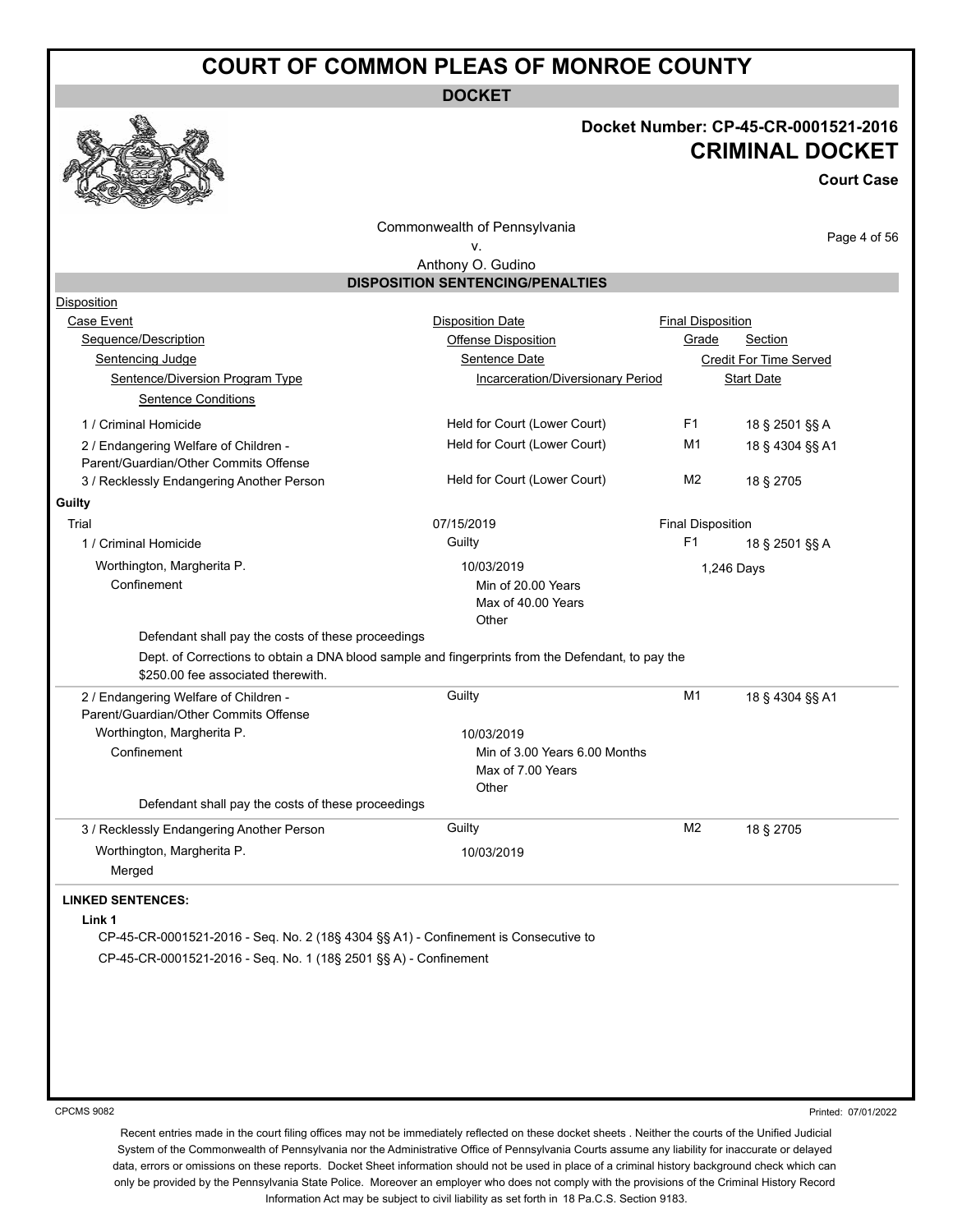**DOCKET**

# **Docket Number: CP-45-CR-0001521-2016**

|                        |                                                           |                                  |                                             |                            | <b>CRIMINAL DOCKET</b><br><b>Court Case</b> |
|------------------------|-----------------------------------------------------------|----------------------------------|---------------------------------------------|----------------------------|---------------------------------------------|
|                        |                                                           | Commonwealth of Pennsylvania     |                                             |                            |                                             |
|                        |                                                           | ۷.                               |                                             |                            | Page 5 of 56                                |
|                        |                                                           | Anthony O. Gudino                |                                             |                            |                                             |
|                        | <b>COMMONWEALTH INFORMATION</b>                           |                                  | <b>ATTORNEY INFORMATION</b>                 |                            |                                             |
| Name:                  | Michael Mancuso                                           | <u>Name:</u>                     |                                             | Zak Taylor Goldstein       |                                             |
|                        | <b>District Attorney</b>                                  |                                  | Private                                     |                            |                                             |
| Supreme Court No:      | 065509                                                    | Supreme Court No:                |                                             | 312128                     |                                             |
| Phone Number(s):       |                                                           | Rep. Status:                     |                                             | Active                     |                                             |
| 570-420-3470           | (Phone)                                                   | Phone Number(s):                 |                                             |                            |                                             |
| Address:               |                                                           |                                  | 267-225-2545                                | (Phone)                    |                                             |
|                        | District Attorney's Office                                |                                  | 484-680-2148                                | (Mobile)                   |                                             |
|                        | 610 Monroe St<br>Strousburg, PA 18360                     | Address:                         |                                             |                            |                                             |
|                        |                                                           |                                  | Goldstein Mehta LLC<br>1717 Arch St Ste 320 |                            |                                             |
| <u>Name:</u>           | Monroe County District Attorney's                         |                                  | Philadelphia, PA 19103                      |                            |                                             |
|                        | Office                                                    |                                  |                                             |                            |                                             |
|                        | <b>District Attorney</b>                                  | Representing: Gudino, Anthony O. |                                             |                            |                                             |
| Supreme Court No:      |                                                           |                                  |                                             |                            |                                             |
| Phone Number(s):       |                                                           |                                  |                                             |                            |                                             |
| 570-517-3052           | (Phone)                                                   |                                  |                                             |                            |                                             |
| Address:               |                                                           |                                  |                                             |                            |                                             |
|                        | 701 Main Street                                           |                                  |                                             |                            |                                             |
| Suite 200              |                                                           |                                  |                                             |                            |                                             |
|                        | Stroudsburg, PA 18360                                     |                                  |                                             |                            |                                             |
|                        |                                                           |                                  |                                             |                            |                                             |
| Name:                  | Matthew John Bernal                                       |                                  |                                             |                            |                                             |
|                        | <b>District Attorney</b>                                  |                                  |                                             |                            |                                             |
| Supreme Court No:      | 313792                                                    |                                  |                                             |                            |                                             |
| Phone Number(s):       |                                                           |                                  |                                             |                            |                                             |
| 570-517-3058           | (Phone)                                                   |                                  |                                             |                            |                                             |
| Address:               |                                                           |                                  |                                             |                            |                                             |
|                        | Monroe Co Da's Office<br>610 Monroe St                    |                                  |                                             |                            |                                             |
|                        | Stroudsburg, PA 18360                                     |                                  |                                             |                            |                                             |
|                        |                                                           | <b>ENTRIES</b>                   |                                             |                            |                                             |
| <b>Sequence Number</b> | CP Filed Date                                             | Document Date                    |                                             | <b>Filed By</b>            |                                             |
| Service To             |                                                           | Service By                       |                                             |                            |                                             |
|                        |                                                           |                                  |                                             |                            |                                             |
| <b>Issue Date</b>      | Service Type                                              | <b>Status Date</b>               |                                             | Service Status             |                                             |
| 1                      | 05/11/2016                                                |                                  |                                             | Worthington, Margherita P. |                                             |
|                        | Order Granting Motion for Appointment of Conflict Counsel |                                  |                                             |                            |                                             |
| MDJ-43-2-02            |                                                           |                                  |                                             |                            |                                             |
| 05/12/2016             | <b>First Class</b>                                        |                                  |                                             |                            |                                             |
|                        | Monroe County Court Administration                        |                                  |                                             |                            |                                             |
| 05/12/2016             | Clerk of Court's Boxes                                    |                                  |                                             |                            |                                             |
|                        | Monroe County District Attorney's Office                  |                                  |                                             |                            |                                             |

 $\mathcal{P}$ 

539

ena

CPCMS 9082

Printed: 07/01/2022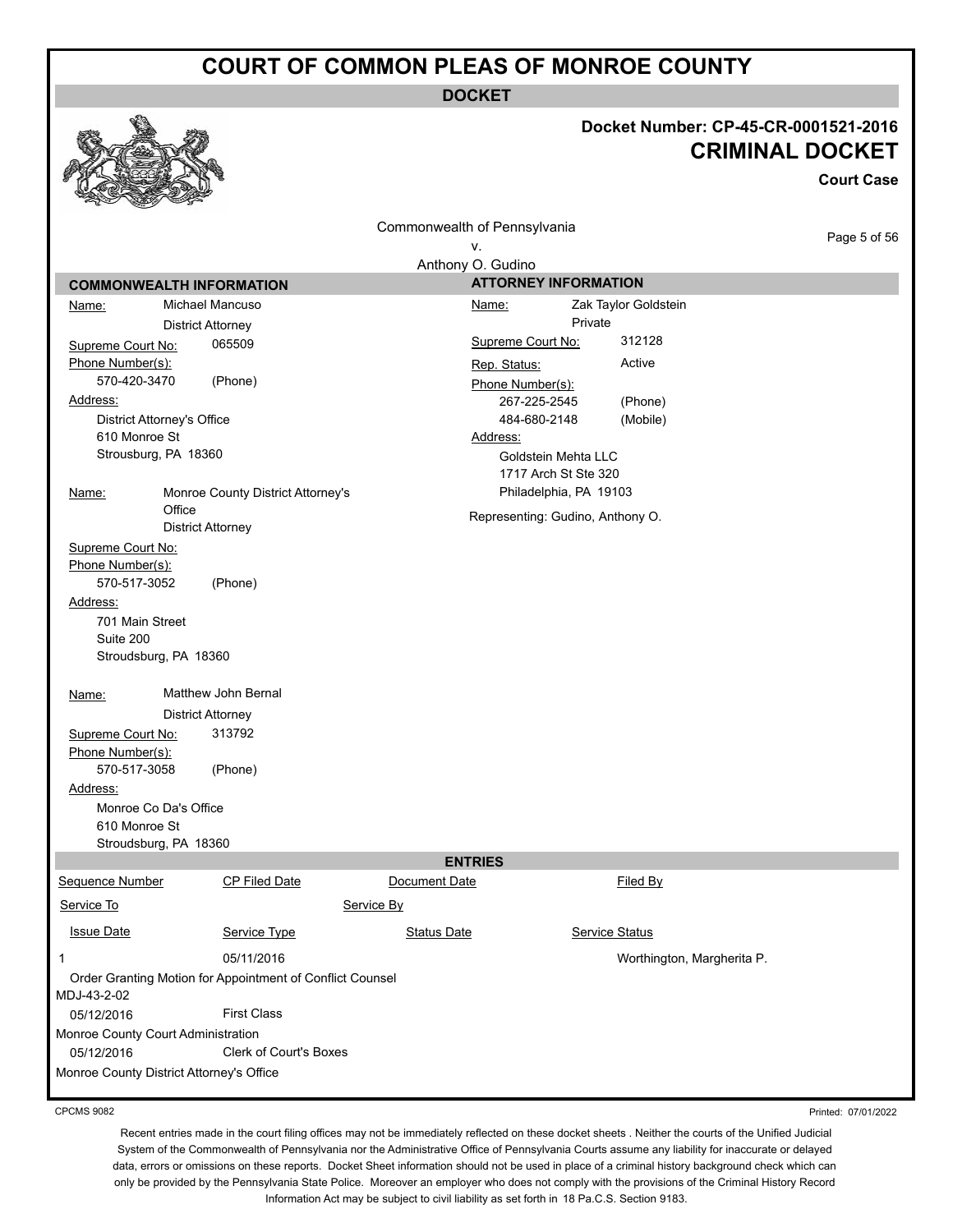**DOCKET**

#### **Docket Number: CP-45-CR-0001521-2016 CRIMINAL DOCKET**

|                                                      |                                               |                                                                                                                         |                                   | <b>Court Case</b> |
|------------------------------------------------------|-----------------------------------------------|-------------------------------------------------------------------------------------------------------------------------|-----------------------------------|-------------------|
|                                                      |                                               | Commonwealth of Pennsylvania                                                                                            |                                   | Page 6 of 56      |
|                                                      |                                               | v.                                                                                                                      |                                   |                   |
|                                                      |                                               | Anthony O. Gudino<br><b>ENTRIES</b>                                                                                     |                                   |                   |
| Sequence Number                                      | <b>CP Filed Date</b>                          | Document Date                                                                                                           | Filed By                          |                   |
| Service To                                           |                                               | Service By                                                                                                              |                                   |                   |
| <b>Issue Date</b>                                    |                                               |                                                                                                                         |                                   |                   |
|                                                      | Service Type<br>Clerk of Court's Boxes        | <b>Status Date</b>                                                                                                      | <b>Service Status</b>             |                   |
| 05/12/2016<br>Monroe County Public Defender's Office |                                               |                                                                                                                         |                                   |                   |
| 05/12/2016                                           | <b>Clerk of Court's Boxes</b>                 |                                                                                                                         |                                   |                   |
|                                                      |                                               | <u> 1988 - Andrea 1988 - Andrea 1989 - Andrea 1989 - Andrea 1989 - Andrea 1989 - Andrea 1989 - Andrea 1989 - Andrea</u> |                                   |                   |
| 1                                                    | 05/16/2016                                    |                                                                                                                         | MDJ-43-3-01                       |                   |
|                                                      | Application for Search Warrant - 25 433301-16 |                                                                                                                         |                                   |                   |
|                                                      | - - - - - - - - - - - - - - -                 |                                                                                                                         |                                   |                   |
| 2                                                    | 05/16/2016                                    |                                                                                                                         | MDJ-43-3-01                       |                   |
|                                                      | Application for Search Warrant - 26 433301-16 | - 2000 - 2000 - 2000 - 2000 - 2000 - 2000 - 2000 - 2000 - 2000 - 2000 - 2000 - 2000 - 2000 - 2000 - 2000 - 200          |                                   |                   |
| 1                                                    | 07/07/2016                                    |                                                                                                                         | MDJ-43-2-02                       |                   |
| Application for Search Warrant                       |                                               |                                                                                                                         |                                   |                   |
|                                                      |                                               | <u> 1988 - An Aon Aon ann an Aon an Aon an Aon an Aon an </u>                                                           |                                   |                   |
| 2                                                    | 07/07/2016                                    |                                                                                                                         | Court of Common Pleas - Monroe    |                   |
| Original Papers Received from Lower Court            |                                               |                                                                                                                         | County                            |                   |
|                                                      |                                               |                                                                                                                         | _ _ _ _ _ _                       |                   |
| 1                                                    | 07/15/2016                                    |                                                                                                                         | Monroe County District Attorney's |                   |
|                                                      |                                               |                                                                                                                         | Office                            |                   |
| <b>Criminal Information Filed</b>                    |                                               |                                                                                                                         |                                   |                   |
| 1                                                    | 09/19/2016                                    |                                                                                                                         | Monroe County District Attorney's |                   |
|                                                      |                                               |                                                                                                                         | Office                            |                   |
|                                                      | Commonwealth's Motion for Status Conference   |                                                                                                                         |                                   |                   |
|                                                      |                                               |                                                                                                                         |                                   |                   |
|                                                      | 09/21/2016                                    | 09/20/2016<br>Order - Hearing Scheduled for 10/31/2016 at 3:30 pm in CT Room 1/ Status Conference                       | Worthington, Margherita P.        |                   |
| Monroe County Court Administration                   |                                               |                                                                                                                         |                                   |                   |
| 09/22/2016                                           | Clerk of Court's Boxes                        |                                                                                                                         |                                   |                   |
| Monroe County District Attorney's Office             |                                               |                                                                                                                         |                                   |                   |
| 09/22/2016                                           | Clerk of Court's Boxes                        |                                                                                                                         |                                   |                   |
| Monroe County Sheriff's Department                   |                                               |                                                                                                                         |                                   |                   |
| 09/22/2016                                           | Clerk of Court's Boxes                        |                                                                                                                         |                                   |                   |
| Watkins, William Austin                              |                                               |                                                                                                                         |                                   |                   |
| 09/22/2016                                           | <b>First Class</b>                            |                                                                                                                         |                                   |                   |
| Monroe County District Attorney's Office             |                                               |                                                                                                                         |                                   |                   |
| 09/27/2016                                           | eService                                      |                                                                                                                         | Served                            |                   |

CPCMS 9082

Printed: 07/01/2022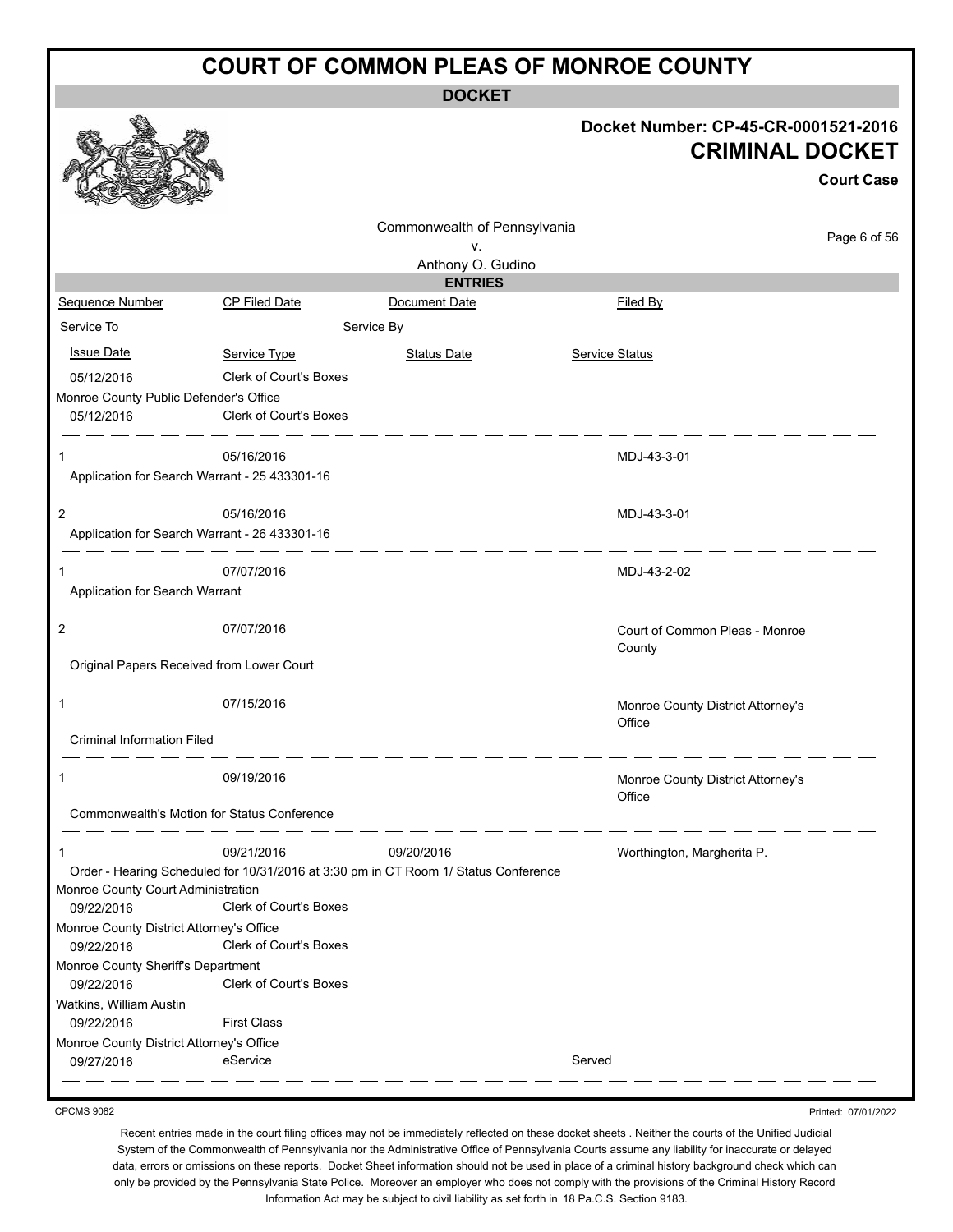**DOCKET**

|                                                        |                               | DUUNE 1                                                                             |                |                                                                |                     |
|--------------------------------------------------------|-------------------------------|-------------------------------------------------------------------------------------|----------------|----------------------------------------------------------------|---------------------|
|                                                        |                               |                                                                                     |                | Docket Number: CP-45-CR-0001521-2016<br><b>CRIMINAL DOCKET</b> |                     |
|                                                        |                               |                                                                                     |                |                                                                | <b>Court Case</b>   |
|                                                        |                               | Commonwealth of Pennsylvania                                                        |                |                                                                | Page 7 of 56        |
|                                                        |                               | v.                                                                                  |                |                                                                |                     |
|                                                        |                               | Anthony O. Gudino<br><b>ENTRIES</b>                                                 |                |                                                                |                     |
| Sequence Number                                        | <b>CP Filed Date</b>          | Document Date                                                                       |                | Filed By                                                       |                     |
| Service To                                             |                               | Service By                                                                          |                |                                                                |                     |
|                                                        |                               |                                                                                     |                |                                                                |                     |
| <b>Issue Date</b>                                      | Service Type                  | <b>Status Date</b>                                                                  | Service Status |                                                                |                     |
| 1                                                      | 10/31/2016                    |                                                                                     |                | Watkins, William Austin                                        |                     |
| Unopposed Motion to Reschedule Hearing                 |                               |                                                                                     |                |                                                                |                     |
| Monroe County District Attorney's Office<br>10/31/2016 | eService                      |                                                                                     | Served         |                                                                |                     |
|                                                        |                               |                                                                                     |                |                                                                |                     |
| $\mathbf{1}$                                           | 11/01/2016                    | 10/31/2016                                                                          |                | Worthington, Margherita P.                                     |                     |
| Order Case Continued to 11/18/16 11:30am in Chambers   |                               |                                                                                     |                |                                                                |                     |
| Monroe County Court Administration                     |                               |                                                                                     |                |                                                                |                     |
| 11/02/2016                                             | <b>Clerk of Court's Boxes</b> |                                                                                     |                |                                                                |                     |
| Monroe County District Attorney's Office               |                               |                                                                                     |                |                                                                |                     |
| 11/02/2016                                             | <b>Clerk of Court's Boxes</b> |                                                                                     |                |                                                                |                     |
| Monroe County Probation<br>11/02/2016                  | <b>Clerk of Court's Boxes</b> |                                                                                     |                |                                                                |                     |
| Monroe County Public Defender's Office                 |                               |                                                                                     |                |                                                                |                     |
| 11/02/2016                                             | <b>Clerk of Court's Boxes</b> |                                                                                     |                |                                                                |                     |
| Watkins, William Austin                                |                               |                                                                                     |                |                                                                |                     |
| 11/02/2016                                             | <b>First Class</b>            |                                                                                     |                |                                                                |                     |
| Monroe County District Attorney's Office               |                               |                                                                                     |                |                                                                |                     |
| 11/03/2016                                             | eService                      |                                                                                     | Served         |                                                                |                     |
| 2                                                      | 11/01/2016                    |                                                                                     |                | Gudino, Anthony O.                                             |                     |
|                                                        |                               |                                                                                     |                | Watkins, William Austin                                        |                     |
| Waiver of Arraignment                                  |                               |                                                                                     |                |                                                                |                     |
| Monroe County District Attorney's Office               |                               |                                                                                     |                |                                                                |                     |
| 11/01/2016                                             | eService                      |                                                                                     | Served         |                                                                |                     |
| 1                                                      | 11/23/2016                    |                                                                                     |                | Gudino, Anthony O.                                             |                     |
|                                                        |                               |                                                                                     |                | Watkins, William Austin                                        |                     |
| Rule 600 Waiver                                        |                               |                                                                                     |                |                                                                |                     |
| Monroe County District Attorney's Office               |                               |                                                                                     |                |                                                                |                     |
| 11/23/2016                                             | eService                      |                                                                                     | Served         |                                                                |                     |
| $\overline{2}$                                         | 11/23/2016                    | 11/21/2016                                                                          |                | Worthington, Margherita P.                                     |                     |
|                                                        |                               | Order - Hearing Scheduled for 1/6/2017 at 10:00 am in CT Room 1 / Hearing /Argument |                |                                                                |                     |
| Monroe County Court Administration                     |                               |                                                                                     |                |                                                                |                     |
| 11/28/2016                                             | <b>Clerk of Court's Boxes</b> |                                                                                     |                |                                                                |                     |
| Monroe County District Attorney's Office               |                               |                                                                                     |                |                                                                |                     |
| 11/28/2016                                             | <b>Clerk of Court's Boxes</b> |                                                                                     |                |                                                                |                     |
| <b>CPCMS 9082</b>                                      |                               |                                                                                     |                |                                                                | Printed: 07/01/2022 |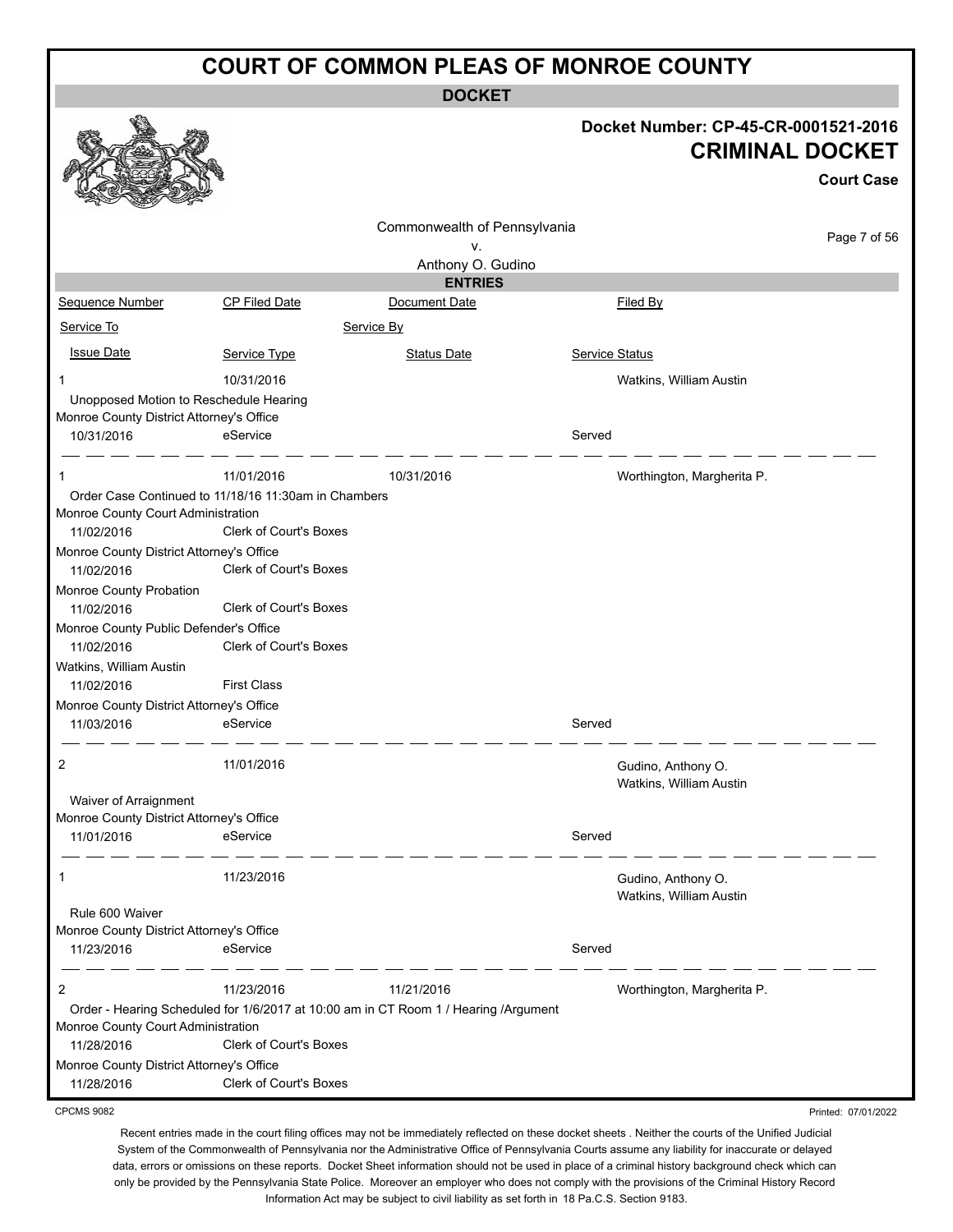**DOCKET**

Printed: 07/01/2022

|                                               |                                                                           |                              |                       | Docket Number: CP-45-CR-0001521-2016<br><b>CRIMINAL DOCKET</b><br><b>Court Case</b> |
|-----------------------------------------------|---------------------------------------------------------------------------|------------------------------|-----------------------|-------------------------------------------------------------------------------------|
|                                               |                                                                           | Commonwealth of Pennsylvania |                       |                                                                                     |
|                                               |                                                                           | ۷.                           |                       | Page 8 of 56                                                                        |
|                                               |                                                                           | Anthony O. Gudino            |                       |                                                                                     |
|                                               |                                                                           | <b>ENTRIES</b>               |                       |                                                                                     |
| <b>Sequence Number</b>                        | <b>CP Filed Date</b>                                                      | Document Date                |                       | Filed By                                                                            |
| Service To                                    |                                                                           | Service By                   |                       |                                                                                     |
| <b>Issue Date</b>                             | Service Type                                                              | <b>Status Date</b>           | <b>Service Status</b> |                                                                                     |
| Monroe County Probation                       |                                                                           |                              |                       |                                                                                     |
| 11/28/2016                                    | <b>Clerk of Court's Boxes</b>                                             |                              |                       |                                                                                     |
| Monroe County Sheriff                         |                                                                           |                              |                       |                                                                                     |
| 11/28/2016                                    | <b>Clerk of Court's Boxes</b>                                             |                              |                       |                                                                                     |
| Other                                         |                                                                           |                              |                       |                                                                                     |
| 11/28/2016                                    | <b>Clerk of Court's Boxes</b>                                             |                              |                       |                                                                                     |
| Watkins, William Austin                       |                                                                           |                              |                       |                                                                                     |
| 11/28/2016                                    | <b>First Class</b>                                                        |                              |                       |                                                                                     |
| Monroe County District Attorney's Office      |                                                                           |                              |                       |                                                                                     |
| 12/07/2016                                    | eService                                                                  |                              | Served                |                                                                                     |
| 1                                             | 12/07/2016                                                                |                              |                       | Monroe County District Attorney's<br>Office                                         |
| Notice Pursuant to PA Rule of Evidence 404(B) |                                                                           |                              |                       |                                                                                     |
| 1                                             | 12/14/2016                                                                |                              |                       | Watkins, William Austin                                                             |
| Motion to Withdraw as Counsel                 |                                                                           |                              |                       |                                                                                     |
| Monroe County District Attorney's Office      |                                                                           |                              |                       |                                                                                     |
| 12/14/2016                                    | eService                                                                  |                              | Served                |                                                                                     |
| 1                                             | 12/15/2016                                                                |                              |                       | Worthington, Margherita P.                                                          |
|                                               | Order Hearing - Motion to Withdraw as Counsel on 12/21/16 at 11 a.m. Ct#1 |                              |                       |                                                                                     |
| Gudino, Anthony O.                            |                                                                           |                              |                       |                                                                                     |
| 12/16/2016                                    | <b>First Class</b>                                                        |                              |                       |                                                                                     |
| Monroe County Court Administration            |                                                                           |                              |                       |                                                                                     |
| 12/16/2016                                    | <b>Clerk of Court's Boxes</b>                                             |                              |                       |                                                                                     |
| Monroe County District Attorney's Office      |                                                                           |                              |                       |                                                                                     |
| 12/16/2016                                    | Clerk of Court's Boxes                                                    |                              |                       |                                                                                     |
| Monroe County Probation Department            |                                                                           |                              |                       |                                                                                     |
| 12/16/2016                                    | <b>Clerk of Court's Boxes</b>                                             |                              |                       |                                                                                     |
| Monroe County Public Defender's Office        |                                                                           |                              |                       |                                                                                     |
| 12/16/2016                                    | Clerk of Court's Boxes                                                    |                              |                       |                                                                                     |
| Monroe County Sheriff's Department            |                                                                           |                              |                       |                                                                                     |
| 12/16/2016                                    | Clerk of Court's Boxes                                                    |                              |                       |                                                                                     |
| Other                                         |                                                                           |                              |                       |                                                                                     |

CPCMS 9082

Other

12/16/2016 Fax

12/16/2016 Attorney Box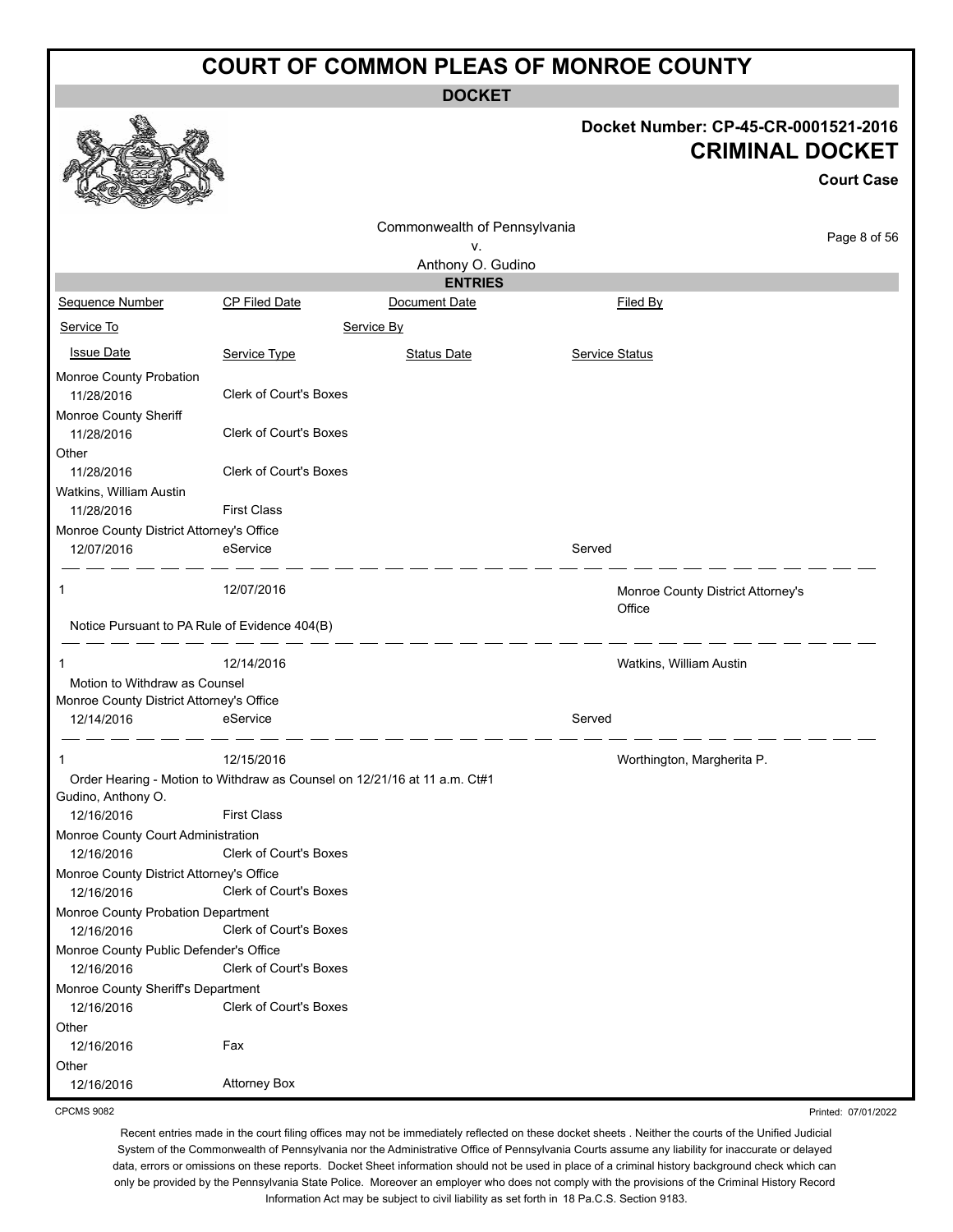**DOCKET**

#### **Docket Number: CP-45-CR-0001521-2016 CRIMINAL DOCKET**

Printed: 07/01/2022

|                                                        |                                                                  |                                                                                 |        |                                             | <b>Court Case</b> |
|--------------------------------------------------------|------------------------------------------------------------------|---------------------------------------------------------------------------------|--------|---------------------------------------------|-------------------|
|                                                        |                                                                  | Commonwealth of Pennsylvania                                                    |        |                                             | Page 9 of 56      |
|                                                        |                                                                  | ν.                                                                              |        |                                             |                   |
|                                                        |                                                                  | Anthony O. Gudino<br><b>ENTRIES</b>                                             |        |                                             |                   |
| Sequence Number                                        | <b>CP Filed Date</b>                                             | Document Date                                                                   |        | Filed By                                    |                   |
| Service To                                             |                                                                  | Service By                                                                      |        |                                             |                   |
| <b>Issue Date</b>                                      | Service Type                                                     | Status Date                                                                     |        | <b>Service Status</b>                       |                   |
| Watkins, William Austin<br>12/16/2016                  | Fax                                                              |                                                                                 |        |                                             |                   |
| Watkins, William Austin<br>12/16/2016                  | <b>First Class</b>                                               |                                                                                 |        |                                             |                   |
| Monroe County District Attorney's Office               |                                                                  |                                                                                 |        |                                             |                   |
| 12/20/2016                                             | eService                                                         |                                                                                 | Served |                                             |                   |
| 1                                                      | 12/21/2016                                                       |                                                                                 |        | Monroe County Public Defender's<br>Office   |                   |
| Motion for Appointment of Counsel                      |                                                                  |                                                                                 |        |                                             |                   |
| 2                                                      | 12/21/2016                                                       |                                                                                 |        | Monroe County District Attorney's<br>Office |                   |
| Motion for In-Camera Hearing                           |                                                                  |                                                                                 |        |                                             |                   |
| 3                                                      | 12/21/2016                                                       |                                                                                 |        | Monroe County District Attorney's<br>Office |                   |
|                                                        | Motion to Permit Testimony by Contemporneous Alternative Methods |                                                                                 |        |                                             |                   |
| 4                                                      | 12/21/2016                                                       |                                                                                 |        | Watkins, William Austin                     |                   |
| <b>Pretrial Motions of Defendant</b>                   |                                                                  |                                                                                 |        |                                             |                   |
| Monroe County District Attorney's Office<br>12/21/2016 | eService                                                         |                                                                                 | Served |                                             |                   |
| Monroe County Public Defender's Office                 |                                                                  |                                                                                 |        |                                             |                   |
| 12/21/2016                                             | eService                                                         |                                                                                 | Served |                                             |                   |
|                                                        | 12/22/2016                                                       |                                                                                 |        | Worthington, Margherita P.                  |                   |
|                                                        |                                                                  | Order - Hearing Scheduled for 1/6/2017 at 10:00 am in Chambers / Camera Hearing |        |                                             |                   |
| Monroe County Court Administration<br>12/27/2016       | Clerk of Court's Boxes                                           |                                                                                 |        |                                             |                   |
| Monroe County District Attorney's Office<br>12/27/2016 | Clerk of Court's Boxes                                           |                                                                                 |        |                                             |                   |
| Monroe County Probation Department                     |                                                                  |                                                                                 |        |                                             |                   |
| 12/27/2016                                             | Clerk of Court's Boxes                                           |                                                                                 |        |                                             |                   |
| Monroe County Public Defender's Office<br>12/27/2016   | Clerk of Court's Boxes                                           |                                                                                 |        |                                             |                   |
| Monroe County Sheriff<br>12/27/2016                    | Clerk of Court's Boxes                                           |                                                                                 |        |                                             |                   |
|                                                        |                                                                  |                                                                                 |        |                                             |                   |

CPCMS 9082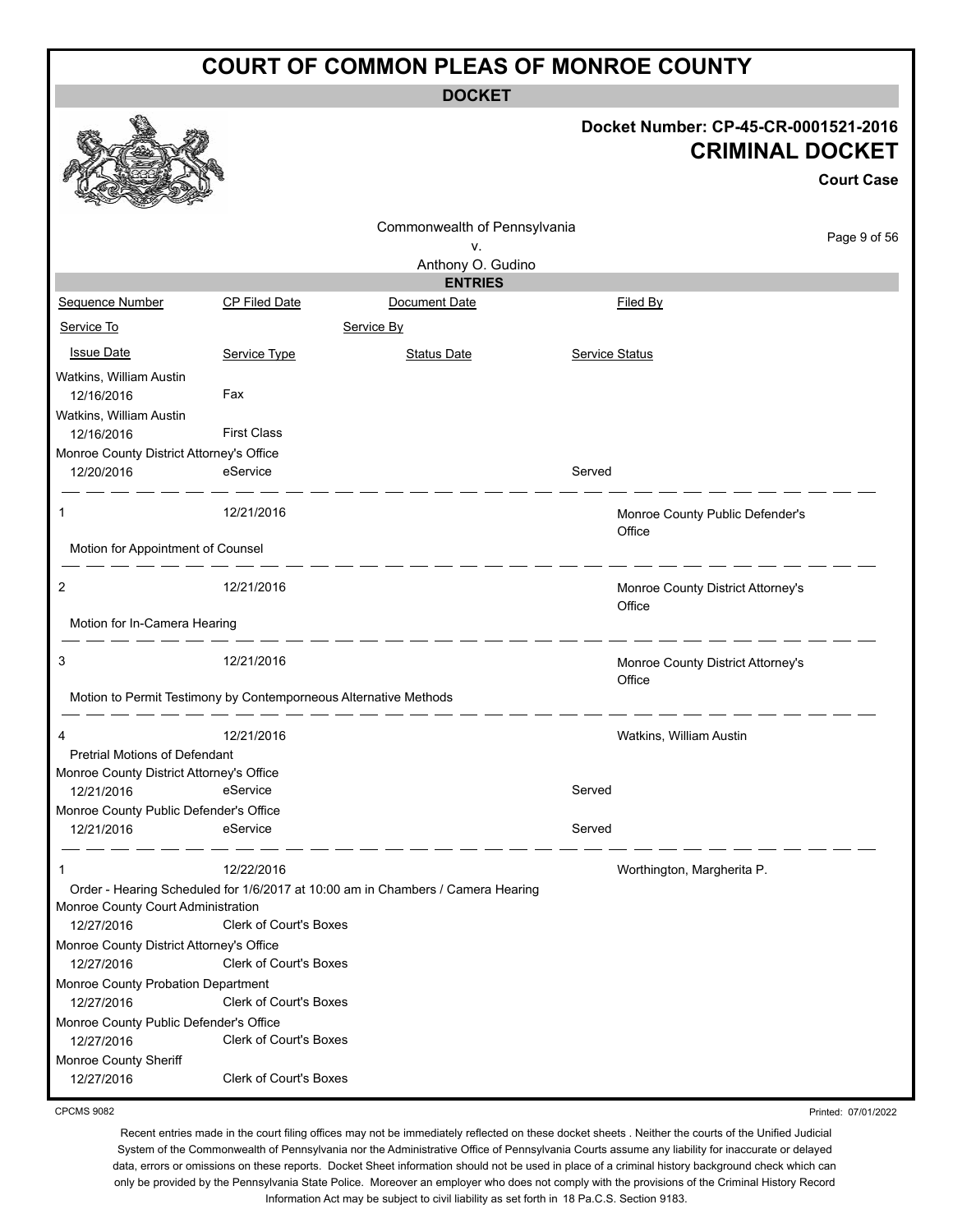**DOCKET**

|                                                                                                                                                                                                                                                                                                                                                                                                                                                                                             |                                                                                                                                                          | <b>DOCKET</b>                                                                     |                                                                |                   |
|---------------------------------------------------------------------------------------------------------------------------------------------------------------------------------------------------------------------------------------------------------------------------------------------------------------------------------------------------------------------------------------------------------------------------------------------------------------------------------------------|----------------------------------------------------------------------------------------------------------------------------------------------------------|-----------------------------------------------------------------------------------|----------------------------------------------------------------|-------------------|
|                                                                                                                                                                                                                                                                                                                                                                                                                                                                                             |                                                                                                                                                          |                                                                                   | Docket Number: CP-45-CR-0001521-2016<br><b>CRIMINAL DOCKET</b> | <b>Court Case</b> |
|                                                                                                                                                                                                                                                                                                                                                                                                                                                                                             |                                                                                                                                                          | Commonwealth of Pennsylvania                                                      |                                                                | Page 10 of 56     |
|                                                                                                                                                                                                                                                                                                                                                                                                                                                                                             |                                                                                                                                                          | ۷.                                                                                |                                                                |                   |
|                                                                                                                                                                                                                                                                                                                                                                                                                                                                                             |                                                                                                                                                          | Anthony O. Gudino<br><b>ENTRIES</b>                                               |                                                                |                   |
| Sequence Number                                                                                                                                                                                                                                                                                                                                                                                                                                                                             | <b>CP Filed Date</b>                                                                                                                                     | Document Date                                                                     | Filed By                                                       |                   |
| Service To                                                                                                                                                                                                                                                                                                                                                                                                                                                                                  |                                                                                                                                                          | Service By                                                                        |                                                                |                   |
| <b>Issue Date</b>                                                                                                                                                                                                                                                                                                                                                                                                                                                                           | Service Type                                                                                                                                             | <b>Status Date</b>                                                                | Service Status                                                 |                   |
| Watkins, William Austin                                                                                                                                                                                                                                                                                                                                                                                                                                                                     |                                                                                                                                                          |                                                                                   |                                                                |                   |
| 12/27/2016                                                                                                                                                                                                                                                                                                                                                                                                                                                                                  | <b>First Class</b>                                                                                                                                       |                                                                                   |                                                                |                   |
| Monroe County District Attorney's Office                                                                                                                                                                                                                                                                                                                                                                                                                                                    |                                                                                                                                                          |                                                                                   |                                                                |                   |
| 12/28/2016                                                                                                                                                                                                                                                                                                                                                                                                                                                                                  | eService                                                                                                                                                 |                                                                                   | Served                                                         |                   |
| Monroe County Public Defender's Office                                                                                                                                                                                                                                                                                                                                                                                                                                                      |                                                                                                                                                          |                                                                                   |                                                                |                   |
| 12/28/2016                                                                                                                                                                                                                                                                                                                                                                                                                                                                                  | eService                                                                                                                                                 |                                                                                   | Served                                                         |                   |
| 2                                                                                                                                                                                                                                                                                                                                                                                                                                                                                           | 12/22/2016                                                                                                                                               |                                                                                   | Worthington, Margherita P.                                     |                   |
| Order - Hearing Scheduled for 1/6/2016 at 10:00 am in CT Room 1<br>Monroe County Court Administration<br>12/27/2016<br>Monroe County District Attorney's Office<br>12/27/2016<br>Monroe County Probation Department<br>12/27/2016<br>Monroe County Public Defender's Office<br>12/27/2016<br>Monroe County Sheriff<br>12/27/2016<br>Watkins, William Austin<br>12/27/2016<br>Monroe County District Attorney's Office<br>12/28/2016<br>Monroe County Public Defender's Office<br>12/28/2016 | <b>First Class</b><br><b>First Class</b><br><b>First Class</b><br><b>First Class</b><br><b>First Class</b><br><b>First Class</b><br>eService<br>eService |                                                                                   | Served<br>Served                                               |                   |
| 3<br>Monroe County Court Administration<br>12/27/2016<br>Monroe County District Attorney's Office<br>12/27/2016<br>Monroe County Probation Department<br>12/27/2016<br>Monroe County Public Defender's Office<br>12/27/2016<br>Monroe County Sheriff                                                                                                                                                                                                                                        | 12/22/2016<br>Clerk of Court's Boxes<br>Clerk of Court's Boxes<br>Clerk of Court's Boxes<br>Clerk of Court's Boxes                                       | Order - Hearing Scheduld for 1/6/2016 at 10:00 am in CT Room 1 / Pretrial Motions | Worthington, Margherita P.                                     |                   |

CPCMS 9082

Printed: 07/01/2022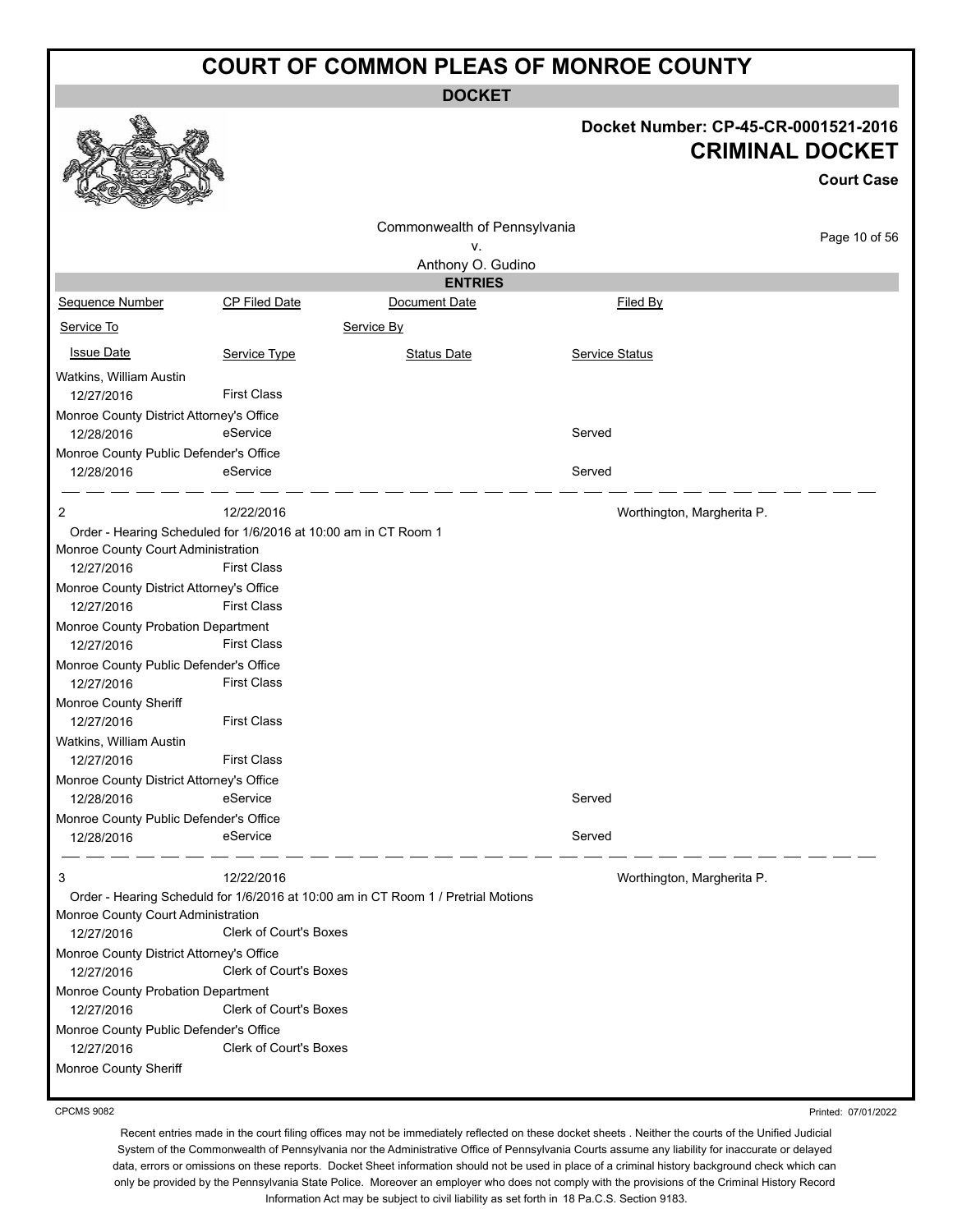**DOCKET**

|                                                           |                               | <b>DOCKET</b>                                                                     |                       |                                                                                     |
|-----------------------------------------------------------|-------------------------------|-----------------------------------------------------------------------------------|-----------------------|-------------------------------------------------------------------------------------|
|                                                           |                               |                                                                                   |                       | Docket Number: CP-45-CR-0001521-2016<br><b>CRIMINAL DOCKET</b><br><b>Court Case</b> |
|                                                           |                               |                                                                                   |                       |                                                                                     |
|                                                           |                               |                                                                                   |                       |                                                                                     |
|                                                           |                               | Commonwealth of Pennsylvania                                                      |                       | Page 11 of 56                                                                       |
|                                                           |                               | ۷.                                                                                |                       |                                                                                     |
|                                                           |                               | Anthony O. Gudino<br><b>ENTRIES</b>                                               |                       |                                                                                     |
| Sequence Number                                           | <b>CP Filed Date</b>          | Document Date                                                                     | Filed By              |                                                                                     |
|                                                           |                               |                                                                                   |                       |                                                                                     |
| Service To                                                |                               | Service By                                                                        |                       |                                                                                     |
| <b>Issue Date</b>                                         | Service Type                  | <b>Status Date</b>                                                                | <b>Service Status</b> |                                                                                     |
| 12/27/2016                                                | <b>Clerk of Court's Boxes</b> |                                                                                   |                       |                                                                                     |
| Watkins, William Austin                                   |                               |                                                                                   |                       |                                                                                     |
| 12/27/2016                                                | <b>First Class</b>            |                                                                                   |                       |                                                                                     |
| Monroe County District Attorney's Office                  |                               |                                                                                   |                       |                                                                                     |
| 12/28/2016                                                | eService                      |                                                                                   | Served                |                                                                                     |
| Monroe County Public Defender's Office                    |                               |                                                                                   |                       |                                                                                     |
| 12/28/2016                                                | eService                      |                                                                                   | Served                |                                                                                     |
|                                                           |                               |                                                                                   |                       |                                                                                     |
| 4                                                         | 12/22/2016                    |                                                                                   |                       | Worthington, Margherita P.                                                          |
| Order Denying Motion for Change of Counsel<br>MDJ-43-2-02 |                               |                                                                                   |                       |                                                                                     |
| 12/27/2016                                                | <b>First Class</b>            |                                                                                   |                       |                                                                                     |
| Monroe County Court Administration                        |                               |                                                                                   |                       |                                                                                     |
| 12/27/2016                                                | <b>Clerk of Court's Boxes</b> |                                                                                   |                       |                                                                                     |
| Monroe County District Attorney's Office                  |                               |                                                                                   |                       |                                                                                     |
| 12/27/2016                                                | <b>Clerk of Court's Boxes</b> |                                                                                   |                       |                                                                                     |
| Monroe County Public Defender's Office                    |                               |                                                                                   |                       |                                                                                     |
| 12/27/2016                                                | <b>Clerk of Court's Boxes</b> |                                                                                   |                       |                                                                                     |
| Monroe County District Attorney's Office                  |                               |                                                                                   |                       |                                                                                     |
| 01/03/2017                                                | eService                      |                                                                                   | Served                |                                                                                     |
| Monroe County Public Defender's Office                    |                               |                                                                                   |                       |                                                                                     |
| 01/03/2017                                                | eService                      |                                                                                   | Served                |                                                                                     |
| 5                                                         | 12/22/2016                    |                                                                                   |                       | Worthington, Margherita P.                                                          |
| Gudino, Anthony O.                                        |                               | Order Granting Motion to Withdraw Counsel/Pre Trial Confernece 2/27/17 @ 2pm CR#1 |                       |                                                                                     |
| 12/27/2016                                                | <b>First Class</b>            |                                                                                   |                       |                                                                                     |
| Monroe County Court Administration                        |                               |                                                                                   |                       |                                                                                     |
| 12/27/2016                                                | Clerk of Court's Boxes        |                                                                                   |                       |                                                                                     |
| Monroe County District Attorney's Office                  |                               |                                                                                   |                       |                                                                                     |
| 12/27/2016                                                | Clerk of Court's Boxes        |                                                                                   |                       |                                                                                     |
| Monroe County Probation Department                        |                               |                                                                                   |                       |                                                                                     |
| 12/27/2016                                                | Clerk of Court's Boxes        |                                                                                   |                       |                                                                                     |
| Monroe County Public Defender's Office                    |                               |                                                                                   |                       |                                                                                     |
| 12/27/2016                                                | Clerk of Court's Boxes        |                                                                                   |                       |                                                                                     |
| Watkins, William Austin                                   |                               |                                                                                   |                       |                                                                                     |
| 12/27/2016                                                | <b>First Class</b>            |                                                                                   |                       |                                                                                     |
|                                                           |                               |                                                                                   |                       |                                                                                     |

CPCMS 9082

Printed: 07/01/2022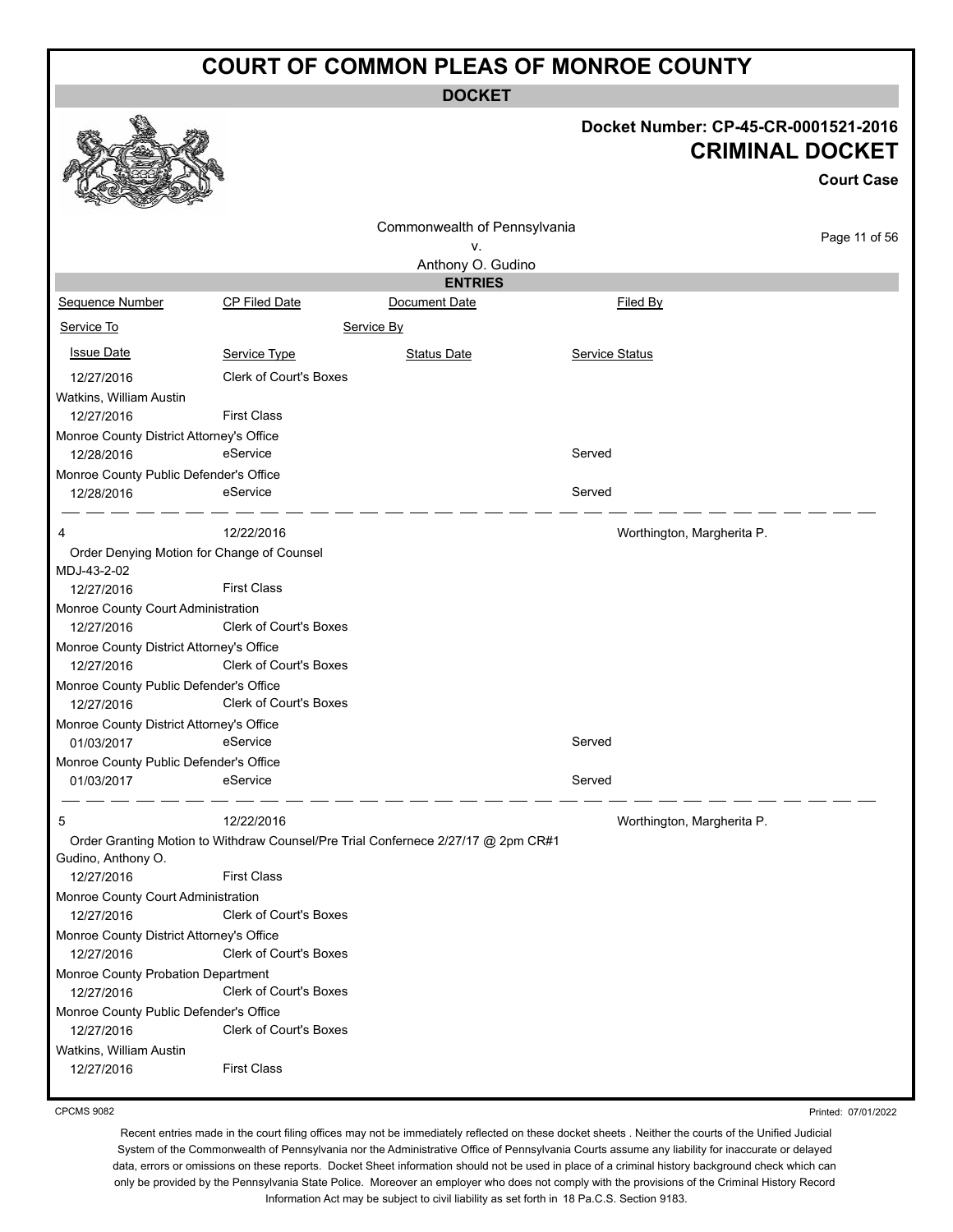**DOCKET**

| Docket Number: CP-45-CR-0001521-2016 |
|--------------------------------------|
| <b>CRIMINAL DOCKET</b>               |

Printed: 07/01/2022

|                                                      |                                                                                             |                              |                       |                                 | <b>Court Case</b> |
|------------------------------------------------------|---------------------------------------------------------------------------------------------|------------------------------|-----------------------|---------------------------------|-------------------|
|                                                      |                                                                                             | Commonwealth of Pennsylvania |                       |                                 |                   |
|                                                      |                                                                                             | ٧.                           |                       |                                 | Page 12 of 56     |
|                                                      |                                                                                             | Anthony O. Gudino            |                       |                                 |                   |
|                                                      |                                                                                             | <b>ENTRIES</b>               |                       |                                 |                   |
| Sequence Number                                      | <b>CP Filed Date</b>                                                                        | Document Date                |                       | Filed By                        |                   |
| Service To                                           |                                                                                             | Service By                   |                       |                                 |                   |
| <b>Issue Date</b>                                    | Service Type                                                                                | <b>Status Date</b>           | <b>Service Status</b> |                                 |                   |
| Monroe County District Attorney's Office             |                                                                                             |                              |                       |                                 |                   |
| 01/11/2017                                           | eService                                                                                    |                              | Served                |                                 |                   |
| Monroe County Public Defender's Office               |                                                                                             |                              |                       |                                 |                   |
| 01/11/2017                                           | eService                                                                                    |                              | Served                |                                 |                   |
| 1                                                    | 01/09/2017                                                                                  |                              |                       | Worthington, Margherita P.      |                   |
|                                                      | Order evidentiary hearing 01/13/2017 @ 1:30 p.m. Ct Rm 1, counsel to file memorandum of law |                              |                       |                                 |                   |
| Monroe County Correctional Facility                  |                                                                                             |                              |                       |                                 |                   |
| 01/10/2017                                           | <b>Clerk of Court's Boxes</b>                                                               |                              |                       |                                 |                   |
| Monroe County Court Administration                   |                                                                                             |                              |                       |                                 |                   |
| 01/10/2017                                           | <b>Clerk of Court's Boxes</b>                                                               |                              |                       |                                 |                   |
| Monroe County District Attorney's Office             |                                                                                             |                              |                       |                                 |                   |
| 01/10/2017                                           | <b>Clerk of Court's Boxes</b>                                                               |                              |                       |                                 |                   |
| Monroe County Probation Department                   | Clerk of Court's Boxes                                                                      |                              |                       |                                 |                   |
| 01/10/2017                                           |                                                                                             |                              |                       |                                 |                   |
| Monroe County Public Defender's Office<br>01/10/2017 | Clerk of Court's Boxes                                                                      |                              |                       |                                 |                   |
| Monroe County Sheriff                                |                                                                                             |                              |                       |                                 |                   |
| 01/10/2017                                           | Clerk of Court's Boxes                                                                      |                              |                       |                                 |                   |
| Monroe County District Attorney's Office             |                                                                                             |                              |                       |                                 |                   |
| 01/12/2017                                           | eService                                                                                    |                              | Served                |                                 |                   |
| Monroe County Public Defender's Office               |                                                                                             |                              |                       |                                 |                   |
| 01/12/2017                                           | eService                                                                                    |                              | Served                |                                 |                   |
|                                                      |                                                                                             |                              |                       |                                 |                   |
| 1                                                    | 01/12/2017                                                                                  |                              |                       | Monroe County Public Defender's |                   |
|                                                      |                                                                                             |                              |                       | Office                          |                   |
| Memo                                                 |                                                                                             |                              |                       |                                 |                   |
| 1                                                    | 01/23/2017                                                                                  |                              |                       | Worthington, Margherita P.      |                   |
| Order of Court - Appointment of Counsel              |                                                                                             |                              |                       |                                 |                   |
| Gudino, Anthony O.                                   |                                                                                             |                              |                       |                                 |                   |
| 01/23/2017                                           | <b>First Class</b>                                                                          |                              |                       |                                 |                   |
| Monroe County Court Administration                   |                                                                                             |                              |                       |                                 |                   |
| 01/23/2017                                           | <b>Clerk of Court's Boxes</b>                                                               |                              |                       |                                 |                   |
| Monroe County District Attorney's Office             | <b>Clerk of Court's Boxes</b>                                                               |                              |                       |                                 |                   |
| 01/23/2017<br>Monroe County Public Defender's Office |                                                                                             |                              |                       |                                 |                   |
| 01/23/2017                                           | <b>Clerk of Court's Boxes</b>                                                               |                              |                       |                                 |                   |
|                                                      |                                                                                             |                              |                       |                                 |                   |

CPCMS 9082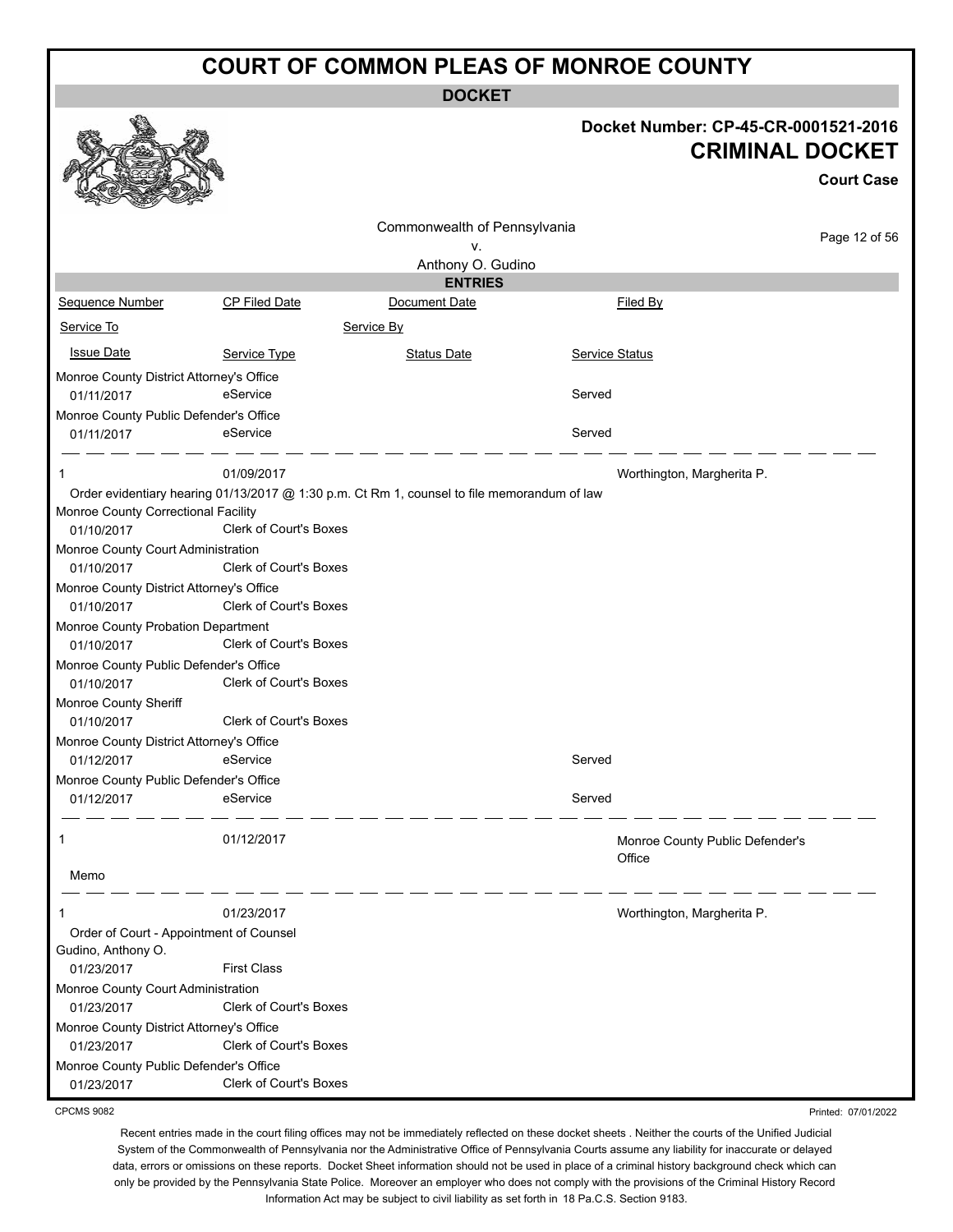**DOCKET**

|                                                        |                               | <b>DOCKEI</b>                                                                                |                       |                                                                                     |
|--------------------------------------------------------|-------------------------------|----------------------------------------------------------------------------------------------|-----------------------|-------------------------------------------------------------------------------------|
|                                                        |                               |                                                                                              |                       | Docket Number: CP-45-CR-0001521-2016<br><b>CRIMINAL DOCKET</b><br><b>Court Case</b> |
|                                                        |                               | Commonwealth of Pennsylvania                                                                 |                       |                                                                                     |
|                                                        |                               | ۷.                                                                                           |                       | Page 13 of 56                                                                       |
|                                                        |                               | Anthony O. Gudino                                                                            |                       |                                                                                     |
|                                                        |                               | <b>ENTRIES</b>                                                                               |                       |                                                                                     |
| Sequence Number                                        | CP Filed Date                 | Document Date                                                                                | Filed By              |                                                                                     |
| Service To                                             |                               | Service By                                                                                   |                       |                                                                                     |
| <b>Issue Date</b>                                      | Service Type                  | <b>Status Date</b>                                                                           | <b>Service Status</b> |                                                                                     |
| Other                                                  |                               |                                                                                              |                       |                                                                                     |
| 01/23/2017                                             | Clerk of Court's Boxes        |                                                                                              |                       |                                                                                     |
| Velander, Jeffrey G.                                   |                               |                                                                                              |                       |                                                                                     |
| 01/23/2017                                             | <b>First Class</b>            |                                                                                              |                       |                                                                                     |
| Monroe County District Attorney's Office               |                               |                                                                                              |                       |                                                                                     |
| 01/31/2017                                             | eService                      |                                                                                              | Served                |                                                                                     |
| Velander, Jeffrey G.                                   |                               |                                                                                              |                       |                                                                                     |
| 01/31/2017                                             | eService                      |                                                                                              | Served                |                                                                                     |
| 2                                                      | 01/23/2017                    | 01/20/2017                                                                                   |                       | Worthington, Margherita P.                                                          |
|                                                        |                               | Order - MCPD Granted Leave to Withdraw/J Velander Appointed/Pretrial Conf.02-27-17 @2 in CR1 |                       |                                                                                     |
| Monroe County Court Administration                     |                               |                                                                                              |                       |                                                                                     |
| 01/23/2017                                             | Clerk of Court's Boxes        |                                                                                              |                       |                                                                                     |
| Monroe County District Attorney's Office               |                               |                                                                                              |                       |                                                                                     |
| 01/23/2017                                             | Clerk of Court's Boxes        |                                                                                              |                       |                                                                                     |
| Monroe County Sheriff's Department                     |                               |                                                                                              |                       |                                                                                     |
| 01/23/2017                                             | <b>Clerk of Court's Boxes</b> |                                                                                              |                       |                                                                                     |
| Other                                                  |                               |                                                                                              |                       |                                                                                     |
| 01/23/2017                                             | <b>Clerk of Court's Boxes</b> |                                                                                              |                       |                                                                                     |
| Velander, Jeffrey G.                                   | <b>First Class</b>            |                                                                                              |                       |                                                                                     |
| 01/23/2017                                             |                               |                                                                                              |                       |                                                                                     |
| Monroe County District Attorney's Office<br>01/31/2017 | eService                      |                                                                                              | Served                |                                                                                     |
| Velander, Jeffrey G.                                   |                               |                                                                                              |                       |                                                                                     |
| 01/31/2017                                             | eService                      |                                                                                              | Served                |                                                                                     |
| 1                                                      | 01/25/2017                    |                                                                                              | Velander, Jeffrey G.  |                                                                                     |
| Entry of Appearance                                    |                               |                                                                                              |                       |                                                                                     |
| 1                                                      | 03/01/2017                    | 02/28/2017                                                                                   |                       | Worthington, Margherita P.                                                          |
|                                                        |                               | Order Denying and Granting in Part Omnibus Motion/Hearing 3/21/17 at 9 a.m. Ct#1             |                       |                                                                                     |
| Monroe County Court Administration                     |                               |                                                                                              |                       |                                                                                     |
| 03/02/2017                                             | Clerk of Court's Boxes        |                                                                                              |                       |                                                                                     |
| Monroe County District Attorney's Office               |                               |                                                                                              |                       |                                                                                     |
| 03/02/2017                                             | Clerk of Court's Boxes        |                                                                                              |                       |                                                                                     |
| Monroe County Probation Department                     |                               |                                                                                              |                       |                                                                                     |
| 03/02/2017                                             | Clerk of Court's Boxes        |                                                                                              |                       |                                                                                     |
|                                                        |                               |                                                                                              |                       |                                                                                     |

CPCMS 9082

Printed: 07/01/2022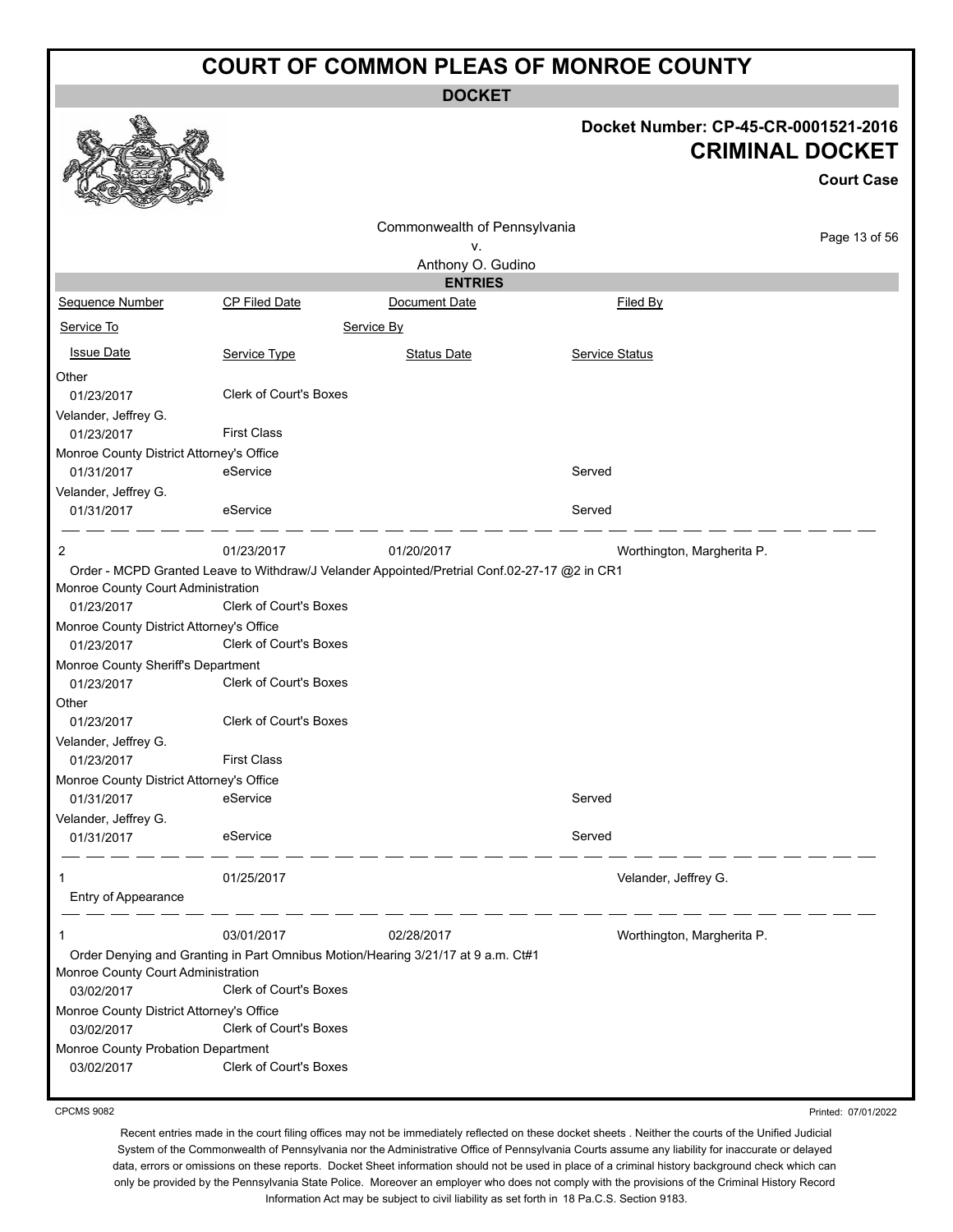**DOCKET**

#### **Docket Number: CP-45-CR-0001521-2016 CRIMINAL DOCKET**

|                                                                                           |                        |                                    |                |                            | <b>Court Case</b> |  |  |
|-------------------------------------------------------------------------------------------|------------------------|------------------------------------|----------------|----------------------------|-------------------|--|--|
|                                                                                           |                        | Commonwealth of Pennsylvania<br>٧. |                |                            | Page 14 of 56     |  |  |
|                                                                                           |                        | Anthony O. Gudino                  |                |                            |                   |  |  |
| Sequence Number                                                                           | <b>CP Filed Date</b>   | <b>ENTRIES</b><br>Document Date    |                | Filed By                   |                   |  |  |
| Service To                                                                                |                        | Service By                         |                |                            |                   |  |  |
| <b>Issue Date</b>                                                                         | Service Type           | <b>Status Date</b>                 | Service Status |                            |                   |  |  |
| Monroe County Sheriff's Department<br>03/02/2017                                          | Clerk of Court's Boxes |                                    |                |                            |                   |  |  |
| Velander, Jeffrey G.<br>03/02/2017                                                        | <b>First Class</b>     |                                    |                |                            |                   |  |  |
| Monroe County District Attorney's Office<br>03/09/2017<br>Velander, Jeffrey G.            | eService               |                                    | Served         |                            |                   |  |  |
| 03/09/2017                                                                                | eService               |                                    | Served         |                            |                   |  |  |
| Petition for Payment of Counsel fees and Costs                                            | 03/17/2017             |                                    |                | Velander, Jeffrey G.       |                   |  |  |
| 2                                                                                         | 03/20/2017             | 03/17/2017                         |                | Worthington, Margherita P. |                   |  |  |
| Order Granting Motion for Payment<br>Monroe County Controller<br>03/21/2017               | Clerk of Court's Boxes |                                    |                |                            |                   |  |  |
| Monroe County Court Administration<br>03/21/2017                                          | Clerk of Court's Boxes |                                    |                |                            |                   |  |  |
| Monroe County District Attorney's Office<br>03/21/2017<br>Velander, Jeffrey G.            | Clerk of Court's Boxes |                                    |                |                            |                   |  |  |
| 03/21/2017                                                                                | <b>First Class</b>     |                                    |                |                            |                   |  |  |
| Monroe County District Attorney's Office<br>03/23/2017                                    | eService               |                                    | Served         |                            |                   |  |  |
| Velander, Jeffrey G.<br>03/23/2017                                                        | eService               |                                    | Served         |                            |                   |  |  |
|                                                                                           | 03/21/2017             | 03/21/2017                         |                | Worthington, Margherita P. |                   |  |  |
| Order- Re: Pre-Trial Omnibus Motions<br>Monroe County Correctional Facility<br>03/22/2017 | Clerk of Court's Boxes |                                    |                |                            |                   |  |  |
| Monroe County Court Administration<br>03/22/2017                                          | Clerk of Court's Boxes |                                    |                |                            |                   |  |  |
| Monroe County District Attorney's Office<br>03/22/2017                                    | Clerk of Court's Boxes |                                    |                |                            |                   |  |  |
| Monroe County Probation<br>03/22/2017                                                     | Clerk of Court's Boxes |                                    |                |                            |                   |  |  |

CPCMS 9082

Printed: 07/01/2022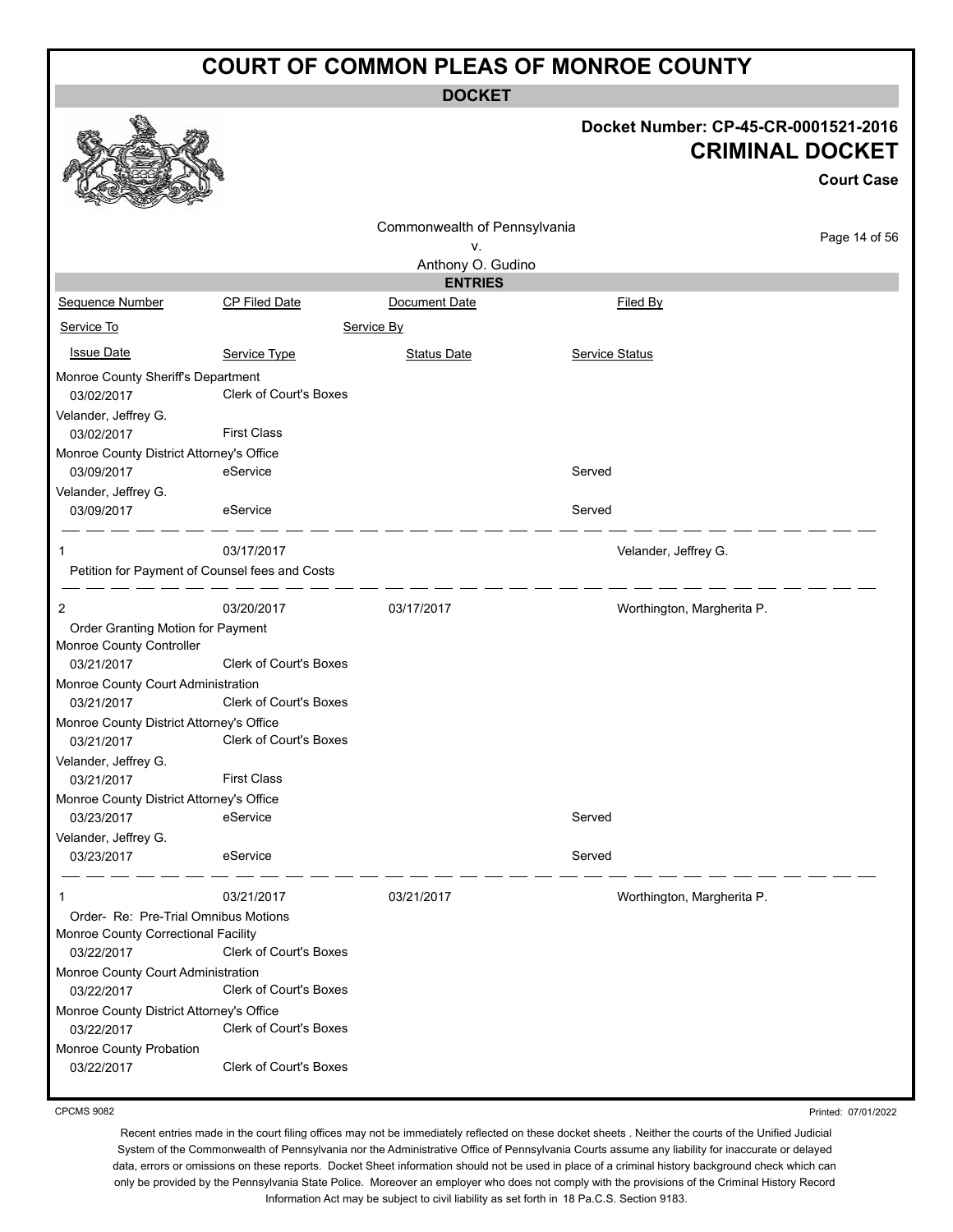**DOCKET**

#### **Docket Number: CP-45-CR-0001521-2016 CRIMINAL DOCKET**

Printed: 07/01/2022

|                                           |                                                                 |                              |                |                                             | <b>Court Case</b> |
|-------------------------------------------|-----------------------------------------------------------------|------------------------------|----------------|---------------------------------------------|-------------------|
|                                           |                                                                 | Commonwealth of Pennsylvania |                |                                             |                   |
|                                           |                                                                 | v.                           |                |                                             | Page 15 of 56     |
|                                           |                                                                 | Anthony O. Gudino            |                |                                             |                   |
|                                           |                                                                 | <b>ENTRIES</b>               |                |                                             |                   |
| Sequence Number                           | <b>CP Filed Date</b>                                            | Document Date                |                | Filed By                                    |                   |
| Service To                                |                                                                 | Service By                   |                |                                             |                   |
| <b>Issue Date</b>                         | Service Type                                                    | <b>Status Date</b>           | Service Status |                                             |                   |
| Monroe County Sheriff<br>03/22/2017       | Clerk of Court's Boxes                                          |                              |                |                                             |                   |
| Velander, Jeffrey G.<br>03/22/2017        | <b>First Class</b>                                              |                              |                |                                             |                   |
| Monroe County District Attorney's Office  |                                                                 |                              |                |                                             |                   |
| 03/31/2017                                | eService                                                        |                              | Served         |                                             |                   |
| Velander, Jeffrey G.<br>03/31/2017        | eService                                                        |                              | Served         |                                             |                   |
| 1                                         | 04/03/2017                                                      |                              |                | Monroe County District Attorney's<br>Office |                   |
| Velander, Jeffrey G.                      | Commonwealths Brief in Reference to Defendant's Omnibus Motions |                              |                |                                             |                   |
| 04/03/2017                                | eService                                                        |                              | Served         |                                             |                   |
| $\overline{c}$                            | 04/03/2017                                                      |                              |                | Monroe County District Attorney's<br>Office |                   |
| Motion to Supplement Record               |                                                                 |                              |                |                                             |                   |
| Velander, Jeffrey G.                      |                                                                 |                              |                |                                             |                   |
| 04/03/2017                                | eService                                                        |                              | Served         |                                             |                   |
| 1                                         | 04/05/2017                                                      |                              |                | Monroe County District Attorney's<br>Office |                   |
| Certificate of Concurrence                |                                                                 |                              |                |                                             |                   |
| 1                                         | 04/06/2017                                                      |                              |                | Worthington, Margherita P.                  |                   |
| Order to Supplement the Record is Granted |                                                                 |                              |                |                                             |                   |
| Monroe County District Attorney's Office  |                                                                 |                              |                |                                             |                   |
| 04/07/2017                                | Clerk of Court's Boxes                                          |                              |                |                                             |                   |
| Velander, Jeffrey G.                      |                                                                 |                              |                |                                             |                   |
| 04/07/2017                                | <b>First Class</b>                                              |                              |                |                                             |                   |
| Monroe County District Attorney's Office  |                                                                 |                              |                |                                             |                   |
| 04/27/2017                                | eService                                                        |                              | Served         |                                             |                   |
| Velander, Jeffrey G.                      |                                                                 |                              |                |                                             |                   |
| 04/27/2017                                | eService                                                        |                              | Served         |                                             |                   |
|                                           | 04/07/2017                                                      |                              |                | Velander, Jeffrey G.                        |                   |
| Motion for Extension of Time              |                                                                 |                              |                |                                             |                   |

CPCMS 9082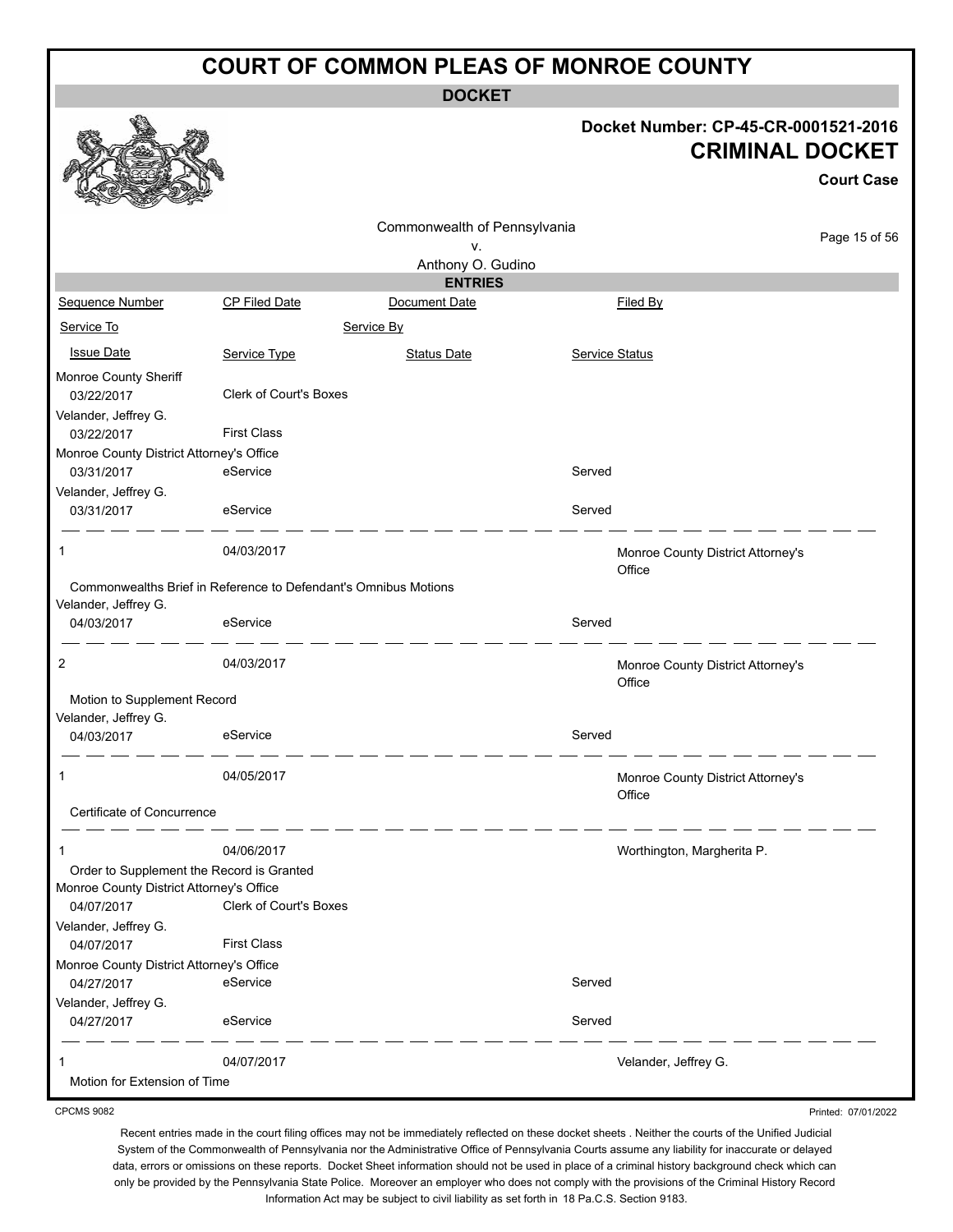**DOCKET**

|                                                                                                       |                                                                        |                              | Docket Number: CP-45-CR-0001521-2016<br><b>CRIMINAL DOCKET</b><br><b>Court Case</b> |
|-------------------------------------------------------------------------------------------------------|------------------------------------------------------------------------|------------------------------|-------------------------------------------------------------------------------------|
|                                                                                                       |                                                                        | Commonwealth of Pennsylvania | Page 16 of 56                                                                       |
|                                                                                                       |                                                                        | ۷.<br>Anthony O. Gudino      |                                                                                     |
|                                                                                                       |                                                                        | <b>ENTRIES</b>               |                                                                                     |
| Sequence Number                                                                                       | <b>CP Filed Date</b>                                                   | Document Date                | Filed By                                                                            |
|                                                                                                       | 04/10/2017                                                             |                              | Worthington, Margherita P.                                                          |
| Order Granting Motion for Extension of Time<br>Monroe County District Attorney's Office<br>04/11/2017 | Clerk of Court's Boxes                                                 |                              |                                                                                     |
| Velander, Jeffrey G.<br>04/11/2017                                                                    | <b>First Class</b>                                                     |                              |                                                                                     |
| Monroe County District Attorney's Office<br>04/20/2017                                                | eService                                                               |                              | Served                                                                              |
| Velander, Jeffrey G.<br>04/20/2017                                                                    | eService                                                               |                              | Served                                                                              |
| 1                                                                                                     | 04/18/2017                                                             |                              | Velander, Jeffrey G.                                                                |
| Motion for Payment of Additional Expenses                                                             |                                                                        |                              |                                                                                     |
| Monroe County District Attorney's Office                                                              |                                                                        |                              |                                                                                     |
| 04/18/2017                                                                                            | eService                                                               |                              | Served                                                                              |
|                                                                                                       | 04/24/2017                                                             | 04/24/2017                   | Velander, Jeffrey G.                                                                |
| Praecipe to Attach<br>Monroe County District Attorney's Office                                        |                                                                        |                              |                                                                                     |
| 04/24/2017                                                                                            | eService                                                               |                              | Served                                                                              |
| 1                                                                                                     | 04/28/2017                                                             |                              | Monroe County District Attorney's<br>Office                                         |
|                                                                                                       | Comm Memorandum In Support of Motion Pursuant to the Tender Years Rule |                              |                                                                                     |
| 1                                                                                                     | 05/01/2017                                                             |                              | Velander, Jeffrey G.                                                                |
| Motion for Counsel Fees                                                                               |                                                                        |                              |                                                                                     |
| $\overline{2}$                                                                                        | 05/01/2017                                                             |                              | Worthington, Margherita P.                                                          |
| Order Granting Motion for Payment<br>Monroe County Controller                                         |                                                                        |                              |                                                                                     |
| 05/02/2017                                                                                            | <b>First Class</b>                                                     |                              |                                                                                     |
| Monroe County Court Administration<br>05/02/2017                                                      | Clerk of Court's Boxes                                                 |                              |                                                                                     |
| Monroe County District Attorney's Office                                                              |                                                                        |                              |                                                                                     |
| 05/02/2017                                                                                            | Clerk of Court's Boxes                                                 |                              |                                                                                     |
| Velander, Jeffrey G.                                                                                  |                                                                        |                              |                                                                                     |
| 05/02/2017                                                                                            | <b>First Class</b>                                                     |                              |                                                                                     |
| Monroe County District Attorney's Office                                                              |                                                                        |                              |                                                                                     |

CPCMS 9082

Recent entries made in the court filing offices may not be immediately reflected on these docket sheets . Neither the courts of the Unified Judicial System of the Commonwealth of Pennsylvania nor the Administrative Office of Pennsylvania Courts assume any liability for inaccurate or delayed data, errors or omissions on these reports. Docket Sheet information should not be used in place of a criminal history background check which can only be provided by the Pennsylvania State Police. Moreover an employer who does not comply with the provisions of the Criminal History Record Information Act may be subject to civil liability as set forth in 18 Pa.C.S. Section 9183.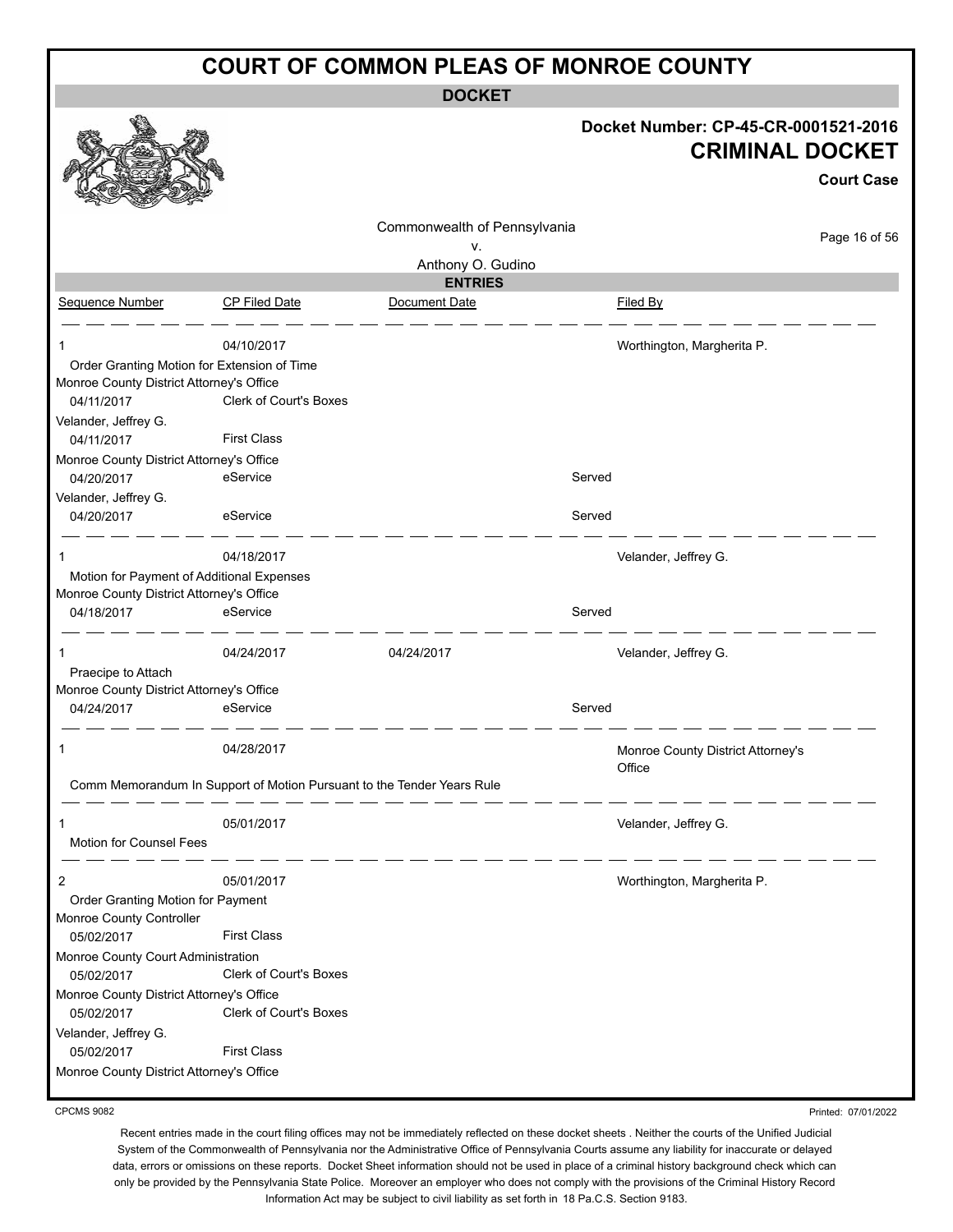**DOCKET**

#### **Docket Number: CP-45-CR-0001521-2016 CRIMINAL DOCKET**

|                                                        |                        |                                    |                            | <b>Court Case</b> |
|--------------------------------------------------------|------------------------|------------------------------------|----------------------------|-------------------|
|                                                        |                        | Commonwealth of Pennsylvania<br>۷. |                            | Page 17 of 56     |
|                                                        |                        | Anthony O. Gudino                  |                            |                   |
|                                                        |                        | <b>ENTRIES</b>                     |                            |                   |
| Sequence Number                                        | CP Filed Date          | Document Date                      | Filed By                   |                   |
| Service To                                             |                        | Service By                         |                            |                   |
| <b>Issue Date</b>                                      | Service Type           | <b>Status Date</b>                 | <b>Service Status</b>      |                   |
| 05/09/2017                                             | eService               |                                    | Served                     |                   |
| Velander, Jeffrey G.                                   |                        |                                    |                            |                   |
| 05/09/2017                                             | eService               |                                    | Served                     |                   |
| 1                                                      | 05/09/2017             | 05/09/2017                         | Worthington, Margherita P. |                   |
| Order to Transcribe Notes of Testimony                 |                        |                                    |                            |                   |
| Monroe County Court Reporters<br>05/10/2017            | Clerk of Court's Boxes |                                    |                            |                   |
| Monroe County District Attorney's Office<br>05/10/2017 | Clerk of Court's Boxes |                                    |                            |                   |
| Velander, Jeffrey G.<br>05/10/2017                     | <b>First Class</b>     |                                    |                            |                   |
| Monroe County District Attorney's Office               |                        |                                    |                            |                   |
| 05/13/2017                                             | eService               |                                    | Served                     |                   |
| Velander, Jeffrey G.<br>05/13/2017                     | eService               |                                    | Served                     |                   |
| 2                                                      | 05/09/2017             |                                    | Velander, Jeffrey G.       |                   |
| Sealed Entry                                           |                        |                                    |                            |                   |
| Monroe County District Attorney's Office               |                        |                                    |                            |                   |
| 05/09/2017                                             | eService               |                                    | Served                     |                   |
| 3                                                      | 05/09/2017             |                                    | Worthington, Margherita P. |                   |
| Sealed Entry                                           |                        |                                    |                            |                   |
| Velander, Jeffrey G.<br>05/09/2017                     | Fax                    |                                    |                            |                   |
| Monroe County Court Administration                     |                        |                                    |                            |                   |
| 05/10/2017                                             | Clerk of Court's Boxes |                                    |                            |                   |
| Monroe County District Attorney's Office               |                        |                                    |                            |                   |
| 05/10/2017                                             | eService               |                                    | Served                     |                   |
| Velander, Jeffrey G.                                   |                        |                                    |                            |                   |
| 05/10/2017                                             | <b>First Class</b>     |                                    |                            |                   |
| Velander, Jeffrey G.<br>05/10/2017                     | eService               |                                    | Served                     |                   |
|                                                        | 05/10/2017             |                                    | Velander, Jeffrey G.       |                   |
| Motion for Continuance                                 |                        |                                    |                            |                   |

CPCMS 9082

Recent entries made in the court filing offices may not be immediately reflected on these docket sheets . Neither the courts of the Unified Judicial System of the Commonwealth of Pennsylvania nor the Administrative Office of Pennsylvania Courts assume any liability for inaccurate or delayed data, errors or omissions on these reports. Docket Sheet information should not be used in place of a criminal history background check which can only be provided by the Pennsylvania State Police. Moreover an employer who does not comply with the provisions of the Criminal History Record Information Act may be subject to civil liability as set forth in 18 Pa.C.S. Section 9183.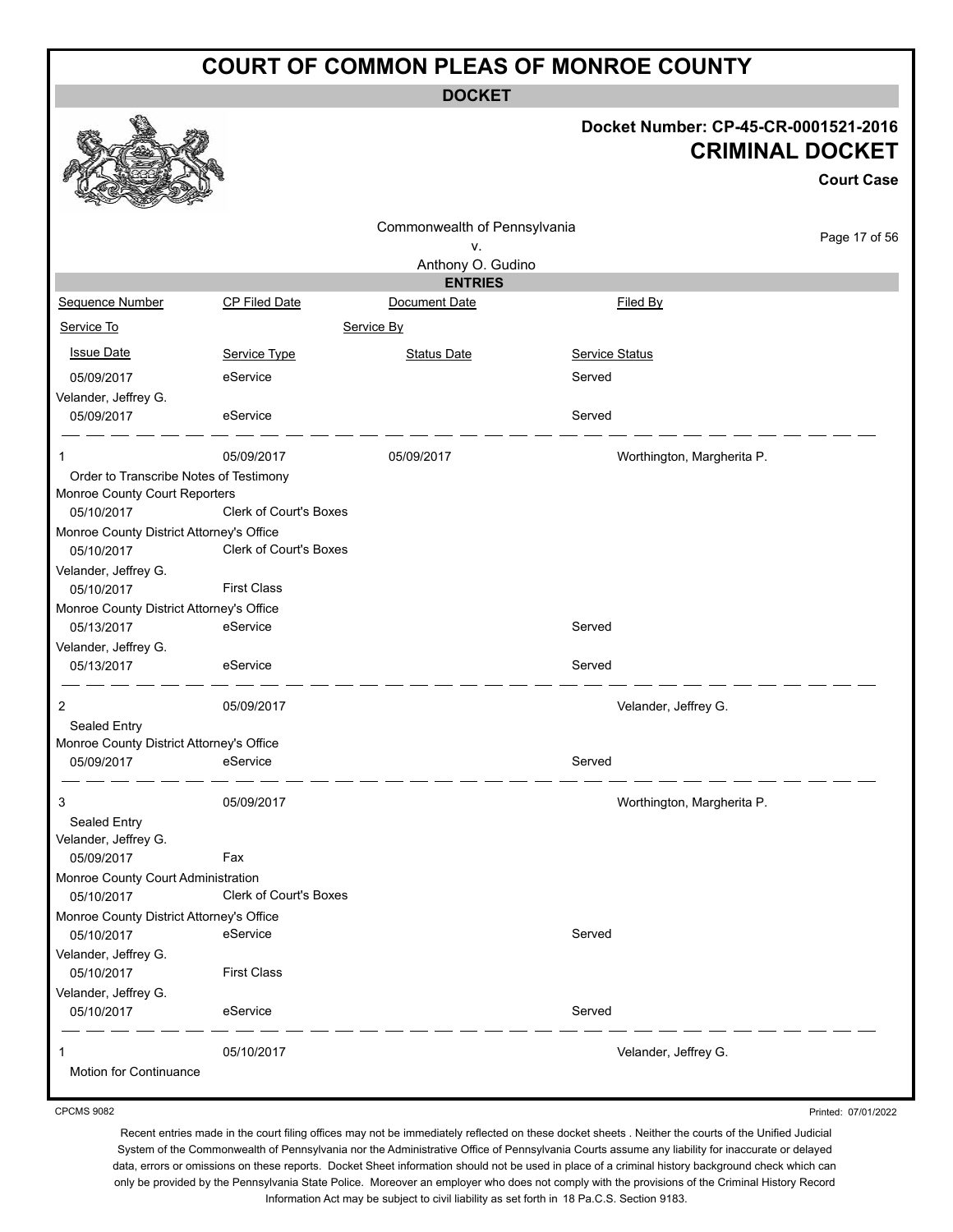**DOCKET**

|                                                |                                                        |                              |        | Docket Number: CP-45-CR-0001521-2016<br><b>CRIMINAL DOCKET</b> | <b>Court Case</b> |
|------------------------------------------------|--------------------------------------------------------|------------------------------|--------|----------------------------------------------------------------|-------------------|
|                                                |                                                        | Commonwealth of Pennsylvania |        |                                                                | Page 18 of 56     |
|                                                |                                                        | v.<br>Anthony O. Gudino      |        |                                                                |                   |
|                                                |                                                        | <b>ENTRIES</b>               |        |                                                                |                   |
| Sequence Number                                | <b>CP Filed Date</b>                                   | Document Date                |        | Filed By                                                       |                   |
| 1                                              | 05/11/2017                                             |                              |        | Monroe County Court Reporters                                  |                   |
| Transcript of Proceedings Filed                |                                                        |                              |        |                                                                |                   |
| Monroe County District Attorney's Office       |                                                        |                              |        |                                                                |                   |
| 05/11/2017                                     | eService                                               |                              | Served |                                                                |                   |
| Velander, Jeffrey G.                           |                                                        |                              |        |                                                                |                   |
| 05/11/2017                                     | eService                                               |                              | Served |                                                                |                   |
| 2                                              | 05/11/2017                                             |                              |        | Monroe County Court Reporters                                  |                   |
| Form A: Notice of Completion of Transcript     |                                                        |                              |        |                                                                |                   |
| Monroe County District Attorney's Office       |                                                        |                              |        |                                                                |                   |
| 05/11/2017                                     | eService                                               |                              | Served |                                                                |                   |
| Velander, Jeffrey G.                           |                                                        |                              |        |                                                                |                   |
| 05/11/2017                                     | eService                                               |                              | Served |                                                                |                   |
| 3                                              | 05/11/2017                                             | 05/11/2017                   |        | Worthington, Margherita P.                                     |                   |
| Order Granting Motion for Counsel Fees         |                                                        |                              |        |                                                                |                   |
| Monroe County Court Administration             |                                                        |                              |        |                                                                |                   |
| 05/12/2017                                     | Clerk of Court's Boxes                                 |                              |        |                                                                |                   |
| Monroe County District Attorney's Office       |                                                        |                              |        |                                                                |                   |
| 05/12/2017                                     | <b>Clerk of Court's Boxes</b>                          |                              |        |                                                                |                   |
| Other                                          |                                                        |                              |        |                                                                |                   |
| 05/12/2017                                     | <b>Clerk of Court's Boxes</b>                          |                              |        |                                                                |                   |
| Velander, Jeffrey G.<br>05/12/2017             | <b>First Class</b>                                     |                              |        |                                                                |                   |
| Monroe County District Attorney's Office       |                                                        |                              |        |                                                                |                   |
| 05/22/2017                                     | eService                                               |                              | Served |                                                                |                   |
| Velander, Jeffrey G.                           |                                                        |                              |        |                                                                |                   |
| 05/22/2017                                     | eService                                               |                              | Served |                                                                |                   |
|                                                | 05/31/2017                                             |                              |        | Velander, Jeffrey G.                                           |                   |
| Petition for Payment of Counsel Fees and Costs |                                                        |                              |        |                                                                |                   |
| Monroe County District Attorney's Office       |                                                        |                              |        |                                                                |                   |
| 05/31/2017                                     | eService                                               |                              | Served |                                                                |                   |
|                                                | 06/01/2017                                             |                              |        | Velander, Jeffrey G.                                           |                   |
|                                                | Amended Petition for Payment of Counsel Fees and Costs |                              |        |                                                                |                   |
| Monroe County District Attorney's Office       |                                                        |                              |        |                                                                |                   |
|                                                | eService                                               |                              | Served |                                                                |                   |

CPCMS 9082

Recent entries made in the court filing offices may not be immediately reflected on these docket sheets . Neither the courts of the Unified Judicial System of the Commonwealth of Pennsylvania nor the Administrative Office of Pennsylvania Courts assume any liability for inaccurate or delayed data, errors or omissions on these reports. Docket Sheet information should not be used in place of a criminal history background check which can only be provided by the Pennsylvania State Police. Moreover an employer who does not comply with the provisions of the Criminal History Record Information Act may be subject to civil liability as set forth in 18 Pa.C.S. Section 9183.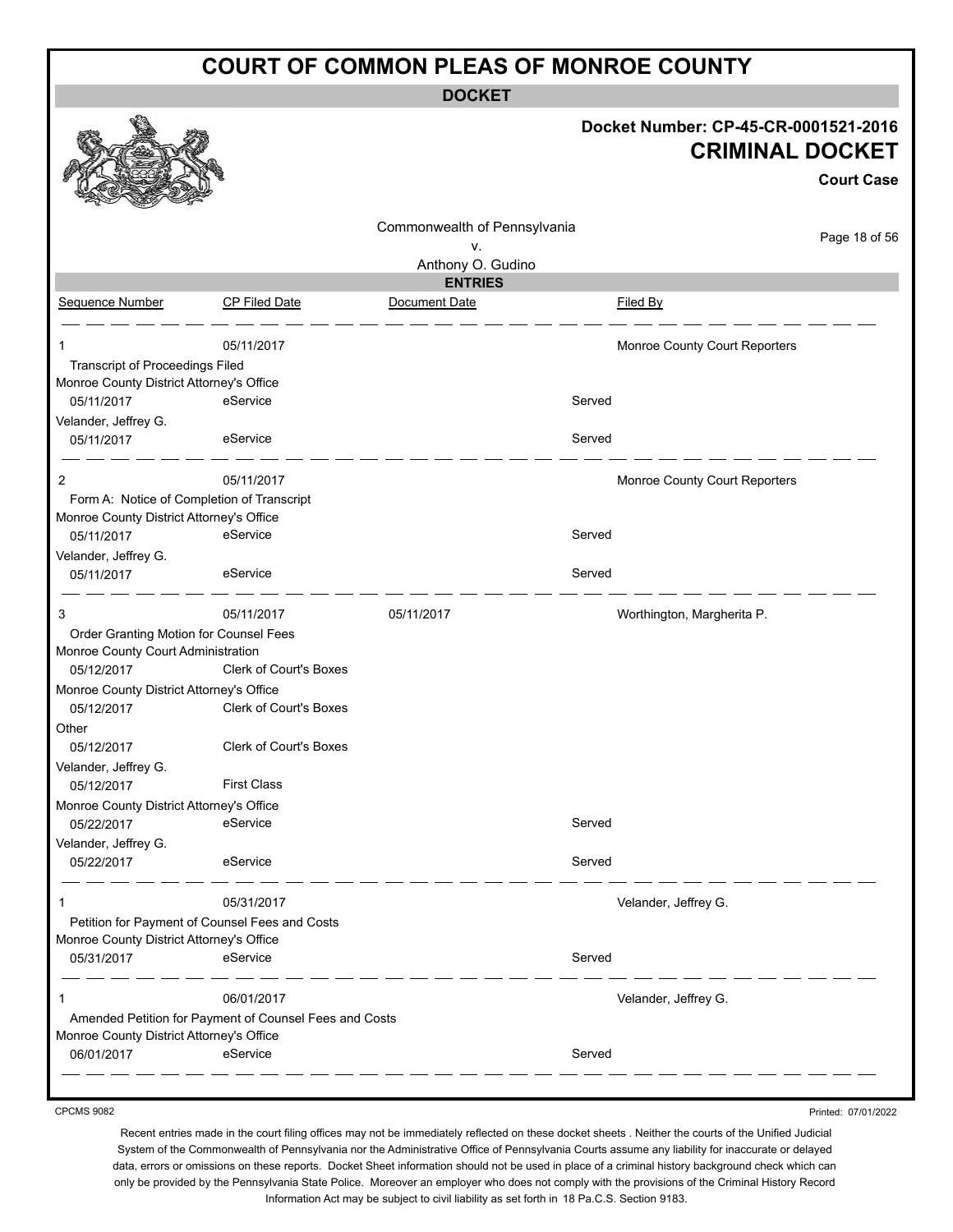**DOCKET**

|                                                          |                               | DUUNE I                                                                        |                       |                                      |  |
|----------------------------------------------------------|-------------------------------|--------------------------------------------------------------------------------|-----------------------|--------------------------------------|--|
|                                                          |                               |                                                                                |                       | Docket Number: CP-45-CR-0001521-2016 |  |
|                                                          |                               |                                                                                |                       | <b>CRIMINAL DOCKET</b>               |  |
|                                                          |                               |                                                                                |                       | <b>Court Case</b>                    |  |
|                                                          |                               | Commonwealth of Pennsylvania                                                   |                       |                                      |  |
|                                                          |                               | v.                                                                             |                       | Page 19 of 56                        |  |
|                                                          |                               | Anthony O. Gudino                                                              |                       |                                      |  |
|                                                          |                               | <b>ENTRIES</b>                                                                 |                       |                                      |  |
| Sequence Number                                          | <b>CP Filed Date</b>          | Document Date                                                                  |                       | Filed By                             |  |
| Service To                                               |                               | Service By                                                                     |                       |                                      |  |
| <b>Issue Date</b>                                        | Service Type                  | <b>Status Date</b>                                                             | <b>Service Status</b> |                                      |  |
| $\overline{2}$                                           | 06/01/2017                    | 05/30/2017                                                                     |                       | Worthington, Margherita P.           |  |
| Monroe County Court Administration<br>06/02/2017         | <b>Clerk of Court's Boxes</b> | Order Granting Motion to Continue Trial/Trial Continued to September 2017 Term |                       |                                      |  |
| Monroe County District Attorney's Office<br>06/02/2017   | Clerk of Court's Boxes        |                                                                                |                       |                                      |  |
| Monroe County Probation<br>06/02/2017                    | <b>Clerk of Court's Boxes</b> |                                                                                |                       |                                      |  |
| Monroe County Sheriff<br>06/02/2017                      | <b>Clerk of Court's Boxes</b> |                                                                                |                       |                                      |  |
| Other                                                    |                               |                                                                                |                       |                                      |  |
| 06/02/2017                                               | <b>Clerk of Court's Boxes</b> |                                                                                |                       |                                      |  |
| Velander, Jeffrey G.                                     |                               |                                                                                |                       |                                      |  |
| 06/02/2017                                               | <b>First Class</b>            |                                                                                |                       |                                      |  |
| Monroe County District Attorney's Office                 |                               |                                                                                |                       |                                      |  |
| 06/05/2017                                               | eService                      |                                                                                | Served                |                                      |  |
| Velander, Jeffrey G.                                     |                               |                                                                                |                       |                                      |  |
| 06/05/2017                                               | eService                      |                                                                                | Served                |                                      |  |
|                                                          | 06/02/2017                    |                                                                                |                       | Worthington, Margherita P.           |  |
| Order Denying Motion for Payment to Jeffrey G. Velander  |                               |                                                                                |                       |                                      |  |
| Monroe County Controller<br>06/05/2017                   | <b>First Class</b>            |                                                                                |                       |                                      |  |
| Monroe County District Attorney's Office                 |                               |                                                                                |                       |                                      |  |
| 06/05/2017                                               | Clerk of Court's Boxes        |                                                                                |                       |                                      |  |
| Velander, Jeffrey G.                                     |                               |                                                                                |                       |                                      |  |
| 06/05/2017                                               | <b>First Class</b>            |                                                                                |                       |                                      |  |
| Monroe County District Attorney's Office<br>06/08/2017   | eService                      |                                                                                | Served                |                                      |  |
| Velander, Jeffrey G.<br>06/08/2017                       | eService                      |                                                                                | Served                |                                      |  |
|                                                          |                               |                                                                                |                       |                                      |  |
| 2                                                        | 06/02/2017                    |                                                                                |                       | Worthington, Margherita P.           |  |
| Order Granting Motion for Payment to Jeffrey G. Velander |                               |                                                                                |                       |                                      |  |
| Monroe County Controller<br>06/05/2017                   | <b>First Class</b>            |                                                                                |                       |                                      |  |
| Monroe County District Attorney's Office                 |                               |                                                                                |                       |                                      |  |
|                                                          |                               |                                                                                |                       |                                      |  |

CPCMS 9082

Recent entries made in the court filing offices may not be immediately reflected on these docket sheets . Neither the courts of the Unified Judicial System of the Commonwealth of Pennsylvania nor the Administrative Office of Pennsylvania Courts assume any liability for inaccurate or delayed data, errors or omissions on these reports. Docket Sheet information should not be used in place of a criminal history background check which can only be provided by the Pennsylvania State Police. Moreover an employer who does not comply with the provisions of the Criminal History Record Information Act may be subject to civil liability as set forth in 18 Pa.C.S. Section 9183.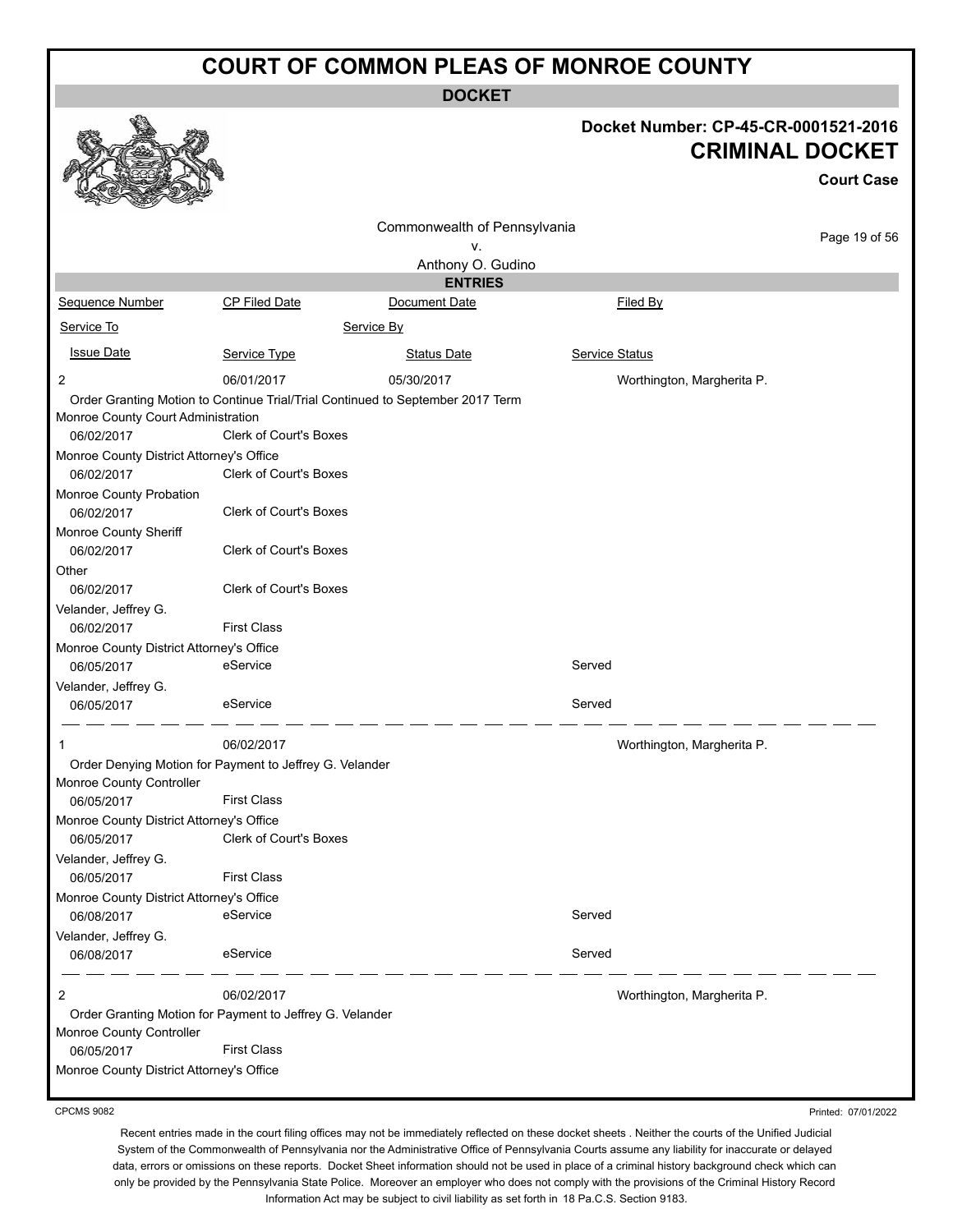**DOCKET**

#### **Docket Number: CP-45-CR-0001521-2016 CRIMINAL DOCKET**

**Court Case**

Printed: 07/01/2022

|                                          |                                                                          |                                     |                                             | <b>Court Case</b> |
|------------------------------------------|--------------------------------------------------------------------------|-------------------------------------|---------------------------------------------|-------------------|
|                                          |                                                                          | Commonwealth of Pennsylvania        |                                             | Page 20 of 56     |
|                                          |                                                                          | v.                                  |                                             |                   |
|                                          |                                                                          | Anthony O. Gudino<br><b>ENTRIES</b> |                                             |                   |
| Sequence Number                          | CP Filed Date                                                            | Document Date                       | <b>Filed By</b>                             |                   |
| Service To                               |                                                                          | Service By                          |                                             |                   |
| <b>Issue Date</b>                        | Service Type                                                             | <b>Status Date</b>                  | Service Status                              |                   |
| 06/05/2017                               | <b>Clerk of Court's Boxes</b>                                            |                                     |                                             |                   |
| Velander, Jeffrey G.                     |                                                                          |                                     |                                             |                   |
| 06/05/2017                               | <b>First Class</b>                                                       |                                     |                                             |                   |
| Monroe County District Attorney's Office |                                                                          |                                     |                                             |                   |
| 06/08/2017                               | eService                                                                 |                                     | Served                                      |                   |
| Velander, Jeffrey G.                     |                                                                          |                                     |                                             |                   |
| 06/08/2017                               | eService                                                                 |                                     | Served                                      |                   |
| 1                                        | 06/05/2017                                                               |                                     | Monroe County District Attorney's<br>Office |                   |
| Motion for Continuance                   |                                                                          |                                     |                                             |                   |
| 1                                        | 06/07/2017                                                               | 06/06/2017                          | Worthington, Margherita P.                  |                   |
|                                          | Order for Call of the List/Jury Selection 09/06/2017 8:30AM CR#3         |                                     |                                             |                   |
| Monroe County Court Administration       |                                                                          |                                     |                                             |                   |
| 06/08/2017                               | <b>Clerk of Court's Boxes</b>                                            |                                     |                                             |                   |
| Monroe County District Attorney's Office |                                                                          |                                     |                                             |                   |
| 06/08/2017                               | Clerk of Court's Boxes                                                   |                                     |                                             |                   |
| Monroe County District Attorney's Office |                                                                          |                                     |                                             |                   |
| 06/08/2017                               | eService                                                                 |                                     | Served                                      |                   |
| Monroe County Probation                  |                                                                          |                                     |                                             |                   |
| 06/08/2017                               | Clerk of Court's Boxes                                                   |                                     |                                             |                   |
| Monroe County Sheriff                    |                                                                          |                                     |                                             |                   |
| 06/08/2017                               | Clerk of Court's Boxes                                                   |                                     |                                             |                   |
| Other                                    |                                                                          |                                     |                                             |                   |
| 06/08/2017                               | <b>Clerk of Court's Boxes</b>                                            |                                     |                                             |                   |
| Velander, Jeffrey G.                     |                                                                          |                                     |                                             |                   |
| 06/08/2017                               | <b>First Class</b>                                                       |                                     |                                             |                   |
| Velander, Jeffrey G.<br>06/08/2017       | eService                                                                 |                                     | Served                                      |                   |
| 1                                        | 06/21/2017                                                               | 06/20/2017                          | Worthington, Margherita P.                  |                   |
|                                          | Order to Transcribe Notes of Testimony / Michelle Nicholas to Transcribe |                                     |                                             |                   |
| Monroe County Court Reporters            |                                                                          |                                     |                                             |                   |
| 06/22/2017                               | Clerk of Court's Boxes                                                   |                                     |                                             |                   |
| Monroe County District Attorney's Office |                                                                          |                                     |                                             |                   |
| 06/22/2017                               | Clerk of Court's Boxes                                                   |                                     |                                             |                   |
| Velander, Jeffrey G.                     |                                                                          |                                     |                                             |                   |

CPCMS 9082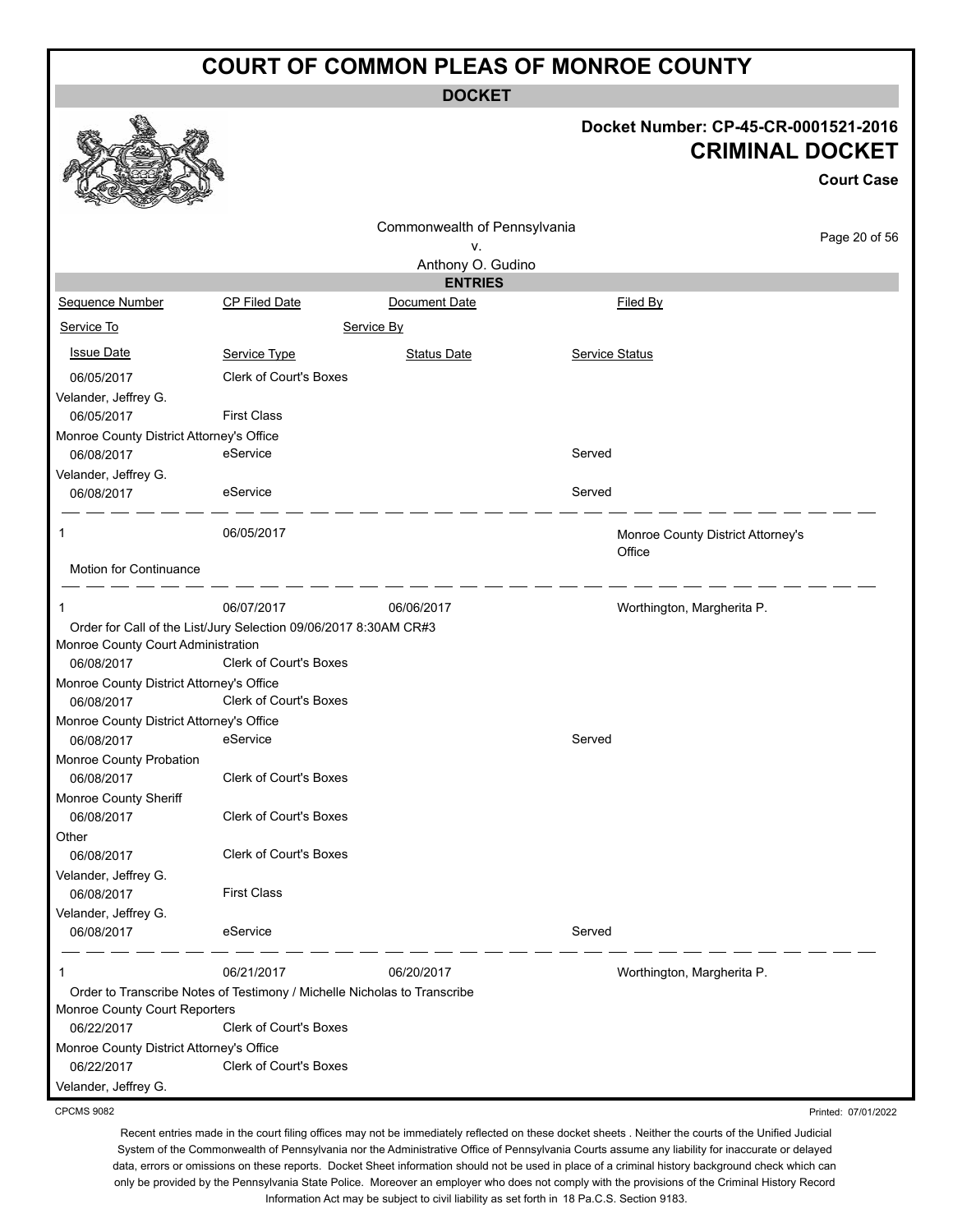**DOCKET**

#### **Docket Number: CP-45-CR-0001521-2016 CRIMINAL DOCKET**

**Court Case**

|                                          |                                                                                                     |                              |                               | <b>Court Case</b> |
|------------------------------------------|-----------------------------------------------------------------------------------------------------|------------------------------|-------------------------------|-------------------|
|                                          |                                                                                                     | Commonwealth of Pennsylvania |                               |                   |
|                                          |                                                                                                     | ۷.                           |                               | Page 21 of 56     |
|                                          |                                                                                                     | Anthony O. Gudino            |                               |                   |
|                                          |                                                                                                     | <b>ENTRIES</b>               |                               |                   |
| Sequence Number                          | <b>CP Filed Date</b>                                                                                | Document Date                | <b>Filed By</b>               |                   |
| Service To                               |                                                                                                     | Service By                   |                               |                   |
| <b>Issue Date</b>                        | Service Type                                                                                        | <b>Status Date</b>           | Service Status                |                   |
| 06/22/2017                               | <b>First Class</b>                                                                                  |                              |                               |                   |
| Monroe County District Attorney's Office |                                                                                                     |                              |                               |                   |
| 06/27/2017                               | eService                                                                                            |                              | Served                        |                   |
| Velander, Jeffrey G.                     |                                                                                                     |                              |                               |                   |
| 06/27/2017                               | eService                                                                                            |                              | Served                        |                   |
| 1                                        | 06/23/2017                                                                                          |                              | Monroe County Court Reporters |                   |
| Notice of Completion of Transcript       |                                                                                                     |                              |                               |                   |
| Monroe County District Attorney's Office |                                                                                                     |                              |                               |                   |
| 06/23/2017                               | eService                                                                                            |                              | Served                        |                   |
| Velander, Jeffrey G.                     |                                                                                                     |                              |                               |                   |
| 06/23/2017                               | eService                                                                                            |                              | Served                        |                   |
| 2                                        | 06/23/2017                                                                                          |                              | Monroe County Court Reporters |                   |
| Transcript of 05-25-17                   |                                                                                                     |                              |                               |                   |
| Monroe County District Attorney's Office |                                                                                                     |                              |                               |                   |
| 06/23/2017                               | eService                                                                                            |                              | Served                        |                   |
| Velander, Jeffrey G.                     |                                                                                                     |                              |                               |                   |
| 06/23/2017                               | eService                                                                                            |                              | Served                        |                   |
| 3                                        | 06/23/2017                                                                                          |                              | Monroe County Court Reporters |                   |
| <b>Exhibits Filed</b>                    |                                                                                                     |                              |                               |                   |
| Monroe County District Attorney's Office |                                                                                                     |                              |                               |                   |
| 06/23/2017                               | eService                                                                                            |                              | Served                        |                   |
| Velander, Jeffrey G.                     |                                                                                                     |                              |                               |                   |
| 06/23/2017                               | eService                                                                                            |                              | Served                        |                   |
| 1                                        | 07/26/2017                                                                                          | 07/25/2017                   | Worthington, Margherita P.    |                   |
|                                          | Opinion/Order - Pre-Trial Motions Granted and Denied in Part/Pretrial Conference 8/2/17 3 p.m. Ct#1 |                              |                               |                   |
| Monroe County District Attorney's Office |                                                                                                     |                              |                               |                   |
| 07/27/2017                               | <b>Clerk of Court's Boxes</b>                                                                       |                              |                               |                   |
| Monroe County District Attorney's Office |                                                                                                     |                              |                               |                   |
| 07/27/2017                               | <b>Clerk of Court's Boxes</b>                                                                       |                              |                               |                   |
| Monroe County District Attorney's Office |                                                                                                     |                              |                               |                   |
| 07/28/2017                               | eService                                                                                            |                              | Served                        |                   |
| Velander, Jeffrey G.                     |                                                                                                     |                              |                               |                   |
| 07/28/2017                               | <b>First Class</b>                                                                                  |                              |                               |                   |
|                                          |                                                                                                     |                              |                               |                   |

CPCMS 9082

Printed: 07/01/2022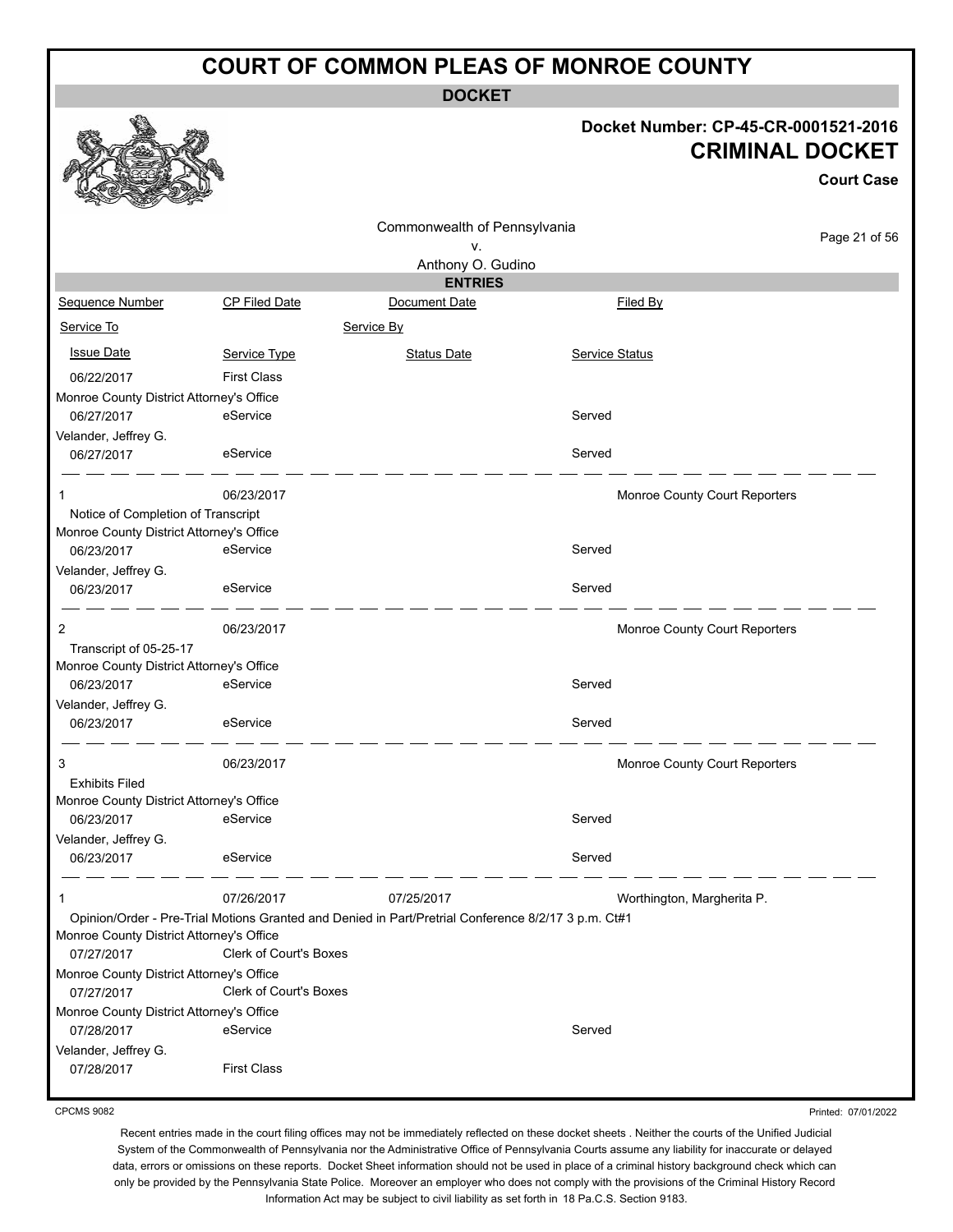**DOCKET**

|                                                                |                                                               | ואטשע                        |                                                                |                   |
|----------------------------------------------------------------|---------------------------------------------------------------|------------------------------|----------------------------------------------------------------|-------------------|
|                                                                |                                                               |                              | Docket Number: CP-45-CR-0001521-2016<br><b>CRIMINAL DOCKET</b> | <b>Court Case</b> |
|                                                                |                                                               | Commonwealth of Pennsylvania |                                                                |                   |
|                                                                |                                                               | v.                           |                                                                | Page 22 of 56     |
|                                                                |                                                               | Anthony O. Gudino            |                                                                |                   |
|                                                                |                                                               | <b>ENTRIES</b>               |                                                                |                   |
| Sequence Number                                                | CP Filed Date                                                 | Document Date                | Filed By                                                       |                   |
| Service To                                                     |                                                               | Service By                   |                                                                |                   |
| <b>Issue Date</b>                                              | Service Type                                                  | <b>Status Date</b>           | <b>Service Status</b>                                          |                   |
| Velander, Jeffrey G.                                           |                                                               |                              |                                                                |                   |
| 07/28/2017                                                     | eService                                                      |                              | Served                                                         |                   |
| 1                                                              | 07/28/2017                                                    |                              | Monroe County District Attorney's<br>Office                    |                   |
| Notice of Appeal to the Superior Court<br>Velander, Jeffrey G. |                                                               |                              |                                                                |                   |
| 07/28/2017                                                     | eService                                                      |                              | Served                                                         |                   |
| 1                                                              | 07/31/2017                                                    | 07/28/2017                   | Worthington, Margherita P.                                     |                   |
|                                                                | Order Granting Motion to Transcribe & File Notes of Testimony |                              |                                                                |                   |
| Monroe County Court Administration                             |                                                               |                              |                                                                |                   |
| 08/01/2017                                                     | <b>Clerk of Court's Boxes</b>                                 |                              |                                                                |                   |
| Monroe County Court Reporters                                  |                                                               |                              |                                                                |                   |
| 08/01/2017                                                     | Clerk of Court's Boxes                                        |                              |                                                                |                   |
| Monroe County District Attorney's Office                       |                                                               |                              |                                                                |                   |
| 08/01/2017                                                     | Clerk of Court's Boxes                                        |                              |                                                                |                   |
| Monroe County District Attorney's Office                       |                                                               |                              | Served                                                         |                   |
| 08/01/2017<br>Velander, Jeffrey G.                             | eService                                                      |                              |                                                                |                   |
| 08/01/2017                                                     | <b>First Class</b>                                            |                              |                                                                |                   |
| Velander, Jeffrey G.                                           |                                                               |                              |                                                                |                   |
| 08/01/2017                                                     | eService                                                      |                              | Served                                                         |                   |
| 2                                                              | 07/31/2017                                                    |                              | Worthington, Margherita P.                                     |                   |
| <b>Concise Statement Order</b>                                 |                                                               |                              |                                                                |                   |
| Monroe County District Attorney's Office                       |                                                               |                              |                                                                |                   |
| 08/01/2017                                                     | Clerk of Court's Boxes                                        |                              |                                                                |                   |
| Monroe County District Attorney's Office                       |                                                               |                              |                                                                |                   |
| 08/01/2017                                                     | eService                                                      |                              | Served                                                         |                   |
| Other                                                          |                                                               |                              |                                                                |                   |
| 08/01/2017                                                     | Clerk of Court's Boxes                                        |                              |                                                                |                   |
| Velander, Jeffrey G.                                           | <b>First Class</b>                                            |                              |                                                                |                   |
| 08/01/2017<br>Velander, Jeffrey G.                             |                                                               |                              |                                                                |                   |
| 08/01/2017                                                     | eService                                                      |                              | Served                                                         |                   |
|                                                                |                                                               |                              |                                                                |                   |

CPCMS 9082

Printed: 07/01/2022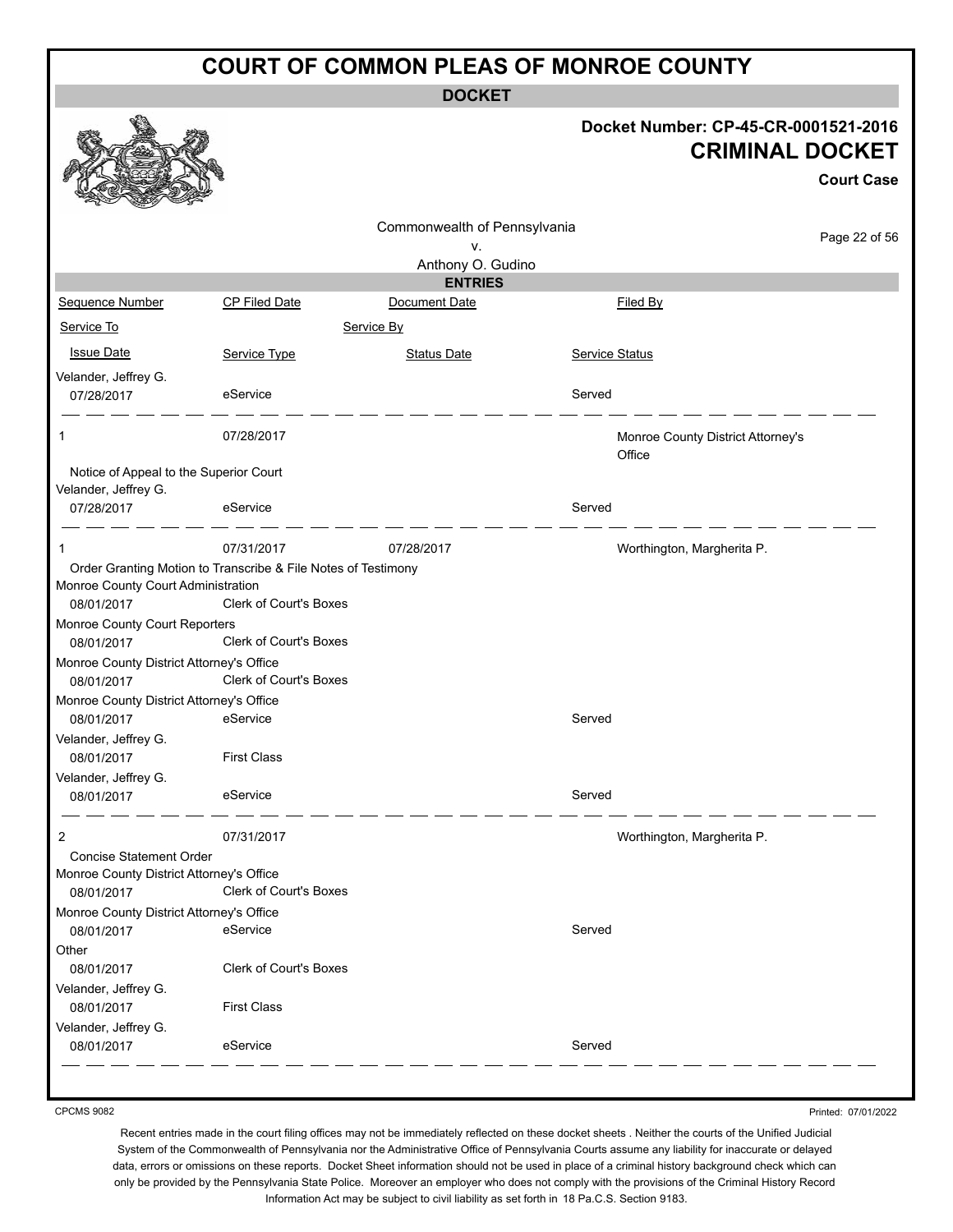**DOCKET**

|                                                                                                                                                                                                                                                                                  |                                                                                                             |                                                                            |                       | Docket Number: CP-45-CR-0001521-2016<br><b>CRIMINAL DOCKET</b> | <b>Court Case</b> |
|----------------------------------------------------------------------------------------------------------------------------------------------------------------------------------------------------------------------------------------------------------------------------------|-------------------------------------------------------------------------------------------------------------|----------------------------------------------------------------------------|-----------------------|----------------------------------------------------------------|-------------------|
|                                                                                                                                                                                                                                                                                  |                                                                                                             | Commonwealth of Pennsylvania                                               |                       |                                                                | Page 23 of 56     |
|                                                                                                                                                                                                                                                                                  |                                                                                                             | ٧.                                                                         |                       |                                                                |                   |
|                                                                                                                                                                                                                                                                                  |                                                                                                             | Anthony O. Gudino                                                          |                       |                                                                |                   |
|                                                                                                                                                                                                                                                                                  |                                                                                                             | <b>ENTRIES</b>                                                             |                       |                                                                |                   |
| Sequence Number                                                                                                                                                                                                                                                                  | <b>CP Filed Date</b>                                                                                        | Document Date                                                              |                       | Filed By                                                       |                   |
| Service To                                                                                                                                                                                                                                                                       |                                                                                                             | Service By                                                                 |                       |                                                                |                   |
| <b>Issue Date</b>                                                                                                                                                                                                                                                                | Service Type                                                                                                | <b>Status Date</b>                                                         | <b>Service Status</b> |                                                                |                   |
| 3                                                                                                                                                                                                                                                                                | 07/31/2017                                                                                                  |                                                                            |                       | Worthington, Margherita P.                                     |                   |
| Order- Trial Continued / Pre-Trial Conference 08/2/17 Cancelled<br>Monroe County Court Administration<br>08/01/2017<br>Monroe County District Attorney's Office<br>08/01/2017<br>Monroe County District Attorney's Office<br>08/01/2017<br>Monroe County Probation<br>08/01/2017 | <b>Clerk of Court's Boxes</b><br><b>Clerk of Court's Boxes</b><br>eService<br><b>Clerk of Court's Boxes</b> |                                                                            | Served                |                                                                |                   |
| Monroe County Sheriff<br>08/01/2017<br>Other<br>08/01/2017<br>Velander, Jeffrey G.<br>08/01/2017<br>Velander, Jeffrey G.                                                                                                                                                         | Clerk of Court's Boxes<br><b>Clerk of Court's Boxes</b><br><b>First Class</b>                               |                                                                            |                       |                                                                |                   |
| 08/01/2017                                                                                                                                                                                                                                                                       | eService                                                                                                    |                                                                            | Served                |                                                                |                   |
| Green Card received from Superior Court<br>Monroe County District Attorney's Office<br>08/11/2017                                                                                                                                                                                | 08/07/2017<br>eService                                                                                      |                                                                            | Served                | Warden, George J.                                              |                   |
| Velander, Jeffrey G.<br>08/11/2017                                                                                                                                                                                                                                               | eService                                                                                                    |                                                                            | Served                |                                                                |                   |
| 2<br>Monroe County District Attorney's Office                                                                                                                                                                                                                                    | 08/07/2017                                                                                                  | Commonwealth's Rule 1925(b) Statement of Errors Complained of on Appeal    |                       | Commonwealth of Pennsylvania                                   |                   |
| 08/07/2017                                                                                                                                                                                                                                                                       | eService                                                                                                    |                                                                            | Served                |                                                                |                   |
| Velander, Jeffrey G.<br>08/07/2017                                                                                                                                                                                                                                               | eService                                                                                                    |                                                                            | Served                |                                                                |                   |
| 1<br>Monroe County District Attorney's Office                                                                                                                                                                                                                                    | 08/09/2017                                                                                                  | Appeal Docket Sheet from Superior Court of PA - 2454 EDA 2017 due 09/26/17 |                       | Superior Court of Pennsylvania -<br><b>Eastern District</b>    |                   |

CPCMS 9082

Printed: 07/01/2022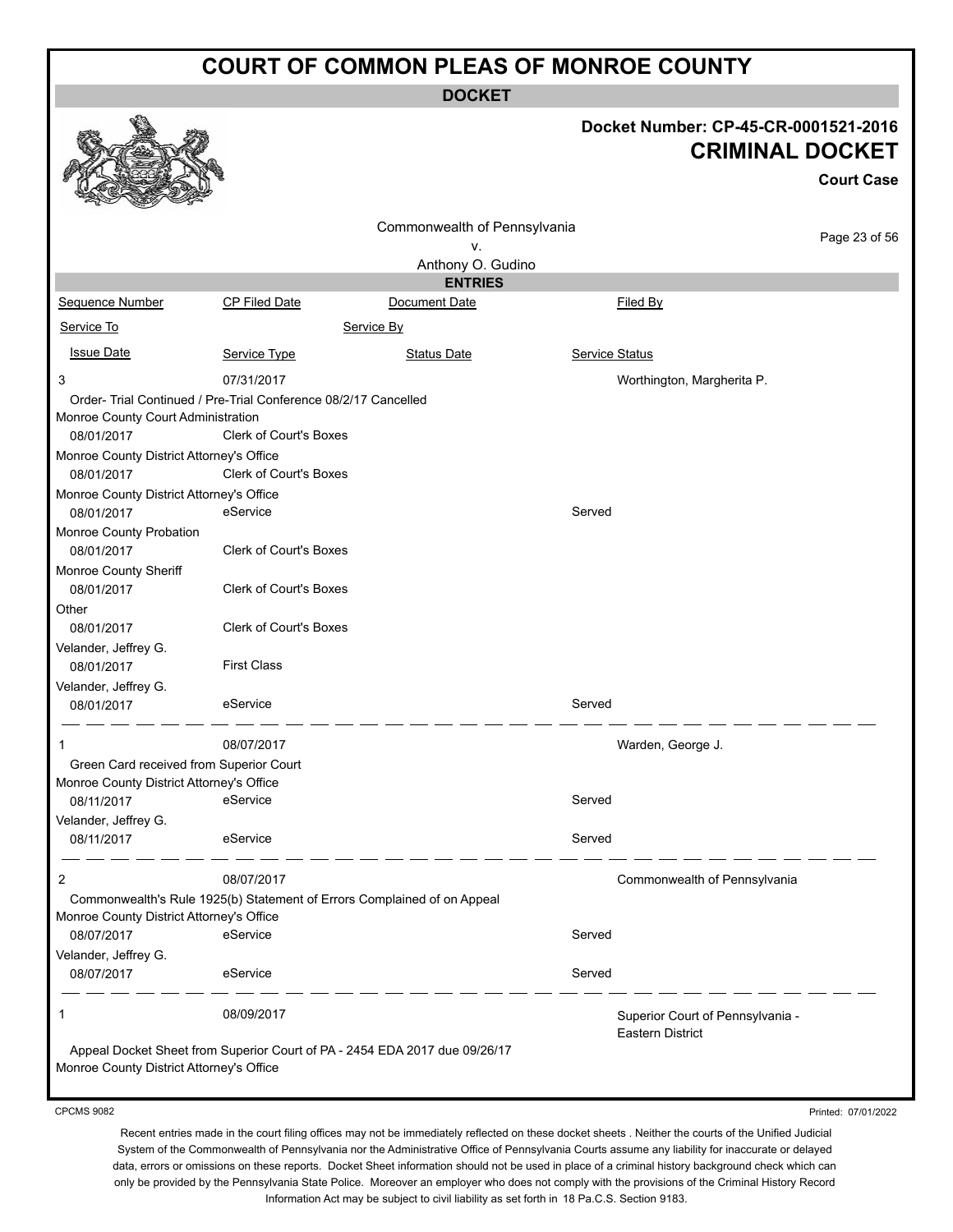**DOCKET**

#### **Docket Number: CP-45-CR-0001521-2016 CRIMINAL DOCKET**

**Court Case**

|                                                        |                                                           |                              |                               | <b>Court Case</b> |
|--------------------------------------------------------|-----------------------------------------------------------|------------------------------|-------------------------------|-------------------|
|                                                        |                                                           | Commonwealth of Pennsylvania |                               |                   |
|                                                        |                                                           | ۷.                           |                               | Page 24 of 56     |
|                                                        |                                                           | Anthony O. Gudino            |                               |                   |
|                                                        |                                                           | <b>ENTRIES</b>               |                               |                   |
| Sequence Number                                        | CP Filed Date                                             | Document Date                | Filed By                      |                   |
| Service To                                             |                                                           | Service By                   |                               |                   |
| <b>Issue Date</b>                                      | Service Type                                              | <b>Status Date</b>           | <b>Service Status</b>         |                   |
| 08/10/2017                                             | eService                                                  |                              | Served                        |                   |
| Velander, Jeffrey G.                                   |                                                           |                              |                               |                   |
| 08/10/2017                                             | eService                                                  |                              | Served                        |                   |
| 1                                                      | 08/10/2017                                                |                              | Monroe County Court Reporters |                   |
| Exhibits from 3-21-17 Filed                            |                                                           |                              |                               |                   |
| Monroe County District Attorney's Office               |                                                           |                              |                               |                   |
| 08/10/2017                                             | eService                                                  |                              | Served                        |                   |
| Velander, Jeffrey G.                                   |                                                           |                              |                               |                   |
| 08/10/2017                                             | eService                                                  |                              | Served                        |                   |
| 1                                                      | 08/30/2017                                                |                              | Worthington, Margherita P.    |                   |
| Statement Pursuant To Pa.R.A.P. 1925(a)                |                                                           |                              |                               |                   |
| Monroe County District Attorney's Office               |                                                           |                              |                               |                   |
| 08/31/2017                                             | Clerk of Court's Boxes                                    |                              |                               |                   |
| Superior Court of Pennsylvania -                       |                                                           |                              |                               |                   |
| <b>Eastern District</b><br>08/31/2017                  | <b>First Class</b>                                        |                              |                               |                   |
| Monroe County District Attorney's Office               |                                                           |                              |                               |                   |
| 09/06/2017                                             | eService                                                  |                              | Served                        |                   |
| Velander, Jeffrey G.                                   |                                                           |                              |                               |                   |
| 09/06/2017                                             | eService                                                  |                              | Served                        |                   |
| Velander, Jeffrey G.                                   |                                                           |                              |                               |                   |
| 09/07/2017                                             | <b>First Class</b>                                        |                              |                               |                   |
|                                                        | 09/12/2017                                                |                              | Velander, Jeffrey G.          |                   |
|                                                        |                                                           |                              | Velander, Jeffrey G.          |                   |
|                                                        | Petition for Payment of Additional Fees and Cost          |                              |                               |                   |
| 2                                                      | 09/12/2017                                                | 09/12/2017                   | Worthington, Margherita P.    |                   |
|                                                        | Order Granting Motion for Controller to Pay Attorney Fees |                              |                               |                   |
| Monroe County District Attorney's Office               |                                                           |                              |                               |                   |
| 09/12/2017                                             | eService                                                  |                              | Served                        |                   |
| Velander, Jeffrey G.                                   |                                                           |                              |                               |                   |
| 09/12/2017                                             | eService                                                  |                              | Served                        |                   |
| Monroe County Court Administration                     | <b>Clerk of Court's Boxes</b>                             |                              |                               |                   |
| 09/13/2017<br>Monroe County District Attorney's Office |                                                           |                              |                               |                   |
|                                                        |                                                           |                              |                               |                   |

CPCMS 9082

Printed: 07/01/2022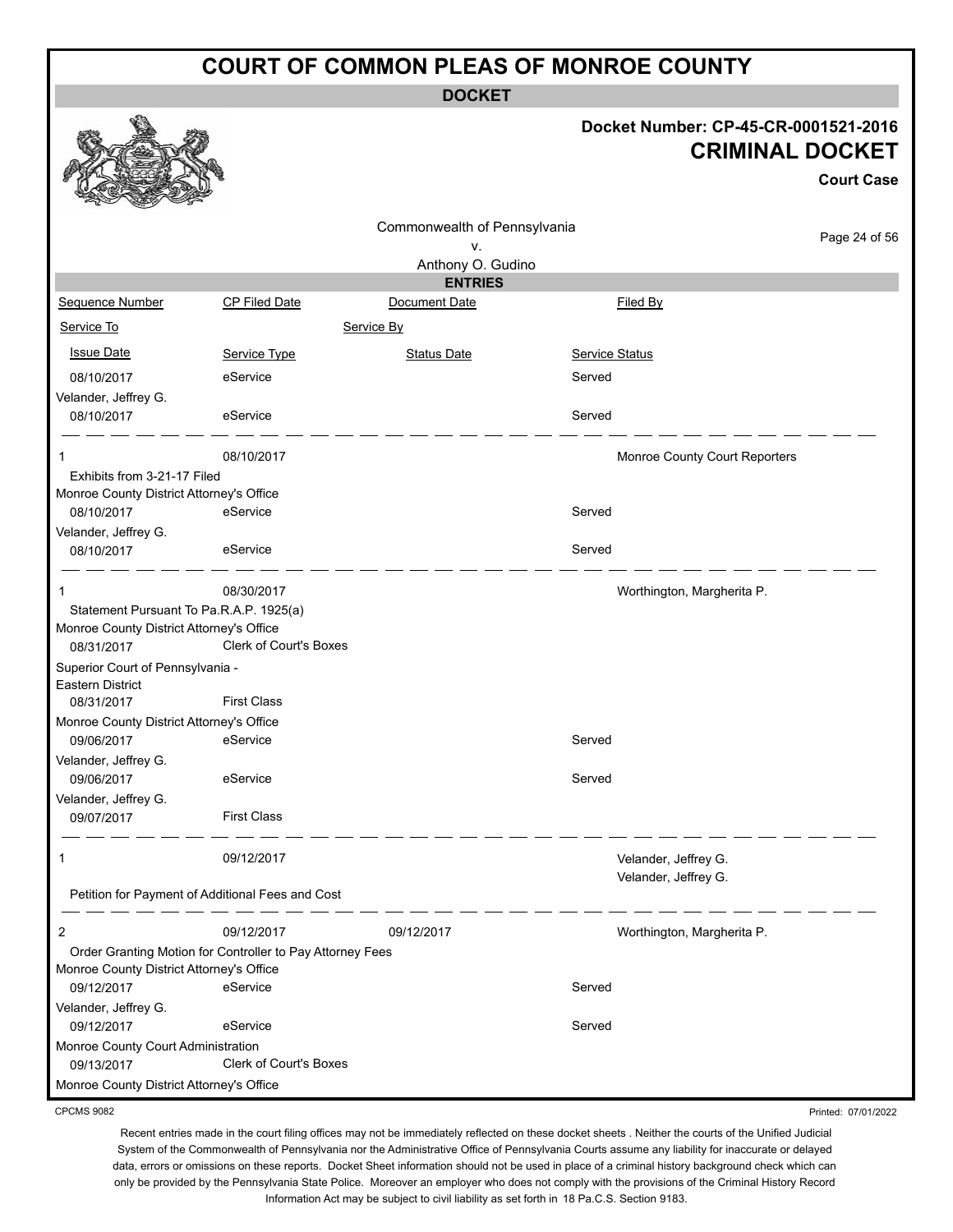**DOCKET**

#### **Docket Number: CP-45-CR-0001521-2016 CRIMINAL DOCKET**

**Court Case**

Printed: 07/01/2022

|                                          |                                                                          |                              |                       |                            | <b>Court Case</b> |
|------------------------------------------|--------------------------------------------------------------------------|------------------------------|-----------------------|----------------------------|-------------------|
|                                          |                                                                          | Commonwealth of Pennsylvania |                       |                            | Page 25 of 56     |
|                                          |                                                                          | ۷.                           |                       |                            |                   |
|                                          |                                                                          | Anthony O. Gudino            |                       |                            |                   |
|                                          |                                                                          | <b>ENTRIES</b>               |                       |                            |                   |
| Sequence Number                          | <b>CP Filed Date</b>                                                     | Document Date                |                       | Filed By                   |                   |
| Service To                               |                                                                          | Service By                   |                       |                            |                   |
| <b>Issue Date</b>                        | Service Type                                                             | <b>Status Date</b>           | <b>Service Status</b> |                            |                   |
| 09/13/2017                               | Clerk of Court's Boxes                                                   |                              |                       |                            |                   |
| Velander, Jeffrey G.                     |                                                                          |                              |                       |                            |                   |
| 09/13/2017                               | <b>First Class</b>                                                       |                              |                       |                            |                   |
| 1                                        | 09/13/2017                                                               |                              |                       | Warden, George J.          |                   |
|                                          | Certified Docket Entries sent to J. Velander, Esq. and District Attorney |                              |                       |                            |                   |
| Monroe County District Attorney's Office |                                                                          |                              |                       |                            |                   |
| 09/13/2017                               | eService                                                                 |                              | Served                |                            |                   |
| Velander, Jeffrey G.                     |                                                                          |                              |                       |                            |                   |
| 09/13/2017                               | eService                                                                 |                              | Served                |                            |                   |
| 2                                        | 09/13/2017                                                               |                              |                       | Warden, George J.          |                   |
|                                          | Certificate and Transmittal of Record to Appellate Court                 |                              |                       |                            |                   |
| Monroe County District Attorney's Office |                                                                          |                              |                       |                            |                   |
| 09/13/2017                               | eService                                                                 |                              | Served                |                            |                   |
| Velander, Jeffrey G.                     |                                                                          |                              |                       |                            |                   |
| 09/13/2017                               | eService                                                                 |                              | Served                |                            |                   |
| 1                                        | 05/07/2018                                                               |                              |                       | Velander, Jeffrey G.       |                   |
| Motion for Counsel Fees                  |                                                                          |                              |                       | Velander, Jeffrey G.       |                   |
| 1                                        | 05/08/2018                                                               | 05/08/2018                   |                       | Worthington, Margherita P. |                   |
| Order Granting Motion for Payment        |                                                                          |                              |                       |                            |                   |
| Monroe County Court Administration       |                                                                          |                              |                       |                            |                   |
| 05/08/2018                               | Clerk of Court's Boxes                                                   |                              |                       |                            |                   |
| Monroe County District Attorney's Office |                                                                          |                              |                       |                            |                   |
| 05/08/2018                               | eService                                                                 |                              | Served                |                            |                   |
| Velander, Jeffrey G.                     |                                                                          |                              |                       |                            |                   |
| 05/08/2018                               | <b>First Class</b>                                                       |                              |                       |                            |                   |
| Velander, Jeffrey G.                     |                                                                          |                              |                       |                            |                   |
| 05/08/2018                               | eService                                                                 |                              | Served                |                            |                   |
| 1                                        | 06/08/2018                                                               |                              |                       | Velander, Jeffrey G.       |                   |
|                                          |                                                                          |                              |                       | Velander, Jeffrey G.       |                   |
|                                          | Petition for Payment of Additional Costs and Expenses                    |                              |                       |                            |                   |
| Monroe County District Attorney's Office |                                                                          |                              |                       |                            |                   |
| 06/08/2018                               | eService                                                                 |                              | Served                |                            |                   |

CPCMS 9082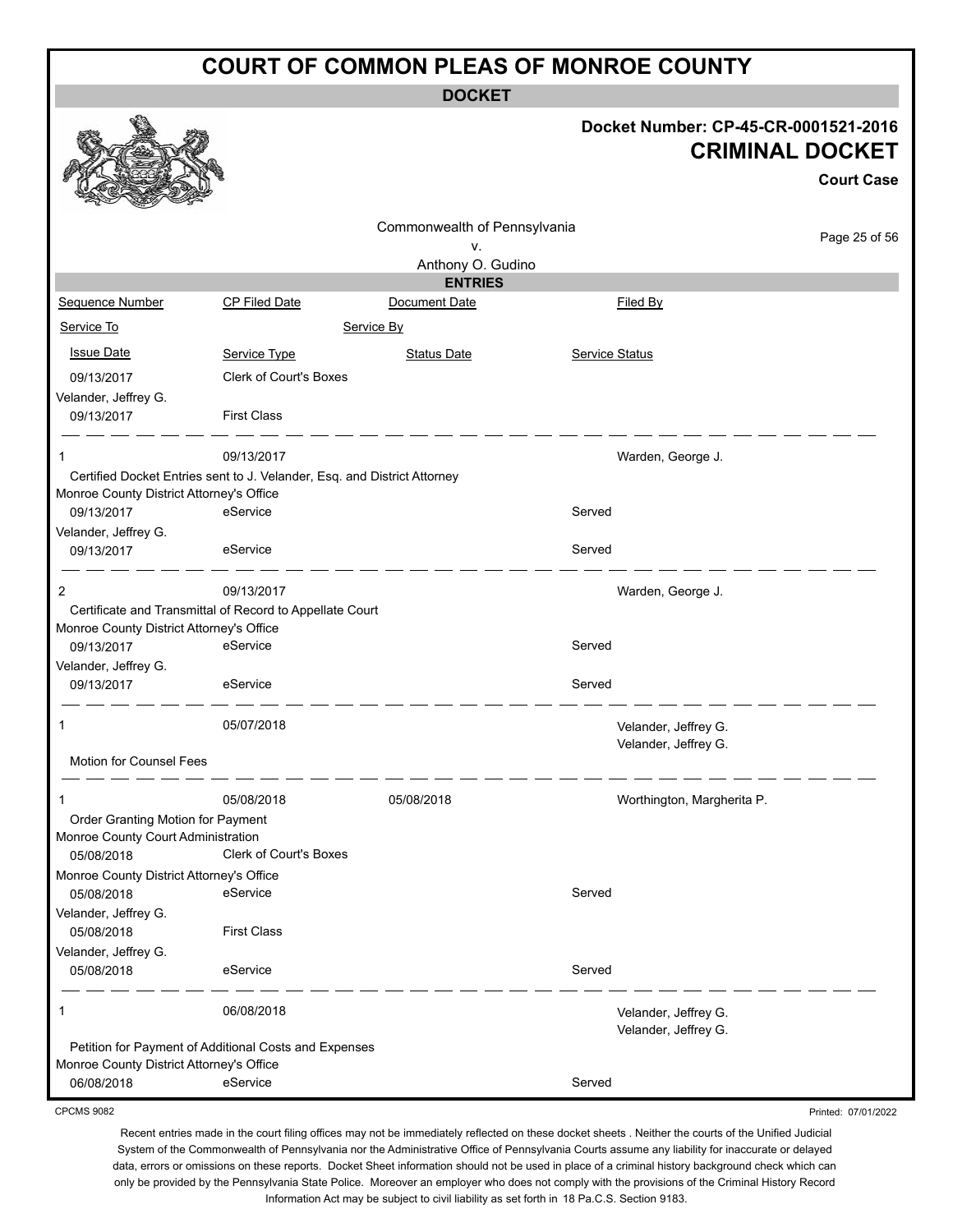**DOCKET**

|                                                        |                                                        | <b>DOCKEI</b>                |                |                                                                |
|--------------------------------------------------------|--------------------------------------------------------|------------------------------|----------------|----------------------------------------------------------------|
|                                                        |                                                        |                              |                | Docket Number: CP-45-CR-0001521-2016<br><b>CRIMINAL DOCKET</b> |
|                                                        |                                                        |                              |                | <b>Court Case</b>                                              |
|                                                        |                                                        | Commonwealth of Pennsylvania |                | Page 26 of 56                                                  |
|                                                        |                                                        | ٧.<br>Anthony O. Gudino      |                |                                                                |
|                                                        |                                                        | <b>ENTRIES</b>               |                |                                                                |
| Sequence Number                                        | <b>CP Filed Date</b>                                   | Document Date                |                | Filed By                                                       |
| Service To                                             | Service By                                             |                              |                |                                                                |
| <b>Issue Date</b>                                      | Service Type                                           | <b>Status Date</b>           | Service Status |                                                                |
| 2                                                      | 06/08/2018                                             |                              |                | Velander, Jeffrey G.<br>Velander, Jeffrey G.                   |
| Monroe County District Attorney's Office               | Petition for Payment of Additional Costs and Expenses  |                              |                |                                                                |
| 06/08/2018                                             | eService                                               |                              | Served         |                                                                |
| 1                                                      | 06/11/2018                                             | 06/08/2018                   |                | Worthington, Margherita P.                                     |
| Order Granting Motion for Payment                      |                                                        |                              |                |                                                                |
| Monroe County Court Administration                     |                                                        |                              |                |                                                                |
| 06/12/2018                                             | Clerk of Court's Boxes                                 |                              |                |                                                                |
| Monroe County District Attorney's Office               |                                                        |                              |                |                                                                |
| 06/12/2018                                             | Clerk of Court's Boxes                                 |                              |                |                                                                |
| Monroe County District Attorney's Office               |                                                        |                              |                |                                                                |
| 06/12/2018                                             | eService                                               |                              | Served         |                                                                |
| Velander, Jeffrey G.                                   |                                                        |                              |                |                                                                |
| 06/12/2018                                             | <b>First Class</b>                                     |                              |                |                                                                |
| Velander, Jeffrey G.                                   |                                                        |                              |                |                                                                |
| 06/12/2018                                             | eService                                               |                              | Served         |                                                                |
|                                                        | 06/19/2018                                             | 06/19/2018                   |                | Worthington, Margherita P.                                     |
| Order Granting Motion for Payment                      |                                                        |                              |                |                                                                |
| Monroe County Court Administration                     |                                                        |                              |                |                                                                |
| 06/19/2018                                             | Clerk of Court's Boxes                                 |                              |                |                                                                |
| Monroe County District Attorney's Office<br>06/19/2018 | eService                                               |                              | Served         |                                                                |
| Velander, Jeffrey G.                                   |                                                        |                              |                |                                                                |
| 06/19/2018                                             | <b>First Class</b>                                     |                              |                |                                                                |
| Velander, Jeffrey G.                                   |                                                        |                              |                |                                                                |
| 06/19/2018                                             | eService                                               |                              | Served         |                                                                |
| 1                                                      | 10/15/2018                                             |                              |                | Supreme Court of Pennsylvania -<br><b>Middle District</b>      |
|                                                        | Petition for Allowance of Appeal Filed - Supreme Court |                              |                |                                                                |
| Monroe County District Attorney's Office               |                                                        |                              |                |                                                                |
| 10/17/2018                                             | eService                                               |                              | Served         |                                                                |
| Velander, Jeffrey G.<br>10/17/2018                     | eService                                               |                              | Served         |                                                                |

CPCMS 9082

Recent entries made in the court filing offices may not be immediately reflected on these docket sheets . Neither the courts of the Unified Judicial System of the Commonwealth of Pennsylvania nor the Administrative Office of Pennsylvania Courts assume any liability for inaccurate or delayed data, errors or omissions on these reports. Docket Sheet information should not be used in place of a criminal history background check which can only be provided by the Pennsylvania State Police. Moreover an employer who does not comply with the provisions of the Criminal History Record Information Act may be subject to civil liability as set forth in 18 Pa.C.S. Section 9183.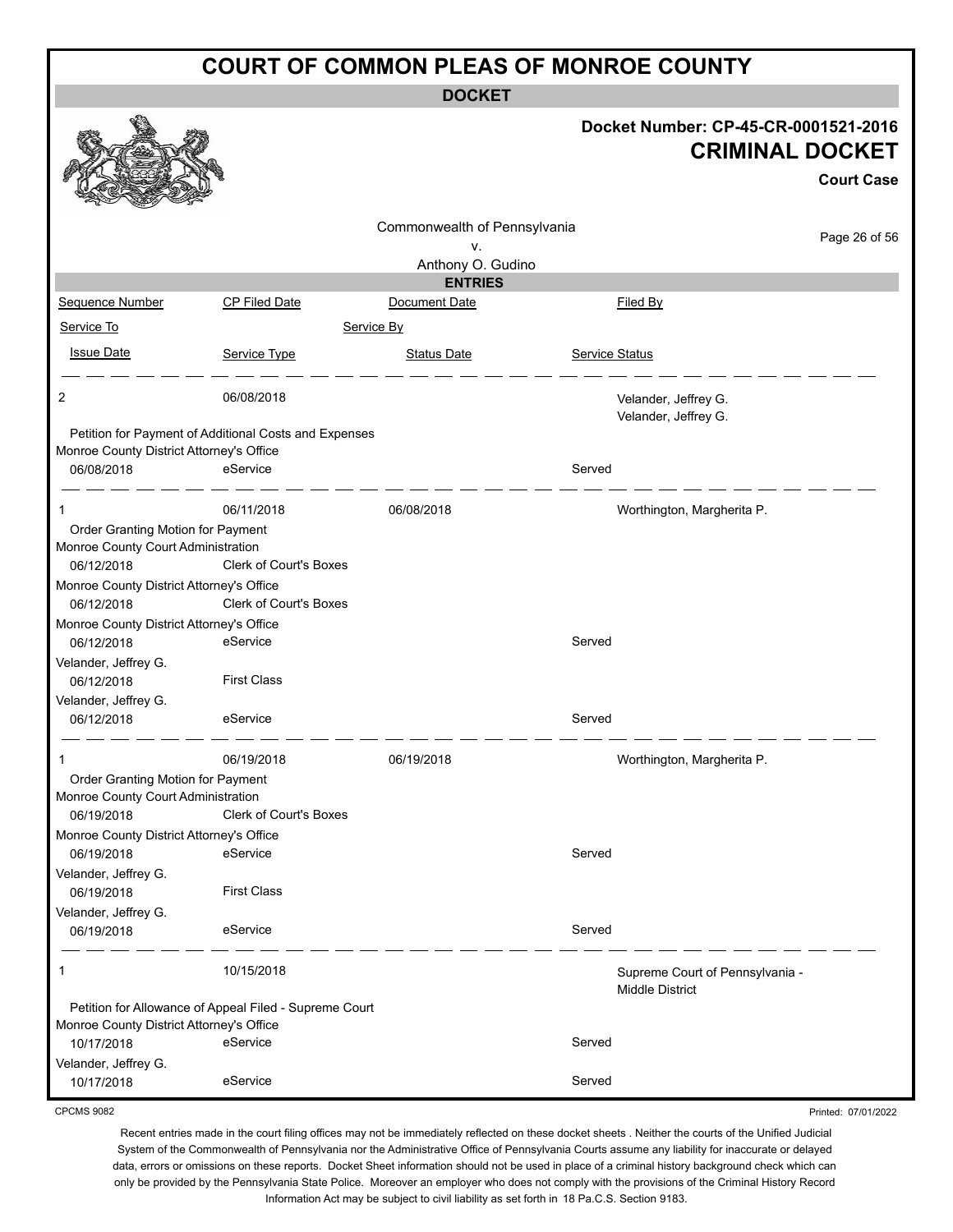**DOCKET**

|                                                        |                                                         | DUUNE I                                                                                           |                       |                                                                                            |                   |
|--------------------------------------------------------|---------------------------------------------------------|---------------------------------------------------------------------------------------------------|-----------------------|--------------------------------------------------------------------------------------------|-------------------|
|                                                        |                                                         |                                                                                                   |                       | Docket Number: CP-45-CR-0001521-2016<br><b>CRIMINAL DOCKET</b>                             |                   |
|                                                        |                                                         |                                                                                                   |                       |                                                                                            | <b>Court Case</b> |
|                                                        |                                                         | Commonwealth of Pennsylvania                                                                      |                       |                                                                                            | Page 27 of 56     |
|                                                        |                                                         | v.<br>Anthony O. Gudino                                                                           |                       |                                                                                            |                   |
|                                                        |                                                         | <b>ENTRIES</b>                                                                                    |                       |                                                                                            |                   |
| Sequence Number                                        | CP Filed Date                                           | Document Date                                                                                     |                       | Filed By                                                                                   |                   |
| Service To                                             |                                                         | Service By                                                                                        |                       |                                                                                            |                   |
| <b>Issue Date</b>                                      | Service Type                                            | <b>Status Date</b>                                                                                | <b>Service Status</b> |                                                                                            |                   |
| 1                                                      | 04/01/2019                                              |                                                                                                   |                       | Monroe County District Attorney's<br>Office<br>Monroe County District Attorney's<br>Office |                   |
| Motion for Scheduling Conference                       |                                                         |                                                                                                   |                       |                                                                                            |                   |
| Velander, Jeffrey G.<br>04/01/2019                     | eService                                                |                                                                                                   | Served                |                                                                                            |                   |
| 1                                                      | 04/02/2019                                              | 04/02/2019                                                                                        |                       | Worthington, Margherita P.                                                                 |                   |
|                                                        | Order- Hearing Scheduled 4/11/19 2:00PM In Chambers     |                                                                                                   |                       |                                                                                            |                   |
| Monroe County Court Administration<br>04/02/2019       | <b>Clerk of Court's Boxes</b>                           |                                                                                                   |                       |                                                                                            |                   |
| Monroe County District Attorney's Office<br>04/02/2019 | <b>Clerk of Court's Boxes</b>                           |                                                                                                   |                       |                                                                                            |                   |
| Monroe County District Attorney's Office               |                                                         |                                                                                                   |                       |                                                                                            |                   |
| 04/02/2019                                             | eService                                                |                                                                                                   | Served                |                                                                                            |                   |
| Velander, Jeffrey G.                                   |                                                         |                                                                                                   |                       |                                                                                            |                   |
| 04/02/2019<br>Velander, Jeffrey G.                     | <b>First Class</b>                                      |                                                                                                   |                       |                                                                                            |                   |
| 04/02/2019                                             | eService                                                |                                                                                                   | Served                |                                                                                            |                   |
|                                                        |                                                         |                                                                                                   |                       |                                                                                            |                   |
|                                                        | 04/11/2019                                              |                                                                                                   |                       | Supreme Court of Pennsylvania -<br><b>Eastern District</b>                                 |                   |
|                                                        | Petition for Allowance of Appeal Denied - Supreme Court |                                                                                                   |                       |                                                                                            |                   |
| Monroe County District Attorney's Office               |                                                         |                                                                                                   |                       |                                                                                            |                   |
| 04/15/2019                                             | eService                                                |                                                                                                   | Served                |                                                                                            |                   |
| Velander, Jeffrey G.                                   |                                                         |                                                                                                   |                       |                                                                                            |                   |
| 04/15/2019                                             | eService                                                |                                                                                                   | Served                |                                                                                            |                   |
| 1                                                      | 04/12/2019                                              |                                                                                                   |                       | Worthington, Margherita P.                                                                 |                   |
| Monroe County Court Administration                     |                                                         | Order: PreTrial Conf 6/18/19 @ 2:30pm Cr# 1. Jury Selection 7/9/19 @ 8:30am following Trial Cr#1. |                       |                                                                                            |                   |
| 04/12/2019                                             | <b>Clerk of Court's Boxes</b>                           |                                                                                                   |                       |                                                                                            |                   |
| Monroe County District Attorney's Office<br>04/12/2019 | Clerk of Court's Boxes                                  |                                                                                                   |                       |                                                                                            |                   |
| Monroe County Probation<br>04/12/2019                  | <b>Clerk of Court's Boxes</b>                           |                                                                                                   |                       |                                                                                            |                   |
|                                                        |                                                         |                                                                                                   |                       |                                                                                            |                   |

CPCMS 9082

Recent entries made in the court filing offices may not be immediately reflected on these docket sheets . Neither the courts of the Unified Judicial System of the Commonwealth of Pennsylvania nor the Administrative Office of Pennsylvania Courts assume any liability for inaccurate or delayed data, errors or omissions on these reports. Docket Sheet information should not be used in place of a criminal history background check which can only be provided by the Pennsylvania State Police. Moreover an employer who does not comply with the provisions of the Criminal History Record

Printed: 07/01/2022

Information Act may be subject to civil liability as set forth in 18 Pa.C.S. Section 9183.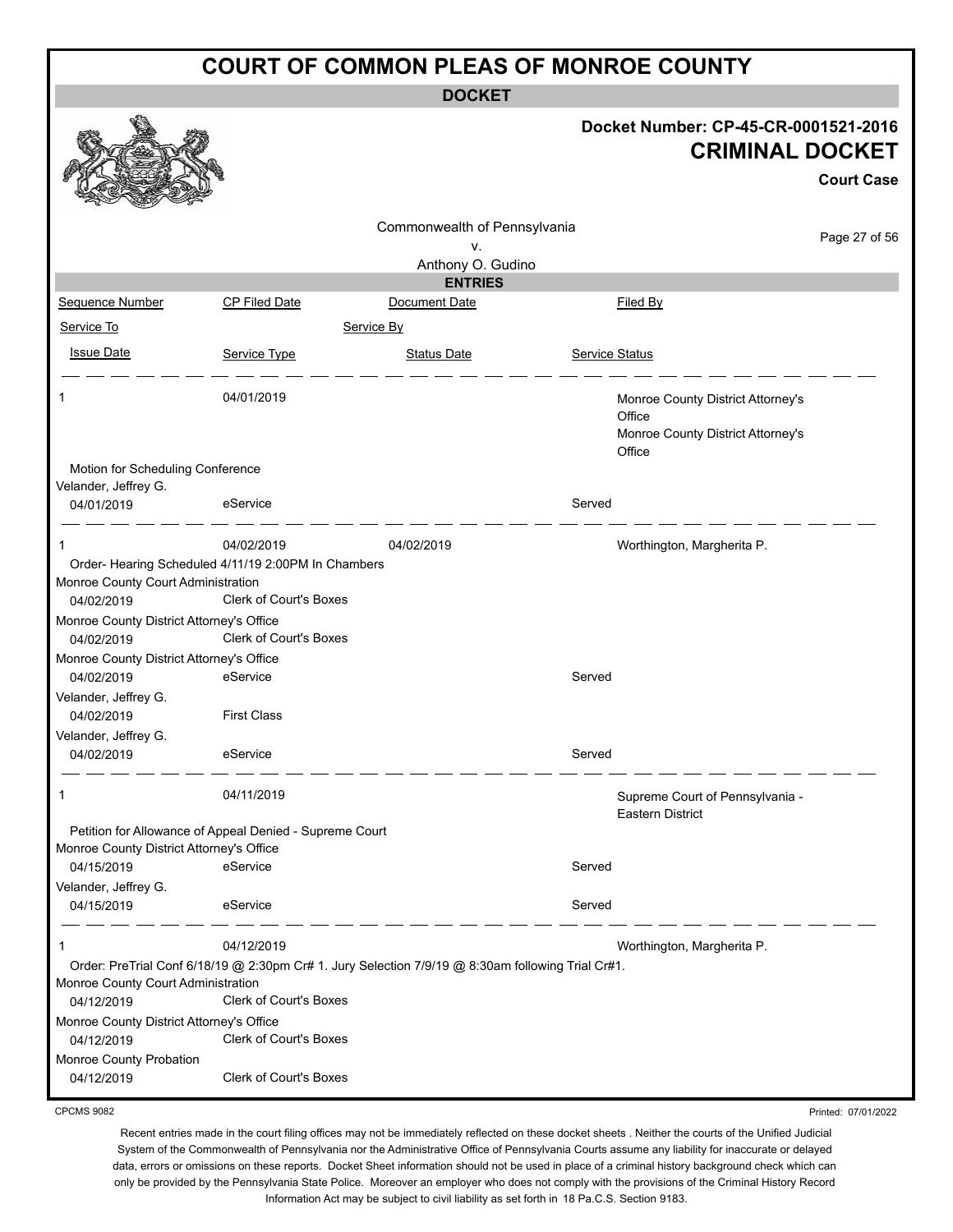**DOCKET**

#### **Docket Number: CP-45-CR-0001521-2016 CRIMINAL DOCKET**

**Court Case**

Printed: 07/01/2022

|                                                                                                                 |                                                                 | Commonwealth of Pennsylvania |                       |                                                                                            |               |
|-----------------------------------------------------------------------------------------------------------------|-----------------------------------------------------------------|------------------------------|-----------------------|--------------------------------------------------------------------------------------------|---------------|
|                                                                                                                 |                                                                 | ٧.                           |                       |                                                                                            | Page 28 of 56 |
|                                                                                                                 |                                                                 | Anthony O. Gudino            |                       |                                                                                            |               |
|                                                                                                                 |                                                                 | <b>ENTRIES</b>               |                       |                                                                                            |               |
| Sequence Number                                                                                                 | CP Filed Date                                                   | Document Date                |                       | Filed By                                                                                   |               |
| Service To                                                                                                      |                                                                 | Service By                   |                       |                                                                                            |               |
| <b>Issue Date</b>                                                                                               | Service Type                                                    | <b>Status Date</b>           | <b>Service Status</b> |                                                                                            |               |
| Monroe County Sheriff<br>04/12/2019                                                                             | <b>Clerk of Court's Boxes</b>                                   |                              |                       |                                                                                            |               |
| Other<br>04/12/2019<br>Velander, Jeffrey G.                                                                     | Clerk of Court's Boxes                                          |                              |                       |                                                                                            |               |
| 04/12/2019                                                                                                      | Clerk of Court's Boxes                                          |                              |                       |                                                                                            |               |
| Monroe County District Attorney's Office                                                                        |                                                                 |                              |                       |                                                                                            |               |
| 04/15/2019                                                                                                      | eService                                                        |                              | Served                |                                                                                            |               |
| Sundmaker, Thomas P.<br>04/15/2019                                                                              | eService                                                        |                              | Served                |                                                                                            |               |
| Velander, Jeffrey G.                                                                                            |                                                                 |                              |                       |                                                                                            |               |
| 04/15/2019                                                                                                      | eService                                                        |                              | Served                |                                                                                            |               |
| -1                                                                                                              | 04/15/2019                                                      |                              |                       | Superior Court of Pennsylvania -<br><b>Eastern District</b>                                |               |
| Monroe County District Attorney's Office                                                                        | Superior Court Decision - Case Remanded for further proceedings |                              |                       |                                                                                            |               |
| 04/17/2019                                                                                                      | eService                                                        |                              | Served                |                                                                                            |               |
| Sundmaker, Thomas P.<br>04/17/2019                                                                              | eService                                                        |                              | Served                |                                                                                            |               |
| Velander, Jeffrey G.                                                                                            |                                                                 |                              |                       |                                                                                            |               |
| 04/17/2019                                                                                                      | eService                                                        |                              | Served                |                                                                                            |               |
| 1                                                                                                               | 05/20/2019                                                      |                              |                       | Monroe County District Attorney's<br>Office<br>Monroe County District Attorney's<br>Office |               |
| Sundmaker, Thomas P.                                                                                            | Commonwealth's Motion to Exclude Expert Testimony               |                              |                       |                                                                                            |               |
| 05/20/2019                                                                                                      | eNotice                                                         |                              | Notified              |                                                                                            |               |
| Velander, Jeffrey G.<br>05/20/2019                                                                              | eNotice                                                         |                              | Notified              |                                                                                            |               |
| $\mathbf 1$<br>Order- Hearing Scheduled 6/28/19 2:30PM CR#1<br>Monroe County Court Administration<br>05/21/2019 | 05/21/2019<br><b>Clerk of Court's Boxes</b>                     | 05/21/2019                   |                       | Worthington, Margherita P.                                                                 |               |
| Monroe County District Attorney's Office                                                                        |                                                                 |                              |                       |                                                                                            |               |
|                                                                                                                 |                                                                 |                              |                       |                                                                                            |               |

CPCMS 9082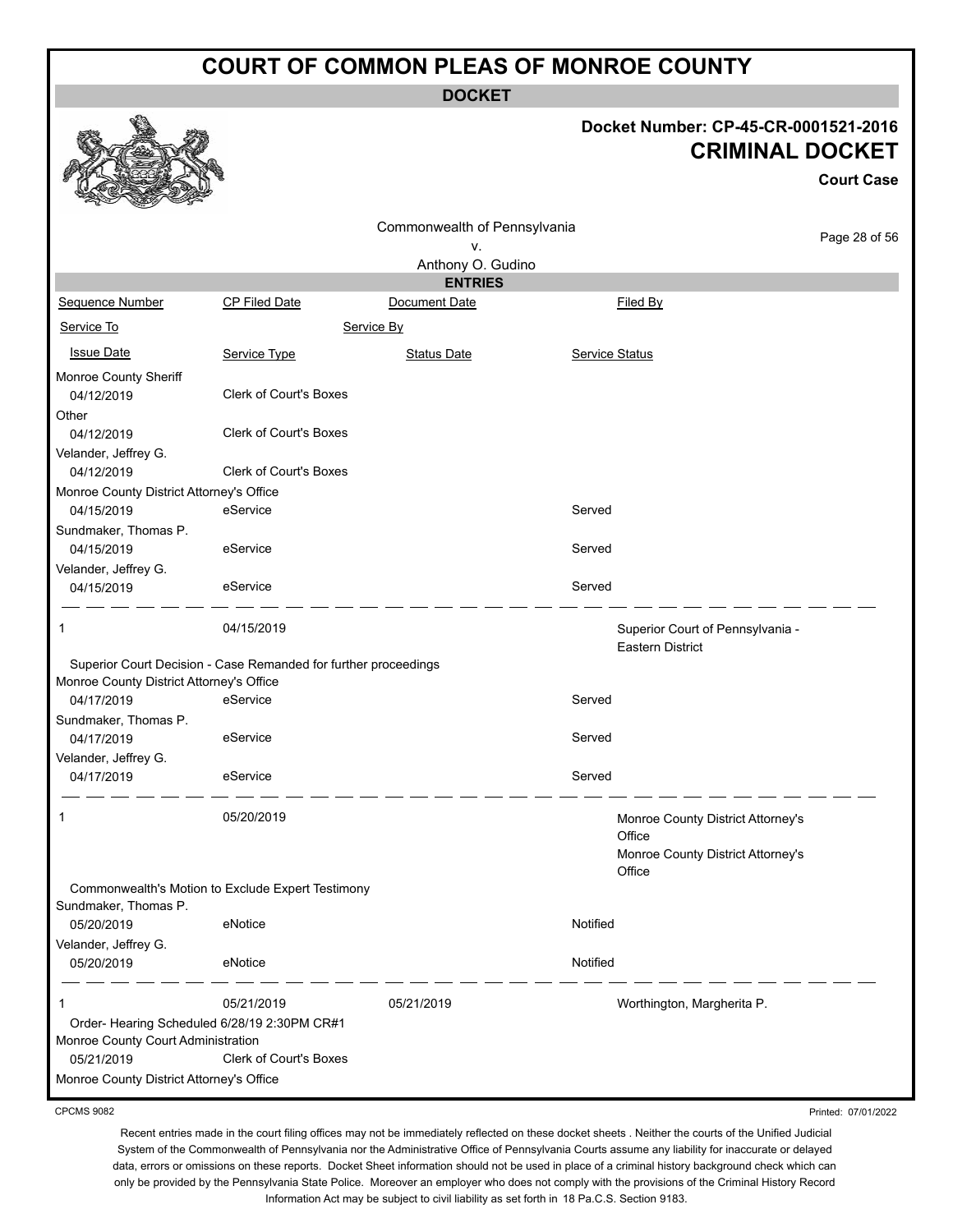**DOCKET**

# **Docket Number: CP-45-CR-0001521-2016**

|                                          |                               |                                                                                            |                |                            | <b>CRIMINAL DOCKET</b> |
|------------------------------------------|-------------------------------|--------------------------------------------------------------------------------------------|----------------|----------------------------|------------------------|
|                                          |                               |                                                                                            |                |                            | <b>Court Case</b>      |
|                                          |                               | Commonwealth of Pennsylvania                                                               |                |                            | Page 29 of 56          |
|                                          |                               | ۷.                                                                                         |                |                            |                        |
|                                          |                               | Anthony O. Gudino<br><b>ENTRIES</b>                                                        |                |                            |                        |
| <b>Sequence Number</b>                   | CP Filed Date                 | Document Date                                                                              | Filed By       |                            |                        |
| Service To                               |                               | Service By                                                                                 |                |                            |                        |
| <b>Issue Date</b>                        | Service Type                  | <b>Status Date</b>                                                                         | Service Status |                            |                        |
| 05/21/2019                               | <b>Clerk of Court's Boxes</b> |                                                                                            |                |                            |                        |
| Monroe County District Attorney's Office |                               |                                                                                            |                |                            |                        |
| 05/21/2019                               | eService                      |                                                                                            | Served         |                            |                        |
| Monroe County Probation                  |                               |                                                                                            |                |                            |                        |
| 05/21/2019                               | <b>Clerk of Court's Boxes</b> |                                                                                            |                |                            |                        |
| Monroe County Sheriff                    |                               |                                                                                            |                |                            |                        |
| 05/21/2019                               | <b>Clerk of Court's Boxes</b> |                                                                                            |                |                            |                        |
| Sundmaker, Thomas P.                     |                               |                                                                                            |                |                            |                        |
| 05/21/2019                               | <b>First Class</b>            |                                                                                            |                |                            |                        |
| Sundmaker, Thomas P.                     |                               |                                                                                            |                |                            |                        |
| 05/21/2019                               | eService                      |                                                                                            | Served         |                            |                        |
| Velander, Jeffrey G.                     |                               |                                                                                            |                |                            |                        |
| 05/21/2019                               | <b>First Class</b>            |                                                                                            |                |                            |                        |
| Velander, Jeffrey G.                     |                               |                                                                                            |                |                            |                        |
| 05/21/2019                               | eService                      |                                                                                            | Served         |                            |                        |
| 1                                        | 06/19/2019                    | 06/18/2019                                                                                 |                | Worthington, Margherita P. |                        |
| Monroe County Court Administration       |                               | Order Commonwealth's Motion to Exclude Expert Testimony Granted/ Motions Limine by 6/21/19 |                |                            |                        |
| 06/18/2019                               | <b>Clerk of Court's Boxes</b> |                                                                                            |                |                            |                        |
| Monroe County District Attorney's Office |                               |                                                                                            |                |                            |                        |
| 06/18/2019                               | Clerk of Court's Boxes        |                                                                                            |                |                            |                        |
| Sundmaker, Thomas P.<br>06/18/2019       | <b>First Class</b>            |                                                                                            |                |                            |                        |
| Velander, Jeffrey G.                     |                               |                                                                                            |                |                            |                        |
| 06/18/2019                               | <b>First Class</b>            |                                                                                            |                |                            |                        |
| Bernal, Matthew John                     |                               |                                                                                            |                |                            |                        |
| 06/21/2019                               | eService                      |                                                                                            | Served         |                            |                        |
| Monroe County District Attorney's Office |                               |                                                                                            |                |                            |                        |
| 06/21/2019                               | eService                      |                                                                                            | Served         |                            |                        |
| Sundmaker, Thomas P.                     |                               |                                                                                            |                |                            |                        |
| 06/21/2019                               | eService                      |                                                                                            | Served         |                            |                        |
| Velander, Jeffrey G.                     |                               |                                                                                            |                |                            |                        |
| 06/21/2019                               | eService                      |                                                                                            | Served         |                            |                        |
|                                          |                               |                                                                                            |                |                            |                        |

CPCMS 9082

**B** 

Printed: 07/01/2022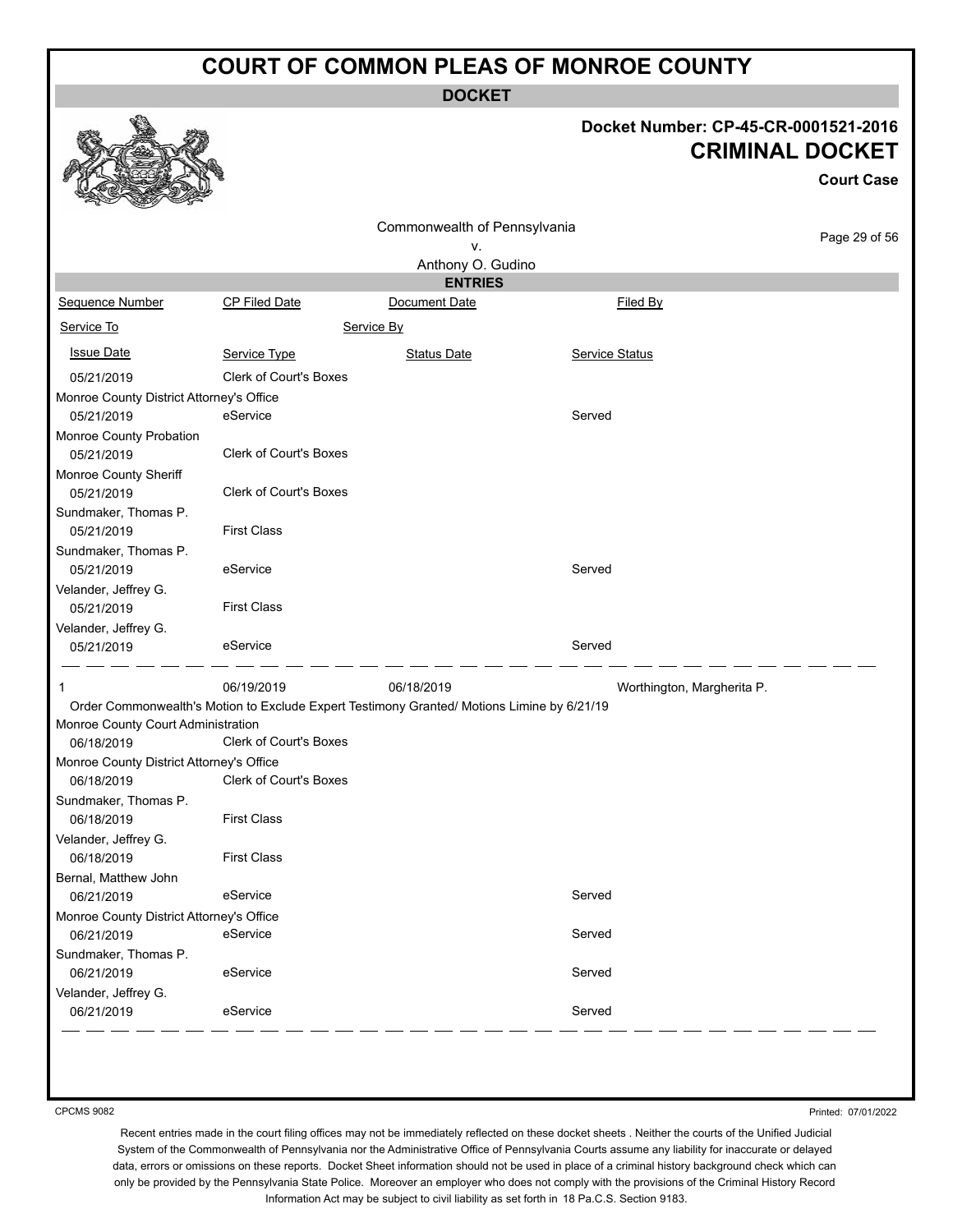**DOCKET**

#### **Docket Number: CP-45-CR-0001521-2016 CRIMINAL DOCKET**

**Court Case**

|                                                   |                                                     | Commonwealth of Pennsylvania |                      |                                   |
|---------------------------------------------------|-----------------------------------------------------|------------------------------|----------------------|-----------------------------------|
|                                                   |                                                     | ٧.                           |                      | Page 30 of 56                     |
|                                                   |                                                     | Anthony O. Gudino            |                      |                                   |
|                                                   |                                                     | <b>ENTRIES</b>               |                      |                                   |
| Sequence Number                                   | CP Filed Date                                       | Document Date                | Filed By             |                                   |
| Service To                                        |                                                     | Service By                   |                      |                                   |
| <b>Issue Date</b>                                 | Service Type                                        | <b>Status Date</b>           | Service Status       |                                   |
| 1                                                 | 06/20/2019                                          |                              | Office               | Monroe County District Attorney's |
|                                                   | Petition for Writ of Habeas Corpus AD Testificandum |                              |                      |                                   |
| Bernal, Matthew John                              |                                                     |                              |                      |                                   |
| 06/20/2019                                        | eService                                            |                              | Served               |                                   |
| Sundmaker, Thomas P.<br>06/20/2019                | eService                                            |                              | Served               |                                   |
|                                                   |                                                     |                              |                      |                                   |
| Velander, Jeffrey G.<br>06/20/2019                | eService                                            |                              | Served               |                                   |
| 2                                                 | 06/20/2019                                          |                              |                      | Worthington, Margherita P.        |
| Order Granting Petition for Writ of Habeas Corpus |                                                     |                              |                      |                                   |
| Bernal, Matthew John                              |                                                     |                              |                      |                                   |
| 06/21/2019                                        | eService                                            |                              | Served               |                                   |
| Monroe County Correctional Facility               |                                                     |                              |                      |                                   |
| 06/21/2019                                        | E-Mail                                              |                              |                      |                                   |
| Monroe County Correctional Facility               |                                                     |                              |                      |                                   |
| 06/21/2019                                        | <b>Clerk of Court's Boxes</b>                       |                              |                      |                                   |
| Monroe County District Attorney's Office          |                                                     |                              |                      |                                   |
| 06/21/2019                                        | <b>Clerk of Court's Boxes</b>                       |                              |                      |                                   |
| Monroe County District Attorney's Office          | eService                                            |                              | Served               |                                   |
| 06/21/2019                                        |                                                     |                              |                      |                                   |
| Sundmaker, Thomas P.<br>06/21/2019                | eService                                            |                              | Served               |                                   |
| Velander, Jeffrey G.                              |                                                     |                              |                      |                                   |
| 06/21/2019                                        | eService                                            |                              | Served               |                                   |
| $\mathbf{1}$                                      | 06/21/2019                                          |                              | Velander, Jeffrey G. |                                   |
|                                                   |                                                     |                              | Velander, Jeffrey G. |                                   |
| Motions In Limine<br>Bernal, Matthew John         |                                                     |                              |                      |                                   |
| 06/24/2019                                        | eNotice                                             |                              | Notified             |                                   |
| Monroe County District Attorney's Office          |                                                     |                              |                      |                                   |
| 06/24/2019                                        | eNotice                                             |                              | Notified             |                                   |
| Sundmaker, Thomas P.                              |                                                     |                              |                      |                                   |
| 06/24/2019                                        | eService                                            |                              | Served               |                                   |
|                                                   |                                                     |                              |                      |                                   |

CPCMS 9082

Printed: 07/01/2022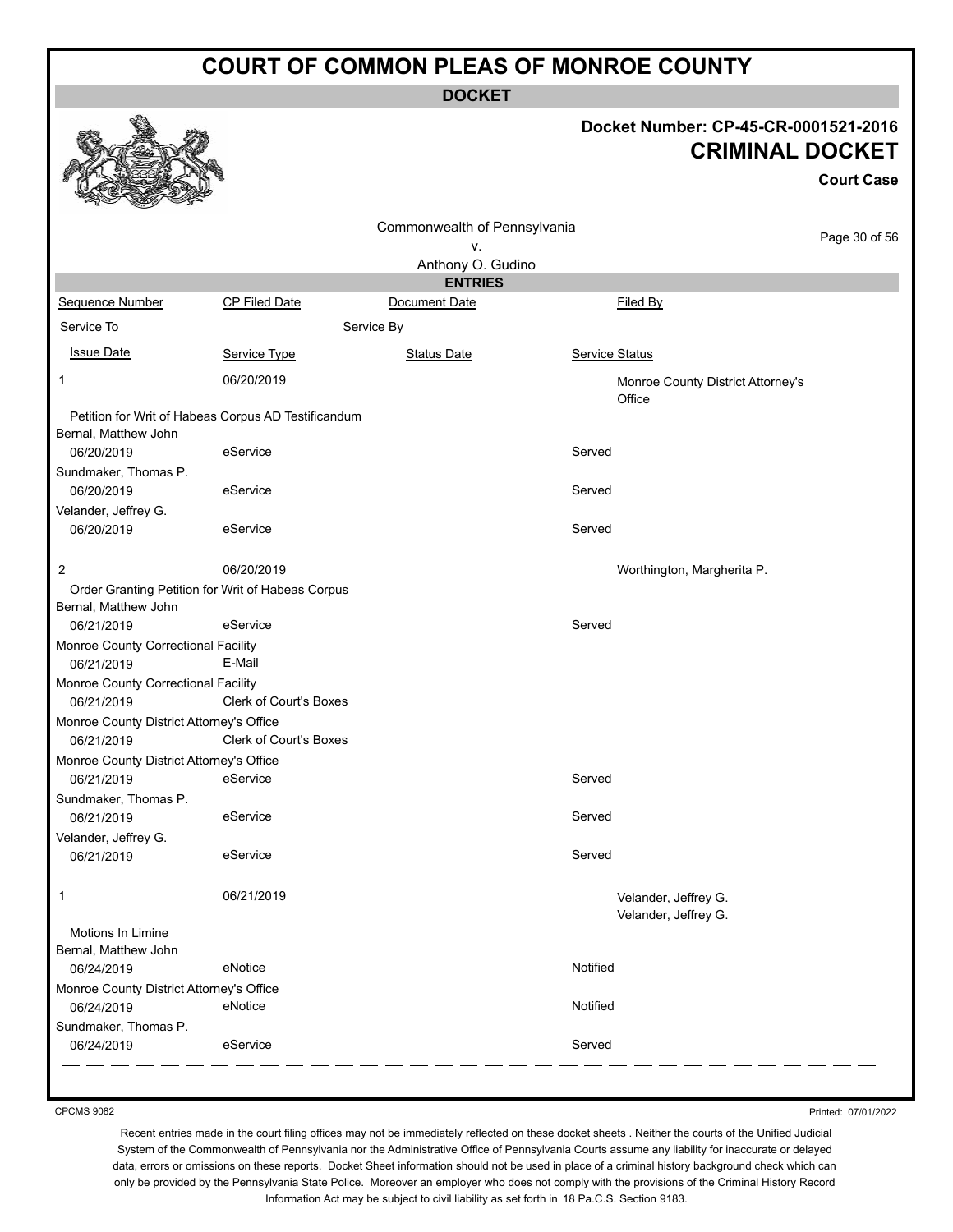**DOCKET**

#### **Docket Number: CP-45-CR-0001521-2016 CRIMINAL DOCKET**

**Court Case**

Printed: 07/01/2022

|                                             |                                                       | Commonwealth of Pennsylvania |                                   | Page 31 of 56 |
|---------------------------------------------|-------------------------------------------------------|------------------------------|-----------------------------------|---------------|
|                                             |                                                       | ٧.<br>Anthony O. Gudino      |                                   |               |
|                                             |                                                       | <b>ENTRIES</b>               |                                   |               |
| Sequence Number                             | <b>CP Filed Date</b>                                  | Document Date                | Filed By                          |               |
| Service To                                  |                                                       | Service By                   |                                   |               |
| <b>Issue Date</b>                           | Service Type                                          | <b>Status Date</b>           | <b>Service Status</b>             |               |
| 1                                           | 06/24/2019                                            | 06/24/2019                   | Worthington, Margherita P.        |               |
| Order- Hearing Scheduled 7/8/19 2:30PM CR#1 |                                                       |                              |                                   |               |
| Bernal, Matthew John                        |                                                       |                              |                                   |               |
| 06/24/2019                                  | eService                                              |                              | Served                            |               |
| Monroe County Court Administration          |                                                       |                              |                                   |               |
| 06/24/2019                                  | <b>Clerk of Court's Boxes</b>                         |                              |                                   |               |
| Monroe County District Attorney's Office    |                                                       |                              |                                   |               |
| 06/24/2019                                  | Clerk of Court's Boxes                                |                              |                                   |               |
| Monroe County District Attorney's Office    |                                                       |                              |                                   |               |
| 06/24/2019                                  | eService                                              |                              | Served                            |               |
| Monroe County Probation                     |                                                       |                              |                                   |               |
| 06/24/2019                                  | <b>Clerk of Court's Boxes</b>                         |                              |                                   |               |
| Monroe County Sheriff                       |                                                       |                              |                                   |               |
| 06/24/2019                                  | <b>Clerk of Court's Boxes</b>                         |                              |                                   |               |
| Other                                       |                                                       |                              |                                   |               |
| 06/24/2019                                  | <b>First Class</b>                                    |                              |                                   |               |
| Sundmaker, Thomas P.                        |                                                       |                              |                                   |               |
| 06/24/2019                                  | eService                                              |                              | Served                            |               |
| Velander, Jeffrey G.                        |                                                       |                              |                                   |               |
| 06/24/2019                                  | <b>First Class</b>                                    |                              |                                   |               |
| Velander, Jeffrey G.                        |                                                       |                              |                                   |               |
| 06/24/2019                                  | eService                                              |                              | Served                            |               |
|                                             |                                                       |                              |                                   |               |
| 1                                           | 07/02/2019                                            |                              | Monroe County District Attorney's |               |
|                                             |                                                       |                              | Office                            |               |
|                                             |                                                       |                              | Monroe County District Attorney's |               |
|                                             | Commonwealth's Answer to Defendant's Motion in Limine |                              | Office                            |               |
| Bernal, Matthew John                        |                                                       |                              |                                   |               |
| 07/02/2019                                  | eService                                              |                              | Served                            |               |
| Sundmaker, Thomas P.                        |                                                       |                              |                                   |               |
| 07/02/2019                                  | eNotice                                               |                              | Notified                          |               |
| Velander, Jeffrey G.                        |                                                       |                              |                                   |               |
| 07/02/2019                                  | eNotice                                               |                              | Notified                          |               |
| 1                                           | 07/03/2019                                            |                              | Sundmaker, Thomas P.              |               |
|                                             |                                                       |                              | Sundmaker, Thomas P.              |               |
| Motion for Change of Venue/Venire           |                                                       |                              |                                   |               |

CPCMS 9082

Recent entries made in the court filing offices may not be immediately reflected on these docket sheets . Neither the courts of the Unified Judicial System of the Commonwealth of Pennsylvania nor the Administrative Office of Pennsylvania Courts assume any liability for inaccurate or delayed

data, errors or omissions on these reports. Docket Sheet information should not be used in place of a criminal history background check which can only be provided by the Pennsylvania State Police. Moreover an employer who does not comply with the provisions of the Criminal History Record Information Act may be subject to civil liability as set forth in 18 Pa.C.S. Section 9183.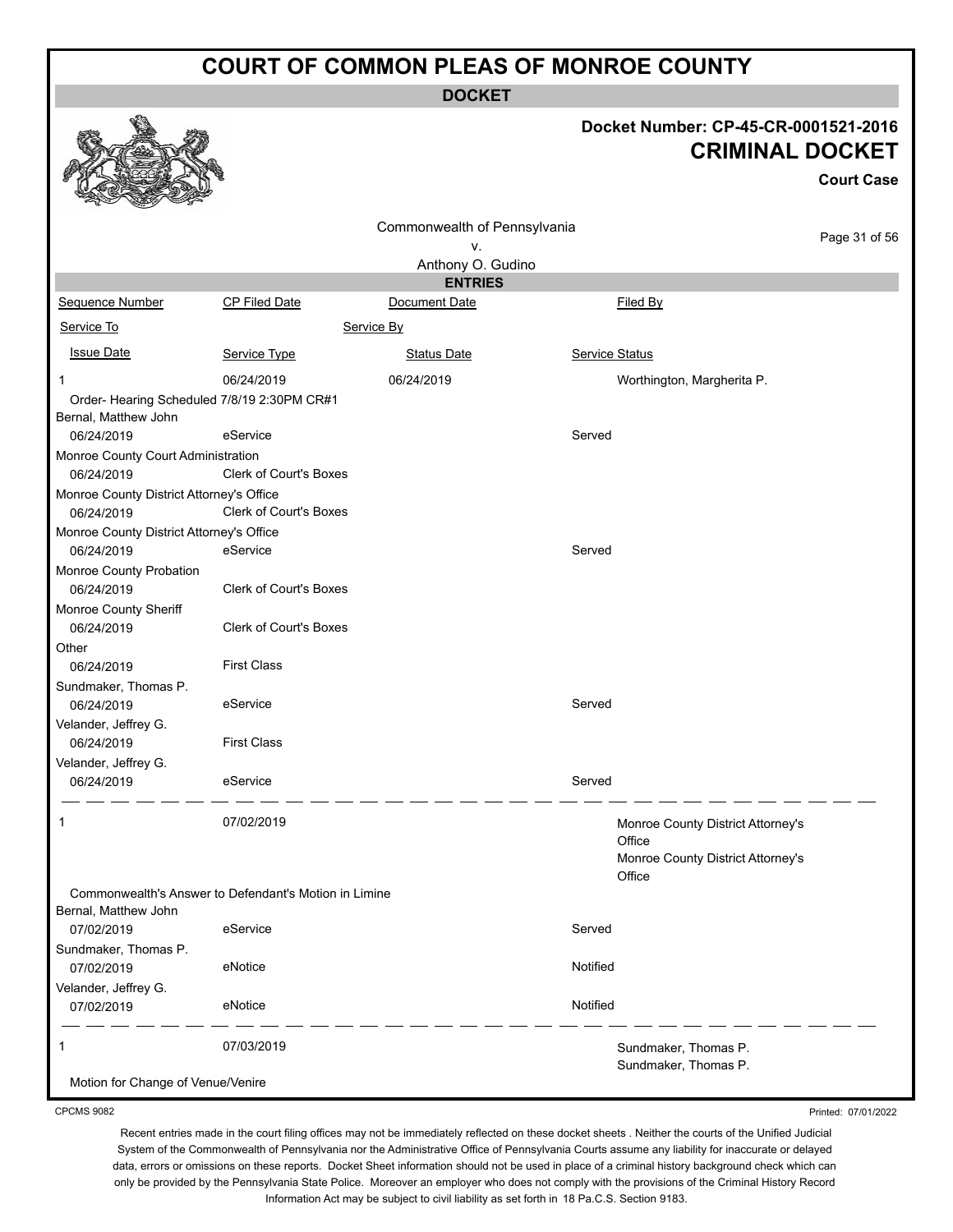**DOCKET**

#### **Docket Number: CP-45-CR-0001521-2016 CRIMINAL DOCKET**

**Court Case**

|                                                        |                               |                                                                                                    |                                              | <b>Court Case</b> |
|--------------------------------------------------------|-------------------------------|----------------------------------------------------------------------------------------------------|----------------------------------------------|-------------------|
|                                                        |                               | Commonwealth of Pennsylvania<br>ν.                                                                 |                                              | Page 32 of 56     |
|                                                        |                               | Anthony O. Gudino                                                                                  |                                              |                   |
|                                                        |                               | <b>ENTRIES</b>                                                                                     |                                              |                   |
| Sequence Number                                        | CP Filed Date                 | Document Date                                                                                      | Filed By                                     |                   |
| Service To                                             |                               | Service By                                                                                         |                                              |                   |
| <b>Issue Date</b>                                      | Service Type                  | <b>Status Date</b>                                                                                 | <b>Service Status</b>                        |                   |
| Bernal, Matthew John                                   |                               |                                                                                                    |                                              |                   |
| 07/03/2019                                             | eNotice                       |                                                                                                    | Notified                                     |                   |
| Monroe County District Attorney's Office               |                               |                                                                                                    |                                              |                   |
| 07/03/2019                                             | eNotice                       |                                                                                                    | Notified                                     |                   |
| Velander, Jeffrey G.                                   |                               |                                                                                                    |                                              |                   |
| 07/03/2019                                             | eNotice                       |                                                                                                    | Notified                                     |                   |
| 2                                                      | 07/03/2019                    |                                                                                                    | Worthington, Margherita P.                   |                   |
|                                                        |                               | Order: Re: Mot for Change of Venue/Venire, same is held in abeyance pending jury selection 7/9/19. |                                              |                   |
| Monroe County Court Administration                     |                               |                                                                                                    |                                              |                   |
| 07/03/2019                                             | <b>Clerk of Court's Boxes</b> |                                                                                                    |                                              |                   |
| Monroe County District Attorney's Office<br>07/03/2019 | <b>Clerk of Court's Boxes</b> |                                                                                                    |                                              |                   |
| Bernal, Matthew John                                   |                               |                                                                                                    |                                              |                   |
| 07/08/2019                                             | eService                      |                                                                                                    | Served                                       |                   |
| Monroe County District Attorney's Office               |                               |                                                                                                    |                                              |                   |
| 07/08/2019                                             | eService                      |                                                                                                    | Served                                       |                   |
| Sundmaker, Thomas P.                                   |                               |                                                                                                    |                                              |                   |
| 07/08/2019                                             | <b>First Class</b>            |                                                                                                    |                                              |                   |
| Sundmaker, Thomas P.                                   |                               |                                                                                                    | Served                                       |                   |
| 07/08/2019<br>Velander, Jeffrey G.                     | eService                      |                                                                                                    |                                              |                   |
| 07/08/2019                                             | <b>First Class</b>            |                                                                                                    |                                              |                   |
| Velander, Jeffrey G.                                   |                               |                                                                                                    |                                              |                   |
| 07/08/2019                                             | eService                      |                                                                                                    | Served                                       |                   |
|                                                        |                               |                                                                                                    |                                              |                   |
| O                                                      | 07/08/2019                    |                                                                                                    | Sundmaker, Thomas P.<br>Sundmaker, Thomas P. |                   |
| Certificate of Service                                 |                               |                                                                                                    |                                              |                   |
| Bernal, Matthew John                                   |                               |                                                                                                    |                                              |                   |
| 07/08/2019                                             | eNotice                       |                                                                                                    | Notified                                     |                   |
| Monroe County District Attorney's Office               |                               |                                                                                                    |                                              |                   |
| 07/08/2019                                             | eNotice                       |                                                                                                    | Notified                                     |                   |
| Velander, Jeffrey G.                                   |                               |                                                                                                    |                                              |                   |
| 07/08/2019                                             | eNotice                       |                                                                                                    | Notified                                     |                   |
|                                                        |                               |                                                                                                    |                                              |                   |
| 1<br>Certificate of Service                            | 07/10/2019                    | 07/02/2019                                                                                         | Velander, Jeffrey G.                         |                   |
|                                                        |                               |                                                                                                    |                                              |                   |

CPCMS 9082

Recent entries made in the court filing offices may not be immediately reflected on these docket sheets . Neither the courts of the Unified Judicial System of the Commonwealth of Pennsylvania nor the Administrative Office of Pennsylvania Courts assume any liability for inaccurate or delayed data, errors or omissions on these reports. Docket Sheet information should not be used in place of a criminal history background check which can only be provided by the Pennsylvania State Police. Moreover an employer who does not comply with the provisions of the Criminal History Record Information Act may be subject to civil liability as set forth in 18 Pa.C.S. Section 9183.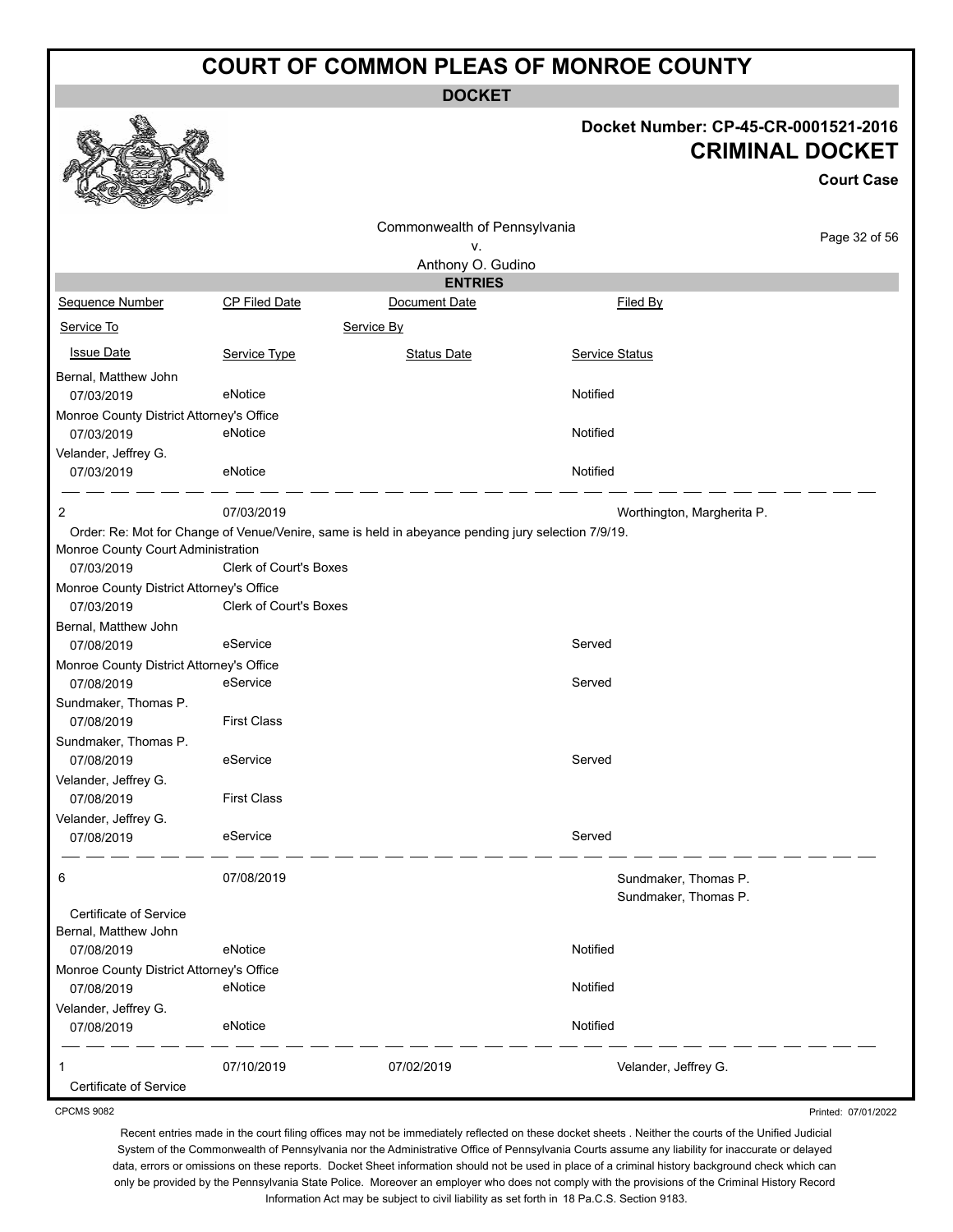**DOCKET**

#### **Docket Number: CP-45-CR-0001521-2016 CRIMINAL DOCKET**

**Court Case**

|                                          |               | Commonwealth of Pennsylvania |                      |               |
|------------------------------------------|---------------|------------------------------|----------------------|---------------|
|                                          |               | ٧.                           |                      | Page 33 of 56 |
|                                          |               | Anthony O. Gudino            |                      |               |
|                                          |               | <b>ENTRIES</b>               |                      |               |
| Sequence Number                          | CP Filed Date | Document Date                | Filed By             |               |
| Service To                               |               | Service By                   |                      |               |
| <b>Issue Date</b>                        | Service Type  | <b>Status Date</b>           | Service Status       |               |
| Bernal, Matthew John                     |               |                              |                      |               |
| 07/10/2019                               | eService      |                              | Served               |               |
| Monroe County District Attorney's Office |               |                              |                      |               |
| 07/10/2019                               | eService      |                              | Served               |               |
| Sundmaker, Thomas P.                     |               |                              |                      |               |
| 07/10/2019                               | eService      |                              | Served               |               |
| 2                                        | 07/10/2019    |                              | Velander, Jeffrey G. |               |
| Certificate of Service                   |               |                              |                      |               |
| Bernal, Matthew John                     |               |                              |                      |               |
| 07/10/2019                               | eService      |                              | Served               |               |
| Monroe County District Attorney's Office |               |                              |                      |               |
| 07/10/2019                               | eService      |                              | Served               |               |
| Sundmaker, Thomas P.                     |               |                              |                      |               |
| 07/10/2019                               | eService      |                              | Served               |               |
| 3                                        | 07/10/2019    | 07/02/2019                   | Velander, Jeffrey G. |               |
| Certificate of Service                   |               |                              |                      |               |
| Bernal, Matthew John                     |               |                              |                      |               |
| 07/10/2019                               | eService      |                              | Served               |               |
| Monroe County District Attorney's Office |               |                              |                      |               |
| 07/10/2019                               | eService      |                              | Served               |               |
| Sundmaker, Thomas P.                     |               |                              |                      |               |
| 07/10/2019                               | eService      |                              | Served               |               |
| 4                                        | 07/10/2019    | 07/02/2019                   | Velander, Jeffrey G. |               |
| Certificate of Service                   |               |                              |                      |               |
| Bernal, Matthew John                     |               |                              |                      |               |
| 07/10/2019                               | eService      |                              | Served               |               |
| Monroe County District Attorney's Office |               |                              |                      |               |
| 07/10/2019                               | eService      |                              | Served               |               |
| Sundmaker, Thomas P.                     |               |                              |                      |               |
| 07/10/2019                               | eService      |                              | Served               |               |
| 5                                        | 07/10/2019    | 07/02/2019                   | Velander, Jeffrey G. |               |
| Certificate of Service                   |               |                              |                      |               |
| Bernal, Matthew John                     |               |                              |                      |               |

CPCMS 9082

Printed: 07/01/2022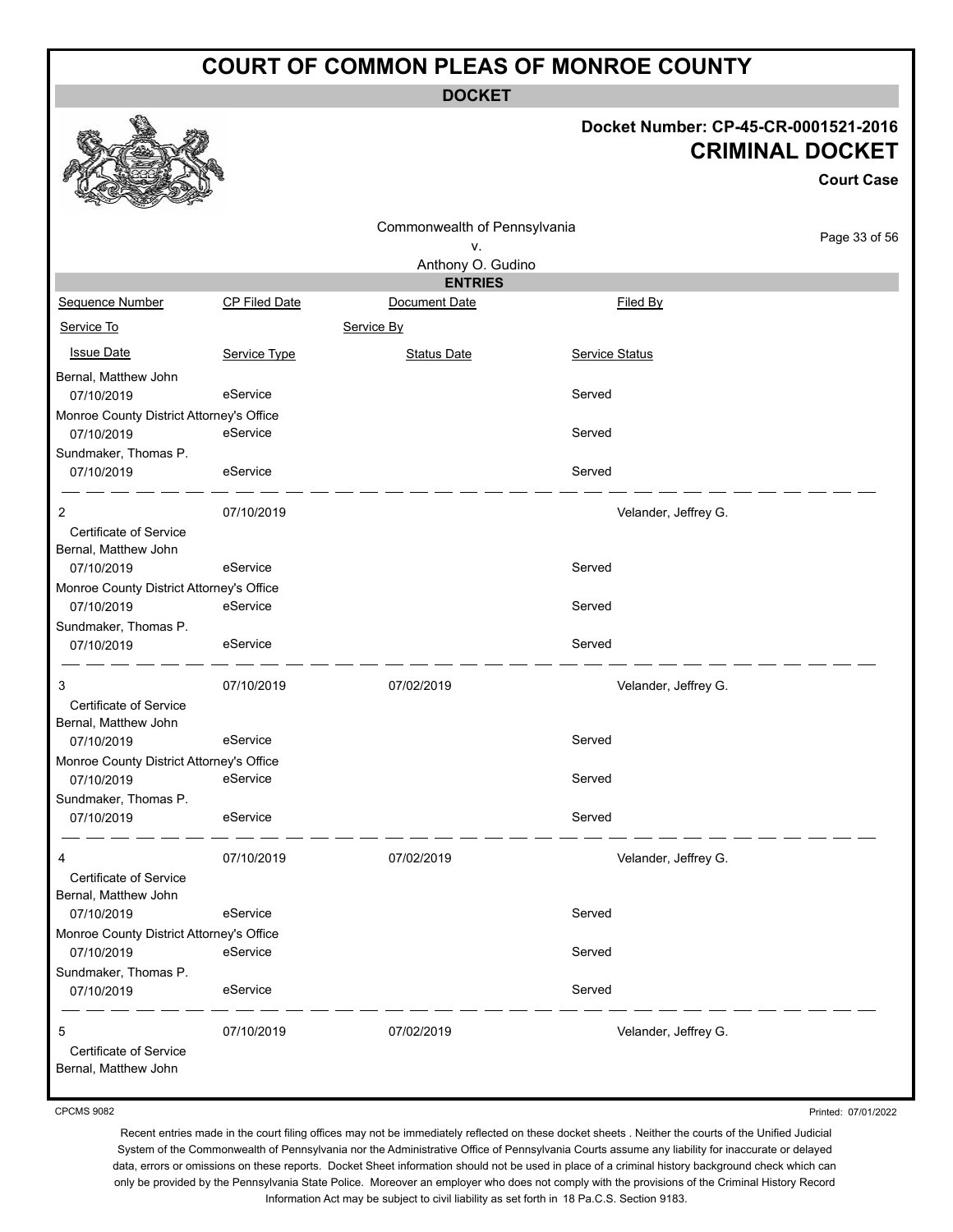**DOCKET**

#### **Docket Number: CP-45-CR-0001521-2016 CRIMINAL DOCKET**

**Court Case**

|                                                |               | Commonwealth of Pennsylvania |                       |               |
|------------------------------------------------|---------------|------------------------------|-----------------------|---------------|
|                                                |               | ٧.                           |                       | Page 34 of 56 |
|                                                |               | Anthony O. Gudino            |                       |               |
|                                                |               | <b>ENTRIES</b>               |                       |               |
| Sequence Number                                | CP Filed Date | Document Date                | Filed By              |               |
| Service To                                     |               | Service By                   |                       |               |
| <b>Issue Date</b>                              | Service Type  | <b>Status Date</b>           | <b>Service Status</b> |               |
| 07/10/2019                                     | eService      |                              | Served                |               |
| Monroe County District Attorney's Office       |               |                              |                       |               |
| 07/10/2019                                     | eService      |                              | Served                |               |
| Sundmaker, Thomas P.                           |               |                              |                       |               |
| 07/10/2019                                     | eService      |                              | Served                |               |
| 6                                              | 07/10/2019    | 07/10/2019                   | Velander, Jeffrey G.  |               |
| Certificate of Service<br>Bernal, Matthew John |               |                              |                       |               |
| 07/10/2019                                     | eService      |                              | Served                |               |
| Monroe County District Attorney's Office       |               |                              |                       |               |
| 07/10/2019                                     | eService      |                              | Served                |               |
| Sundmaker, Thomas P.                           |               |                              |                       |               |
| 07/10/2019                                     | eService      |                              | Served                |               |
| 7                                              | 07/10/2019    | 07/10/2019                   | Velander, Jeffrey G.  |               |
| Certificate of Service                         |               |                              |                       |               |
| Bernal, Matthew John                           |               |                              |                       |               |
| 07/10/2019                                     | eService      |                              | Served                |               |
| Monroe County District Attorney's Office       |               |                              |                       |               |
| 07/10/2019                                     | eService      |                              | Served                |               |
| Sundmaker, Thomas P.                           |               |                              |                       |               |
| 07/10/2019                                     | eService      |                              | Served                |               |
| 8                                              | 07/10/2019    | 07/10/2019                   | Velander, Jeffrey G.  |               |
| Certificate of Service                         |               |                              |                       |               |
| Bernal, Matthew John                           |               |                              |                       |               |
| 07/10/2019                                     | eService      |                              | Served                |               |
| Monroe County District Attorney's Office       |               |                              |                       |               |
| 07/10/2019                                     | eService      |                              | Served                |               |
| Sundmaker, Thomas P.                           |               |                              |                       |               |
| 07/10/2019                                     | eService      |                              | Served                |               |
| 9                                              | 07/10/2019    | 07/10/2019                   | Velander, Jeffrey G.  |               |
| Certificate of Service                         |               |                              |                       |               |
| Bernal, Matthew John                           |               |                              |                       |               |
| 07/10/2019                                     | eService      |                              | Served                |               |

CPCMS 9082

Printed: 07/01/2022

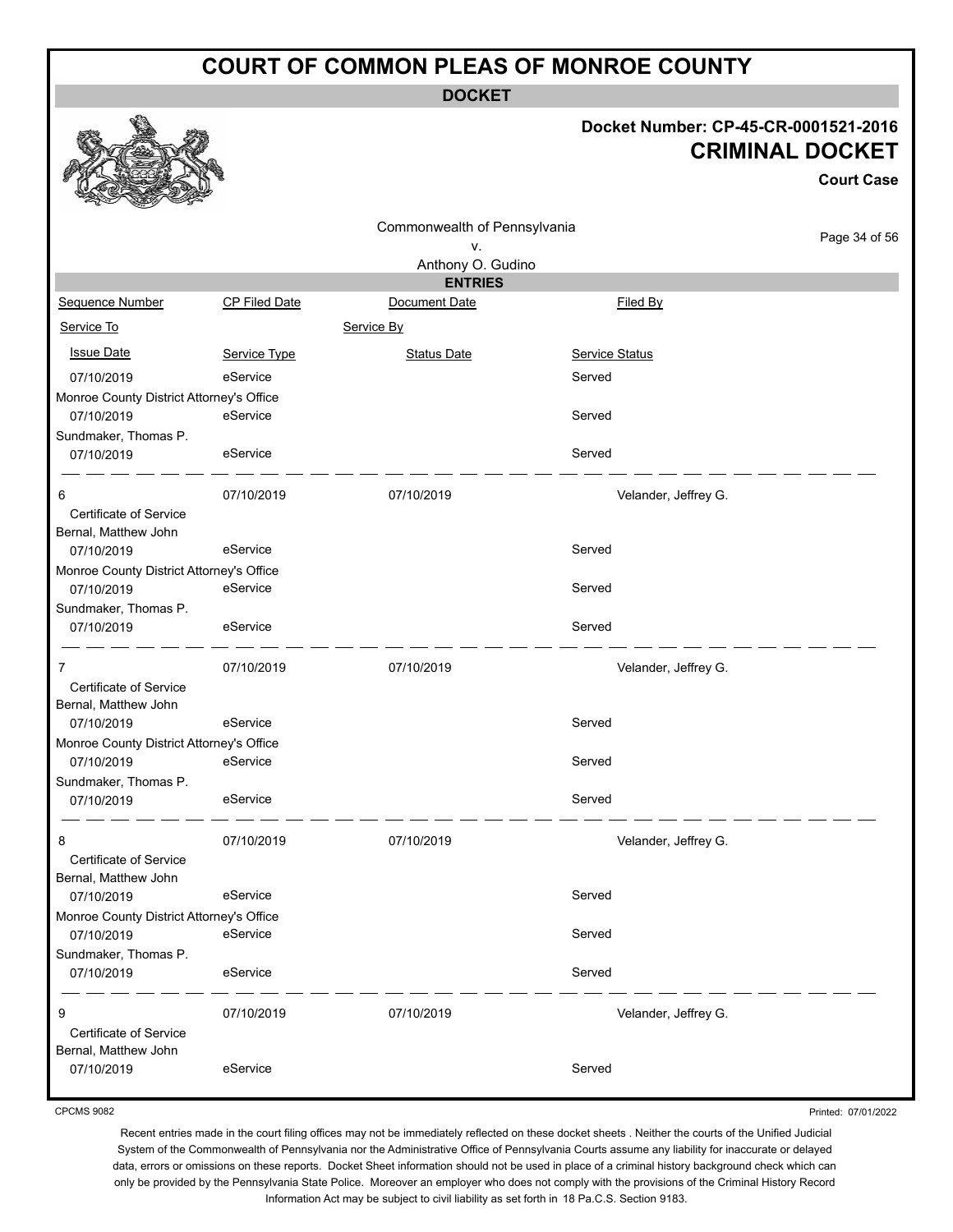**DOCKET**

#### **Docket Number: CP-45-CR-0001521-2016 CRIMINAL DOCKET**

**Court Case**

|                                          |                      |                              |                            | UUUIL UASU    |
|------------------------------------------|----------------------|------------------------------|----------------------------|---------------|
|                                          |                      | Commonwealth of Pennsylvania |                            |               |
|                                          |                      | ۷.                           |                            | Page 35 of 56 |
|                                          |                      | Anthony O. Gudino            |                            |               |
|                                          |                      | <b>ENTRIES</b>               |                            |               |
| Sequence Number                          | <b>CP Filed Date</b> | Document Date                | Filed By                   |               |
| Service To                               |                      | Service By                   |                            |               |
| <b>Issue Date</b>                        | Service Type         | <b>Status Date</b>           | Service Status             |               |
| Monroe County District Attorney's Office |                      |                              |                            |               |
| 07/10/2019                               | eService             |                              | Served                     |               |
| Sundmaker, Thomas P.                     |                      |                              |                            |               |
| 07/10/2019                               | eService             |                              | Served                     |               |
| 10                                       | 07/10/2019           | 07/02/2019                   | Velander, Jeffrey G.       |               |
| Certificate of Service                   |                      |                              |                            |               |
| Bernal, Matthew John                     |                      |                              |                            |               |
| 07/10/2019                               | eService             |                              | Served                     |               |
| Monroe County District Attorney's Office |                      |                              |                            |               |
| 07/10/2019                               | eService             |                              | Served                     |               |
| Sundmaker, Thomas P.                     |                      |                              |                            |               |
| 07/10/2019                               | eService             |                              | Served                     |               |
| 11                                       | 07/10/2019           | 07/10/2019                   | Velander, Jeffrey G.       |               |
| Certificate of Service                   |                      |                              |                            |               |
| Bernal, Matthew John                     |                      |                              |                            |               |
| 07/10/2019                               | eService             |                              | Served                     |               |
| Monroe County District Attorney's Office |                      |                              |                            |               |
| 07/10/2019                               | eService             |                              | Served                     |               |
| Sundmaker, Thomas P.                     |                      |                              |                            |               |
| 07/10/2019                               | eService             |                              | Served                     |               |
| 1                                        | 07/15/2019           |                              | Worthington, Margherita P. |               |
| Jury Impaneled                           |                      |                              |                            |               |
| Bernal, Matthew John                     |                      |                              |                            |               |
| 07/16/2019                               | eService             |                              | Served                     |               |
| Monroe County District Attorney's Office |                      |                              |                            |               |
| 07/16/2019                               | eService             |                              | Served                     |               |
| Sundmaker, Thomas P.                     |                      |                              |                            |               |
| 07/16/2019                               | eService             |                              | Served                     |               |
| Velander, Jeffrey G.                     |                      |                              |                            |               |
| 07/16/2019                               | eService             |                              | Served                     |               |
| 2                                        | 07/15/2019           |                              | Worthington, Margherita P. |               |
| Guilty                                   |                      |                              |                            |               |
| Bernal, Matthew John                     |                      |                              |                            |               |

CPCMS 9082

Printed: 07/01/2022

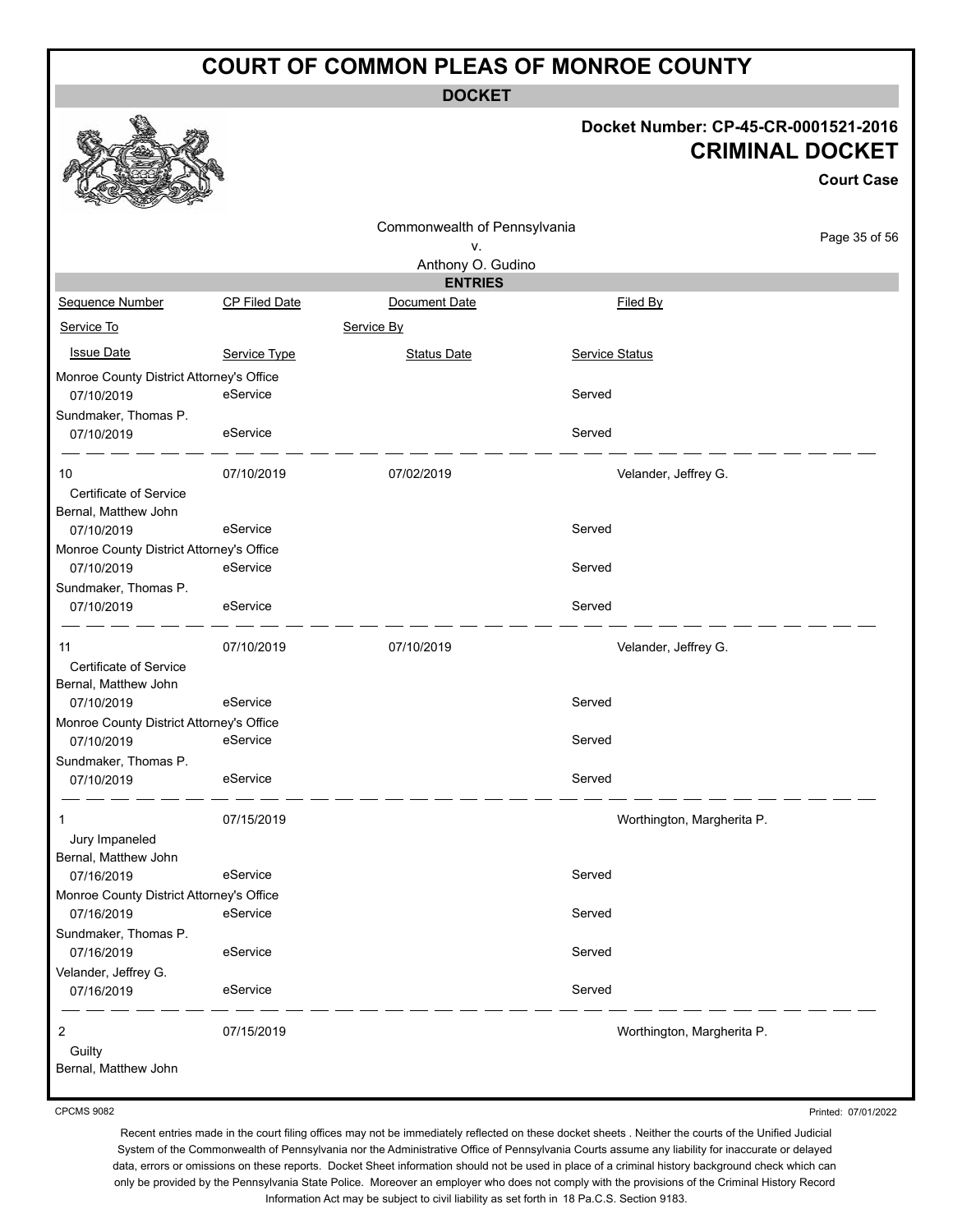**DOCKET**

#### **Docket Number: CP-45-CR-0001521-2016 CRIMINAL DOCKET**

**Court Case**

Printed: 07/01/2022

|                                                             |                               |                                                                             |                |                                             | ouur case     |
|-------------------------------------------------------------|-------------------------------|-----------------------------------------------------------------------------|----------------|---------------------------------------------|---------------|
|                                                             |                               | Commonwealth of Pennsylvania                                                |                |                                             |               |
|                                                             |                               | ٧.                                                                          |                |                                             | Page 36 of 56 |
|                                                             |                               | Anthony O. Gudino                                                           |                |                                             |               |
|                                                             |                               | <b>ENTRIES</b>                                                              |                |                                             |               |
| Sequence Number                                             | <b>CP Filed Date</b>          | Document Date                                                               |                | Filed By                                    |               |
| Service To                                                  |                               | Service By                                                                  |                |                                             |               |
| <b>Issue Date</b>                                           | Service Type                  | <b>Status Date</b>                                                          | Service Status |                                             |               |
| 07/16/2019                                                  | eService                      |                                                                             | Served         |                                             |               |
| Monroe County District Attorney's Office                    |                               |                                                                             |                |                                             |               |
| 07/16/2019                                                  | eService                      |                                                                             | Served         |                                             |               |
| Sundmaker, Thomas P.                                        |                               |                                                                             |                |                                             |               |
| 07/16/2019                                                  | eService                      |                                                                             | Served         |                                             |               |
| Velander, Jeffrey G.                                        |                               |                                                                             |                |                                             |               |
| 07/16/2019                                                  | eService                      |                                                                             | Served         |                                             |               |
| 1                                                           | 07/16/2019                    | 07/15/2019                                                                  |                | Worthington, Margherita P.                  |               |
|                                                             |                               | Order- Def Found Guilty by Trial / Sentencing Scheduled 10/3/19 1:30PM CR#1 |                |                                             |               |
| Bernal, Matthew John                                        |                               |                                                                             |                |                                             |               |
| 07/17/2019                                                  | eService                      |                                                                             | Served         |                                             |               |
| Monroe County Correctional Facility                         |                               |                                                                             |                |                                             |               |
| 07/17/2019                                                  | Clerk of Court's Boxes        |                                                                             |                |                                             |               |
| Monroe County Court Administration                          |                               |                                                                             |                |                                             |               |
| 07/17/2019                                                  | <b>Clerk of Court's Boxes</b> |                                                                             |                |                                             |               |
| Monroe County District Attorney's Office                    |                               |                                                                             |                |                                             |               |
| 07/17/2019                                                  | <b>Clerk of Court's Boxes</b> |                                                                             |                |                                             |               |
| Monroe County District Attorney's Office                    |                               |                                                                             |                |                                             |               |
| 07/17/2019                                                  | eService                      |                                                                             | Served         |                                             |               |
| Monroe County Probation                                     |                               |                                                                             |                |                                             |               |
| 07/17/2019                                                  | Clerk of Court's Boxes        |                                                                             |                |                                             |               |
| Monroe County Sheriff                                       |                               |                                                                             |                |                                             |               |
| 07/17/2019                                                  | <b>Clerk of Court's Boxes</b> |                                                                             |                |                                             |               |
| Sundmaker, Thomas P.                                        |                               |                                                                             |                |                                             |               |
| 07/17/2019                                                  | <b>First Class</b>            |                                                                             |                |                                             |               |
| Sundmaker, Thomas P.                                        |                               |                                                                             |                |                                             |               |
| 07/17/2019                                                  | eService                      |                                                                             | Served         |                                             |               |
| Velander, Jeffrey G.                                        |                               |                                                                             |                |                                             |               |
| 07/17/2019                                                  | <b>First Class</b>            |                                                                             |                |                                             |               |
| Velander, Jeffrey G.                                        |                               |                                                                             |                |                                             |               |
| 07/17/2019                                                  | eService                      |                                                                             | Served         |                                             |               |
| 1                                                           | 07/31/2019                    |                                                                             |                | Monroe County District Attorney's<br>Office |               |
| District Attorney Forensic Lab Fees<br>Bernal, Matthew John |                               |                                                                             |                |                                             |               |

CPCMS 9082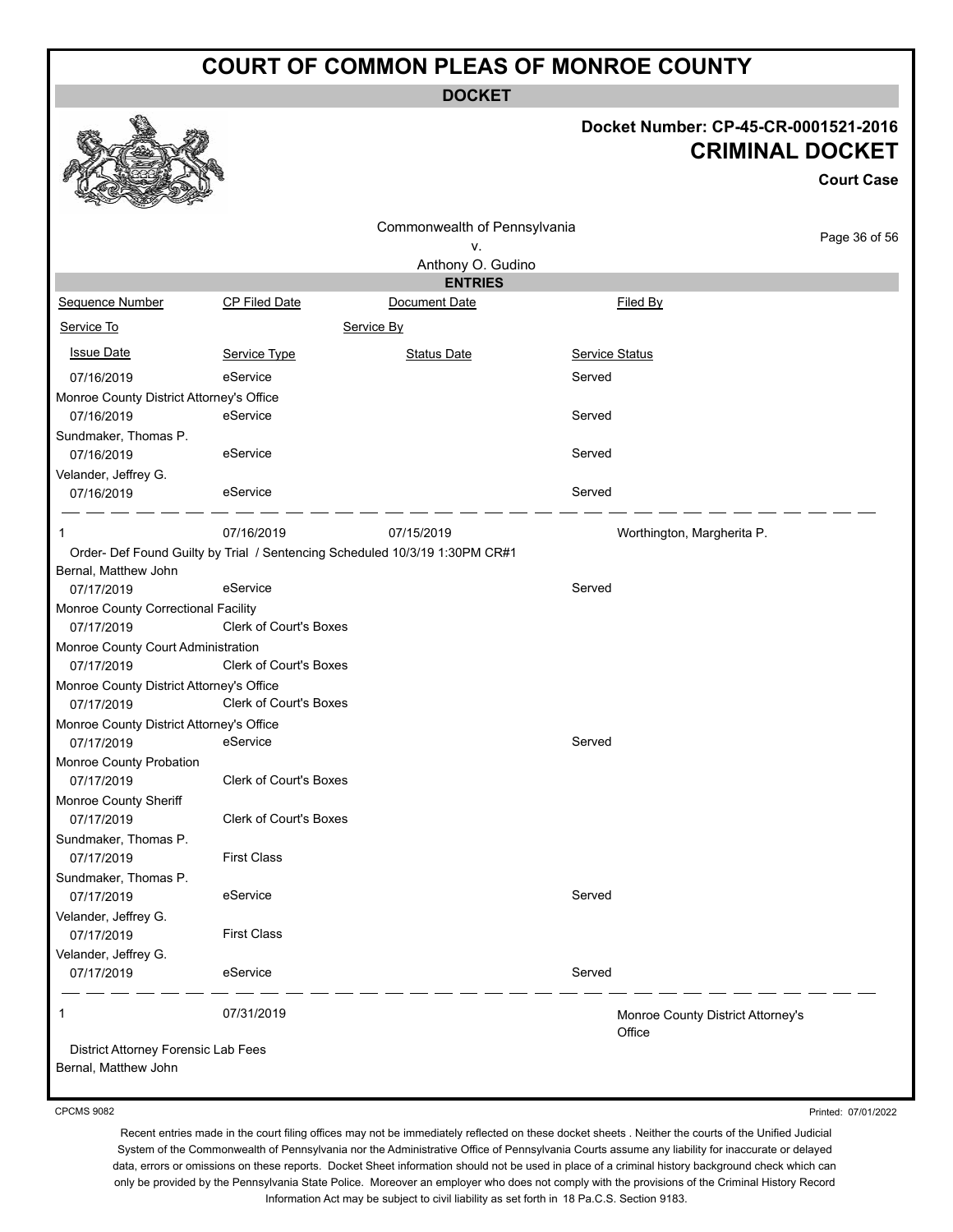**DOCKET**

#### **Docket Number: CP-45-CR-0001521-2016 CRIMINAL DOCKET**

**Court Case**

|                                          |                                                              | Commonwealth of Pennsylvania |                            |               |
|------------------------------------------|--------------------------------------------------------------|------------------------------|----------------------------|---------------|
|                                          |                                                              | ٧.                           |                            | Page 37 of 56 |
|                                          |                                                              | Anthony O. Gudino            |                            |               |
|                                          |                                                              | <b>ENTRIES</b>               |                            |               |
| Sequence Number                          | <b>CP Filed Date</b>                                         | Document Date                | Filed By                   |               |
| Service To                               |                                                              | Service By                   |                            |               |
| <b>Issue Date</b>                        | Service Type                                                 | <b>Status Date</b>           | <b>Service Status</b>      |               |
| 08/05/2019                               | eService                                                     |                              | Served                     |               |
| Sundmaker, Thomas P.                     |                                                              |                              |                            |               |
| 08/05/2019                               | eService                                                     |                              | Served                     |               |
| Velander, Jeffrey G.                     |                                                              |                              |                            |               |
| 08/05/2019                               | eService                                                     |                              | Served                     |               |
| 1                                        | 08/05/2019                                                   |                              | Sundmaker, Thomas P.       |               |
|                                          | Petition for Payment of Counsel fees and Cost/Motion to Seal |                              |                            |               |
| Bernal, Matthew John                     |                                                              |                              |                            |               |
| 08/05/2019                               | eService                                                     |                              | Served                     |               |
| Monroe County District Attorney's Office |                                                              |                              |                            |               |
| 08/05/2019                               | eService                                                     |                              | Served                     |               |
| Velander, Jeffrey G.                     |                                                              |                              |                            |               |
| 08/05/2019                               | eService                                                     |                              | Served                     |               |
| 1                                        | 08/06/2019                                                   |                              | Worthington, Margherita P. |               |
| Order of Court - Appointment of Counsel  |                                                              |                              |                            |               |
| Monroe County Court Administration       |                                                              |                              |                            |               |
| 08/06/2019                               | <b>Clerk of Court's Boxes</b>                                |                              |                            |               |
| Monroe County District Attorney's Office |                                                              |                              |                            |               |
| 08/06/2019                               | <b>Clerk of Court's Boxes</b>                                |                              |                            |               |
| Sundmaker, Thomas P.                     |                                                              |                              |                            |               |
| 08/06/2019                               | <b>First Class</b>                                           |                              |                            |               |
| Bernal, Matthew John                     |                                                              |                              |                            |               |
| 08/07/2019                               | eService                                                     |                              | Served                     |               |
| Monroe County District Attorney's Office |                                                              |                              |                            |               |
| 08/07/2019                               | eService                                                     |                              | Served                     |               |
| Sundmaker, Thomas P.                     |                                                              |                              |                            |               |
| 08/07/2019                               | eService                                                     |                              | Served                     |               |
| Velander, Jeffrey G.                     |                                                              |                              | Served                     |               |
| 08/07/2019                               | eService                                                     |                              |                            |               |
| 2                                        | 08/06/2019                                                   | 08/06/2019                   | Worthington, Margherita P. |               |
| Order Granting Motion for Payment        |                                                              |                              |                            |               |
| Bernal, Matthew John                     |                                                              |                              |                            |               |
| 08/06/2019                               | eService                                                     |                              | Served                     |               |
| Monroe County Court Administration       |                                                              |                              |                            |               |

CPCMS 9082

Printed: 07/01/2022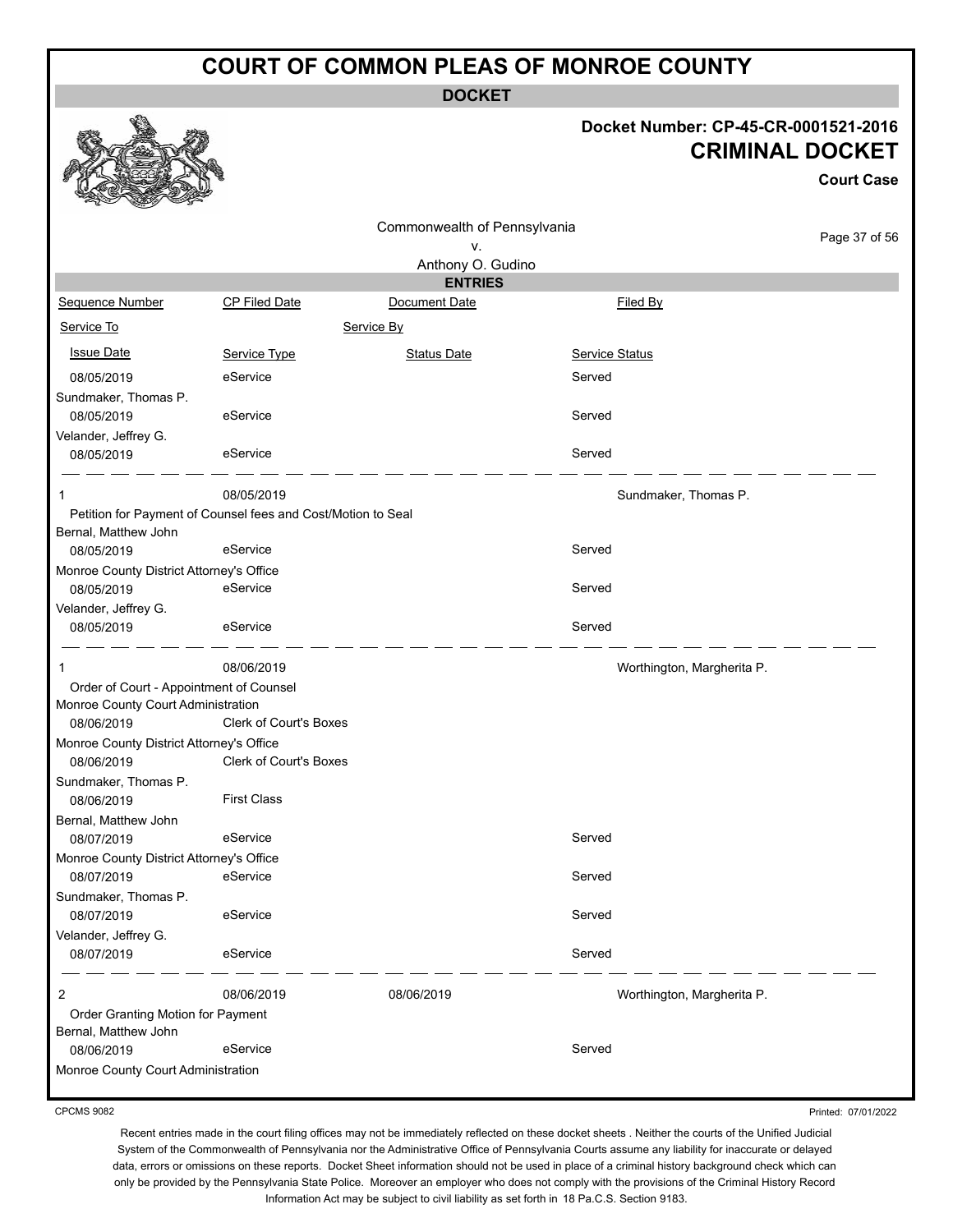**DOCKET**

#### **Docket Number: CP-45-CR-0001521-2016 CRIMINAL DOCKET**

|                                                        |                               |                              |                | <b>Court Case</b>                  |
|--------------------------------------------------------|-------------------------------|------------------------------|----------------|------------------------------------|
|                                                        |                               | Commonwealth of Pennsylvania |                |                                    |
|                                                        |                               | ٧.                           |                | Page 38 of 56                      |
|                                                        |                               | Anthony O. Gudino            |                |                                    |
|                                                        |                               | <b>ENTRIES</b>               |                |                                    |
| Sequence Number                                        | <b>CP Filed Date</b>          | Document Date                |                | Filed By                           |
| Service To                                             |                               | Service By                   |                |                                    |
| <b>Issue Date</b>                                      | Service Type                  | <b>Status Date</b>           | Service Status |                                    |
| 08/06/2019                                             | Clerk of Court's Boxes        |                              |                |                                    |
| Monroe County District Attorney's Office               |                               |                              |                |                                    |
| 08/06/2019                                             | eService                      |                              | Served         |                                    |
| Sundmaker, Thomas P.                                   |                               |                              |                |                                    |
| 08/06/2019                                             | <b>First Class</b>            |                              |                |                                    |
| Sundmaker, Thomas P.                                   |                               |                              |                |                                    |
| 08/06/2019                                             | eService                      |                              | Served         |                                    |
| Velander, Jeffrey G.                                   |                               |                              |                |                                    |
| 08/06/2019                                             | <b>First Class</b>            |                              |                |                                    |
| Velander, Jeffrey G.                                   | eService                      |                              | Served         |                                    |
| 08/06/2019                                             |                               |                              |                |                                    |
| 1                                                      | 09/24/2019                    |                              |                | Monroe County Probation Department |
| Victim Information for Restitution                     |                               |                              |                |                                    |
| Bernal, Matthew John                                   |                               |                              |                |                                    |
| 09/25/2019                                             | eService                      |                              | Served         |                                    |
| Monroe County District Attorney's Office               |                               |                              |                |                                    |
| 09/25/2019                                             | eService                      |                              | Served         |                                    |
| Sundmaker, Thomas P.                                   |                               |                              |                |                                    |
| 09/25/2019                                             | eService                      |                              | Served         |                                    |
| Velander, Jeffrey G.                                   |                               |                              |                |                                    |
| 09/25/2019                                             | eService                      |                              | Served         |                                    |
| 1                                                      | 10/03/2019                    |                              |                | Worthington, Margherita P.         |
| Order - Sentence/Penalty Imposed                       |                               |                              |                |                                    |
| Monroe County Correctional Facility                    |                               |                              |                |                                    |
| 10/07/2019                                             | <b>Clerk of Court's Boxes</b> |                              |                |                                    |
| Monroe County Court Administration                     |                               |                              |                |                                    |
| 10/07/2019                                             | Clerk of Court's Boxes        |                              |                |                                    |
| Monroe County District Attorney's Office<br>10/07/2019 | Clerk of Court's Boxes        |                              |                |                                    |
| Monroe County Probation Department                     |                               |                              |                |                                    |
| 10/07/2019                                             | Clerk of Court's Boxes        |                              |                |                                    |
| Monroe County Sheriff's Department                     | Clerk of Court's Boxes        |                              |                |                                    |
| 10/07/2019                                             |                               |                              |                |                                    |
| Velander, Jeffrey G.<br>10/07/2019                     | <b>First Class</b>            |                              |                |                                    |

CPCMS 9082

Printed: 07/01/2022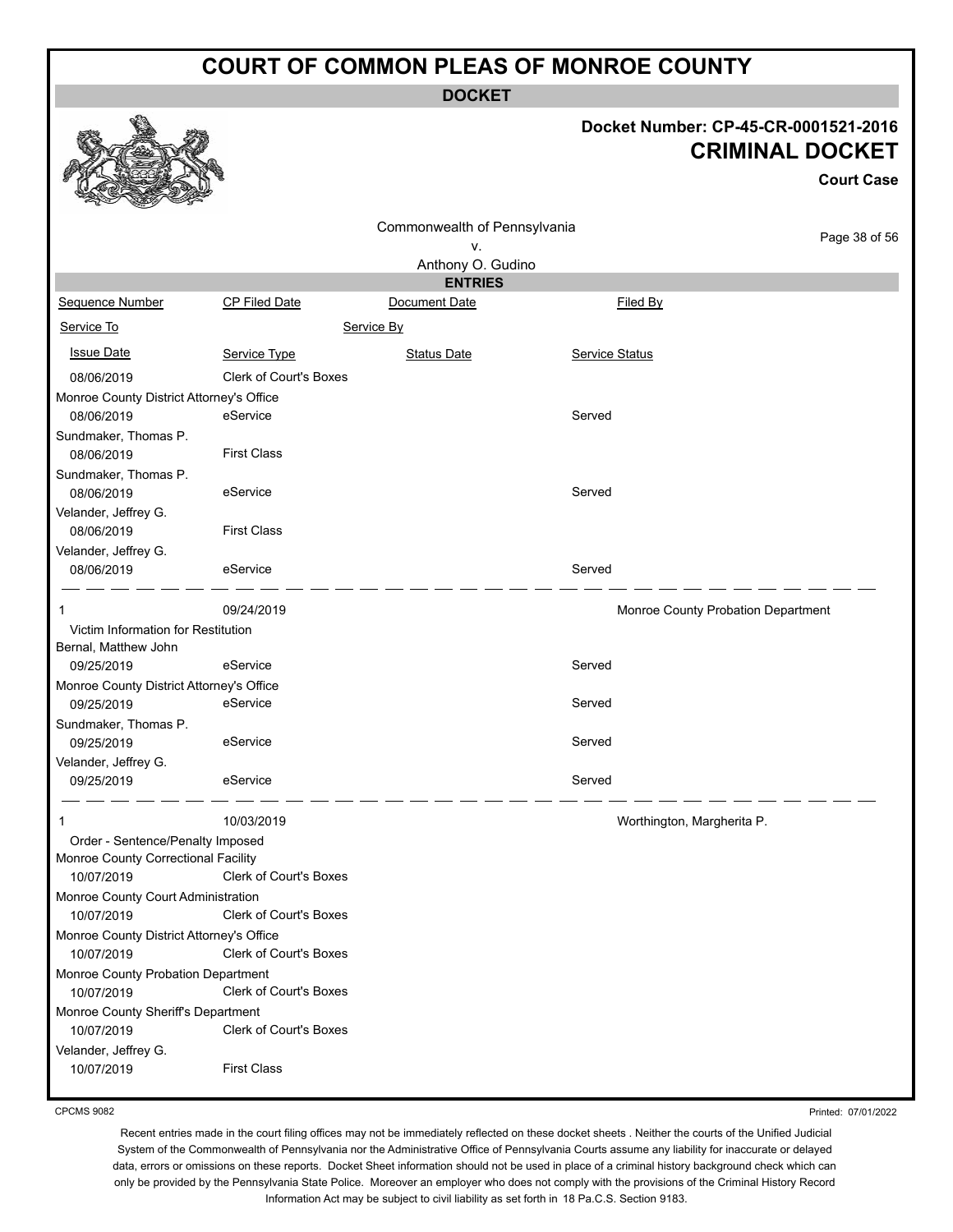**DOCKET**

#### **Docket Number: CP-45-CR-0001521-2016 CRIMINAL DOCKET**

**Court Case**

|                                                           |               | Commonwealth of Pennsylvania |                |                                |               |
|-----------------------------------------------------------|---------------|------------------------------|----------------|--------------------------------|---------------|
|                                                           |               | ٧.                           |                |                                | Page 39 of 56 |
|                                                           |               | Anthony O. Gudino            |                |                                |               |
|                                                           |               | <b>ENTRIES</b>               |                |                                |               |
| Sequence Number                                           | CP Filed Date | Document Date                |                | Filed By                       |               |
| Service To                                                |               | Service By                   |                |                                |               |
| <b>Issue Date</b>                                         | Service Type  | <b>Status Date</b>           | Service Status |                                |               |
| Bernal, Matthew John                                      |               |                              |                |                                |               |
| 10/10/2019                                                | eService      |                              | Served         |                                |               |
| Monroe County District Attorney's Office                  |               |                              |                |                                |               |
| 10/10/2019                                                | eService      |                              | Served         |                                |               |
| Sundmaker, Thomas P.                                      |               |                              |                |                                |               |
| 10/10/2019                                                | eService      |                              | Served         |                                |               |
| Velander, Jeffrey G.                                      |               |                              |                |                                |               |
| 10/10/2019                                                | eService      |                              | Served         |                                |               |
| 1                                                         | 10/10/2019    |                              |                | Court of Common Pleas - Monroe |               |
|                                                           |               |                              |                | County                         |               |
| <b>Penalty Assessed</b>                                   |               |                              |                |                                |               |
| Bernal, Matthew John                                      |               |                              |                |                                |               |
| 10/10/2019                                                | eService      |                              | Served         |                                |               |
| Monroe County District Attorney's Office                  |               |                              |                |                                |               |
| 10/10/2019                                                | eService      |                              | Served         |                                |               |
| Sundmaker, Thomas P.                                      |               |                              |                |                                |               |
| 10/10/2019                                                | eService      |                              | Served         |                                |               |
| Velander, Jeffrey G.<br>10/10/2019                        | eService      |                              | Served         |                                |               |
|                                                           |               |                              |                |                                |               |
| 2                                                         | 10/10/2019    |                              |                | Court of Common Pleas - Monroe |               |
|                                                           |               |                              |                | County                         |               |
| Court Commitment State or County Correctional Institution |               |                              |                |                                |               |
| Bernal, Matthew John<br>10/10/2019                        | eService      |                              | Served         |                                |               |
| Monroe County District Attorney's Office                  |               |                              |                |                                |               |
| 10/10/2019                                                | eService      |                              | Served         |                                |               |
| Sundmaker, Thomas P.                                      |               |                              |                |                                |               |
| 10/10/2019                                                | eService      |                              | Served         |                                |               |
| Velander, Jeffrey G.                                      |               |                              |                |                                |               |
| 10/10/2019                                                | eService      |                              | Served         |                                |               |
| 1                                                         | 10/11/2019    |                              |                | Velander, Jeffrey G.           |               |
|                                                           |               |                              |                | Velander, Jeffrey G.           |               |
| <b>Motion for Transcripts</b>                             |               |                              |                |                                |               |
| Bernal, Matthew John                                      |               |                              |                |                                |               |
| 10/15/2019                                                | eNotice       |                              | Notified       |                                |               |

CPCMS 9082

Printed: 07/01/2022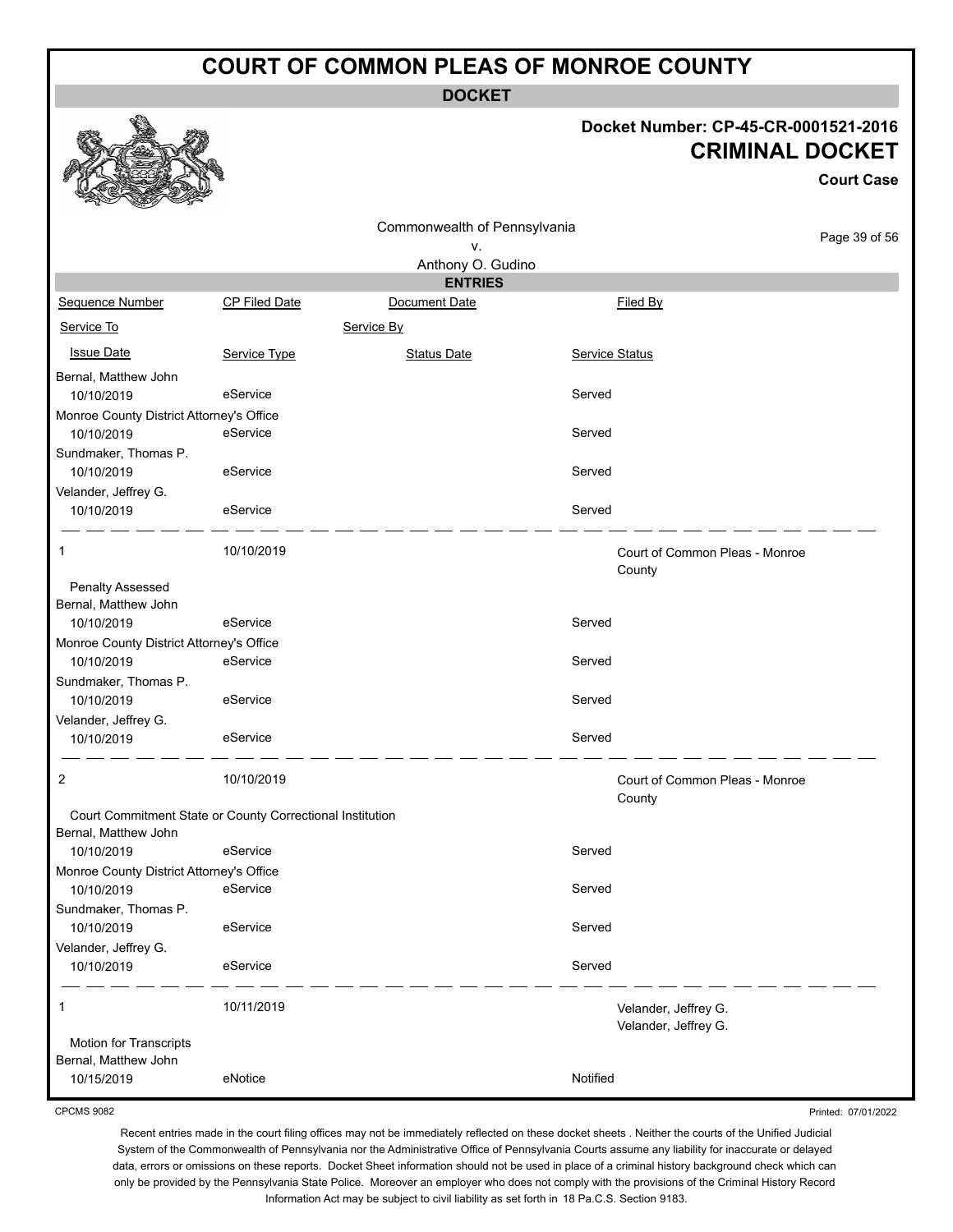**DOCKET**

#### **Docket Number: CP-45-CR-0001521-2016 CRIMINAL DOCKET**

**Court Case**

|                                          |                      |                              |                            | <b>Court Case</b> |
|------------------------------------------|----------------------|------------------------------|----------------------------|-------------------|
|                                          |                      | Commonwealth of Pennsylvania |                            |                   |
|                                          |                      | ۷.                           |                            | Page 40 of 56     |
|                                          |                      | Anthony O. Gudino            |                            |                   |
|                                          |                      | <b>ENTRIES</b>               |                            |                   |
| Sequence Number                          | <b>CP Filed Date</b> | Document Date                | Filed By                   |                   |
| Service To                               |                      | Service By                   |                            |                   |
| <b>Issue Date</b>                        | Service Type         | <b>Status Date</b>           | Service Status             |                   |
| Monroe County District Attorney's Office |                      |                              |                            |                   |
| 10/15/2019                               | eNotice              |                              | Notified                   |                   |
| Sundmaker, Thomas P.                     |                      |                              |                            |                   |
| 10/15/2019                               | eNotice              |                              | Notified                   |                   |
| 1                                        | 10/15/2019           |                              | Velander, Jeffrey G.       |                   |
|                                          |                      |                              | Velander, Jeffrey G.       |                   |
| <b>Post-Sentence Motion</b>              |                      |                              |                            |                   |
| Bernal, Matthew John                     |                      |                              |                            |                   |
| 10/15/2019                               | eNotice              |                              | Notified                   |                   |
| Monroe County District Attorney's Office |                      |                              |                            |                   |
| 10/15/2019                               | eNotice              |                              | Notified                   |                   |
| Sundmaker, Thomas P.                     |                      |                              |                            |                   |
| 10/15/2019                               | eNotice              |                              | Notified                   |                   |
| 1                                        | 10/16/2019           |                              | Velander, Jeffrey G.       |                   |
|                                          |                      |                              | Velander, Jeffrey G.       |                   |
| Request for Transcripts                  |                      |                              |                            |                   |
| Bernal, Matthew John                     |                      |                              |                            |                   |
| 10/16/2019                               | eNotice              |                              | Notified                   |                   |
| Monroe County District Attorney's Office |                      |                              |                            |                   |
| 10/16/2019                               | eNotice              |                              | Notified                   |                   |
| Sundmaker, Thomas P.                     |                      |                              |                            |                   |
| 10/16/2019                               | eNotice              |                              | Notified                   |                   |
| 2                                        | 10/16/2019           |                              | Velander, Jeffrey G.       |                   |
|                                          |                      |                              | Velander, Jeffrey G.       |                   |
| Praecipe to Proceed In Forma Pauperis    |                      |                              |                            |                   |
| Bernal, Matthew John                     |                      |                              |                            |                   |
| 10/16/2019                               | eNotice              |                              | Notified                   |                   |
| Monroe County District Attorney's Office |                      |                              |                            |                   |
| 10/16/2019                               | eNotice              |                              | Notified                   |                   |
| Sundmaker, Thomas P.                     |                      |                              |                            |                   |
| 10/16/2019                               | eNotice              |                              | Notified                   |                   |
| 3                                        | 10/16/2019           | 10/16/2019                   | Worthington, Margherita P. |                   |
| Order Scheduling Hearing                 |                      |                              |                            |                   |
| Bernal, Matthew John                     |                      |                              |                            |                   |

CPCMS 9082

Printed: 07/01/2022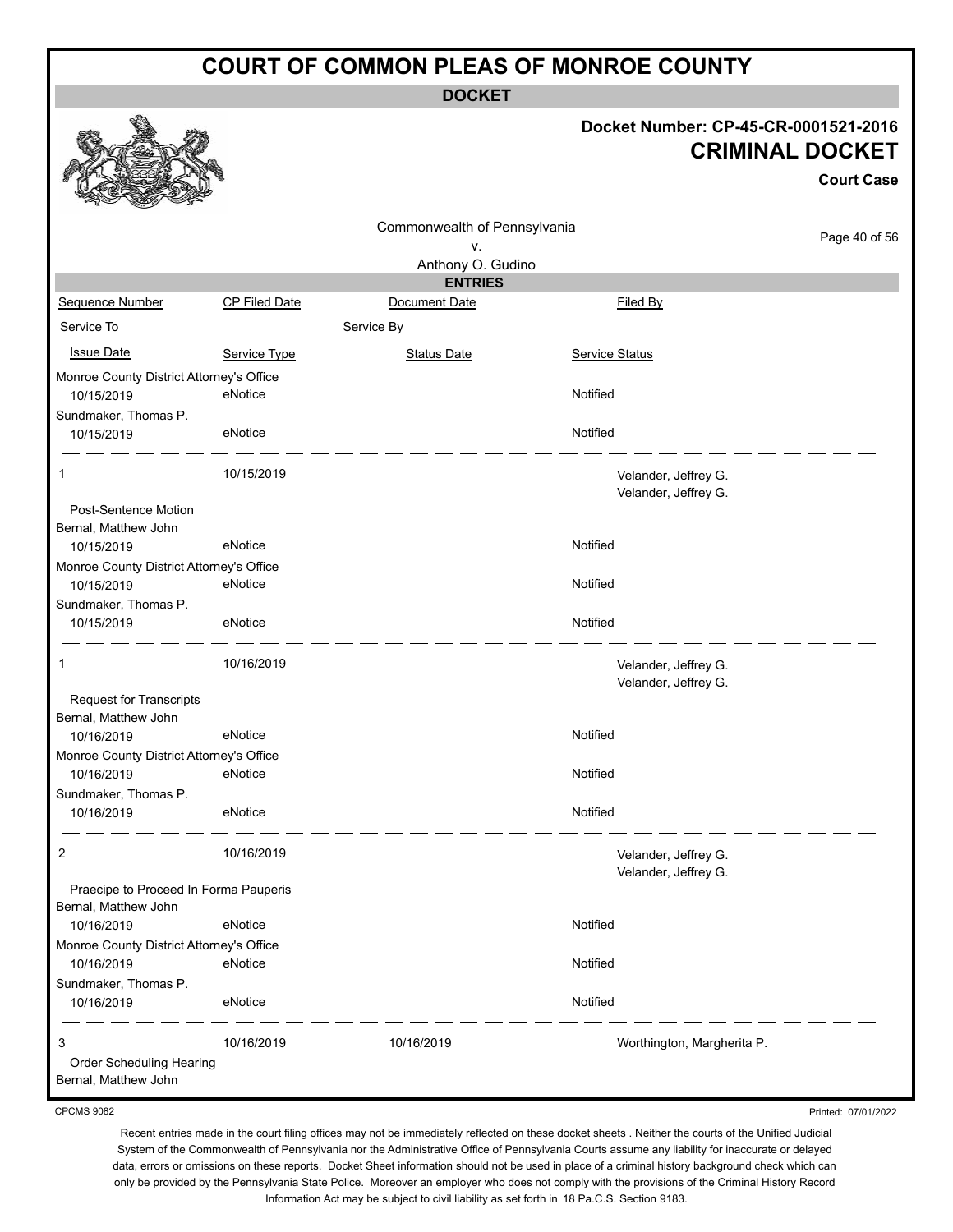**DOCKET**

# **Docket Number: CP-45-CR-0001521-2016**

|                                                        |                               | INUIIINGI .<br>ו טטט-גוע-ט<br><b>CRIMINAL DOCKET</b> |                            |                   |
|--------------------------------------------------------|-------------------------------|------------------------------------------------------|----------------------------|-------------------|
|                                                        |                               |                                                      |                            | <b>Court Case</b> |
|                                                        |                               | Commonwealth of Pennsylvania                         |                            |                   |
|                                                        |                               | ν.                                                   |                            | Page 41 of 56     |
|                                                        |                               | Anthony O. Gudino                                    |                            |                   |
| <b>Sequence Number</b>                                 | <b>CP Filed Date</b>          | <b>ENTRIES</b><br>Document Date                      | Filed By                   |                   |
| Service To                                             |                               | Service By                                           |                            |                   |
| <b>Issue Date</b>                                      | Service Type                  | <b>Status Date</b>                                   | <b>Service Status</b>      |                   |
|                                                        |                               |                                                      | Served                     |                   |
| 10/16/2019                                             | eService                      |                                                      |                            |                   |
| Monroe County Court Administration                     | Clerk of Court's Boxes        |                                                      |                            |                   |
| 10/16/2019                                             |                               |                                                      |                            |                   |
| Monroe County District Attorney's Office<br>10/16/2019 | <b>Clerk of Court's Boxes</b> |                                                      |                            |                   |
|                                                        |                               |                                                      |                            |                   |
| Monroe County District Attorney's Office<br>10/16/2019 | eService                      |                                                      | Served                     |                   |
|                                                        |                               |                                                      |                            |                   |
| Monroe County Probation<br>10/16/2019                  | <b>Clerk of Court's Boxes</b> |                                                      |                            |                   |
| Monroe County Sheriff                                  |                               |                                                      |                            |                   |
| 10/16/2019                                             | <b>Clerk of Court's Boxes</b> |                                                      |                            |                   |
| Sundmaker, Thomas P.                                   |                               |                                                      |                            |                   |
| 10/16/2019                                             | <b>First Class</b>            |                                                      |                            |                   |
| Sundmaker, Thomas P.                                   |                               |                                                      |                            |                   |
| 10/16/2019                                             | eService                      |                                                      | Served                     |                   |
| Velander, Jeffrey G.                                   |                               |                                                      |                            |                   |
| 10/16/2019                                             | <b>First Class</b>            |                                                      |                            |                   |
| Velander, Jeffrey G.                                   |                               |                                                      |                            |                   |
| 10/16/2019                                             | eService                      |                                                      | Served                     |                   |
|                                                        |                               |                                                      |                            |                   |
| 1                                                      | 10/17/2019                    |                                                      | Velander, Jeffrey G.       |                   |
| Request for Transcript Form                            |                               |                                                      | Velander, Jeffrey G.       |                   |
| Bernal, Matthew John                                   |                               |                                                      |                            |                   |
| 10/17/2019                                             | eNotice                       |                                                      | Notified                   |                   |
| Monroe County District Attorney's Office               |                               |                                                      |                            |                   |
| 10/17/2019                                             | eNotice                       |                                                      | Notified                   |                   |
| Sundmaker, Thomas P.                                   |                               |                                                      |                            |                   |
| 10/17/2019                                             | eNotice                       |                                                      | Notified                   |                   |
| 1                                                      | 10/21/2019                    | 10/21/2019                                           | Worthington, Margherita P. |                   |
| Order to Transcribe Notes of Testimony                 |                               |                                                      |                            |                   |
| Bernal, Matthew John                                   |                               |                                                      |                            |                   |
| 10/21/2019                                             | eService                      |                                                      | Served                     |                   |
| Monroe County Court Administration                     |                               |                                                      |                            |                   |
| 10/21/2019                                             | <b>Clerk of Court's Boxes</b> |                                                      |                            |                   |
| Monroe County Court Reporters                          |                               |                                                      |                            |                   |

CPCMS 9082

Printed: 07/01/2022

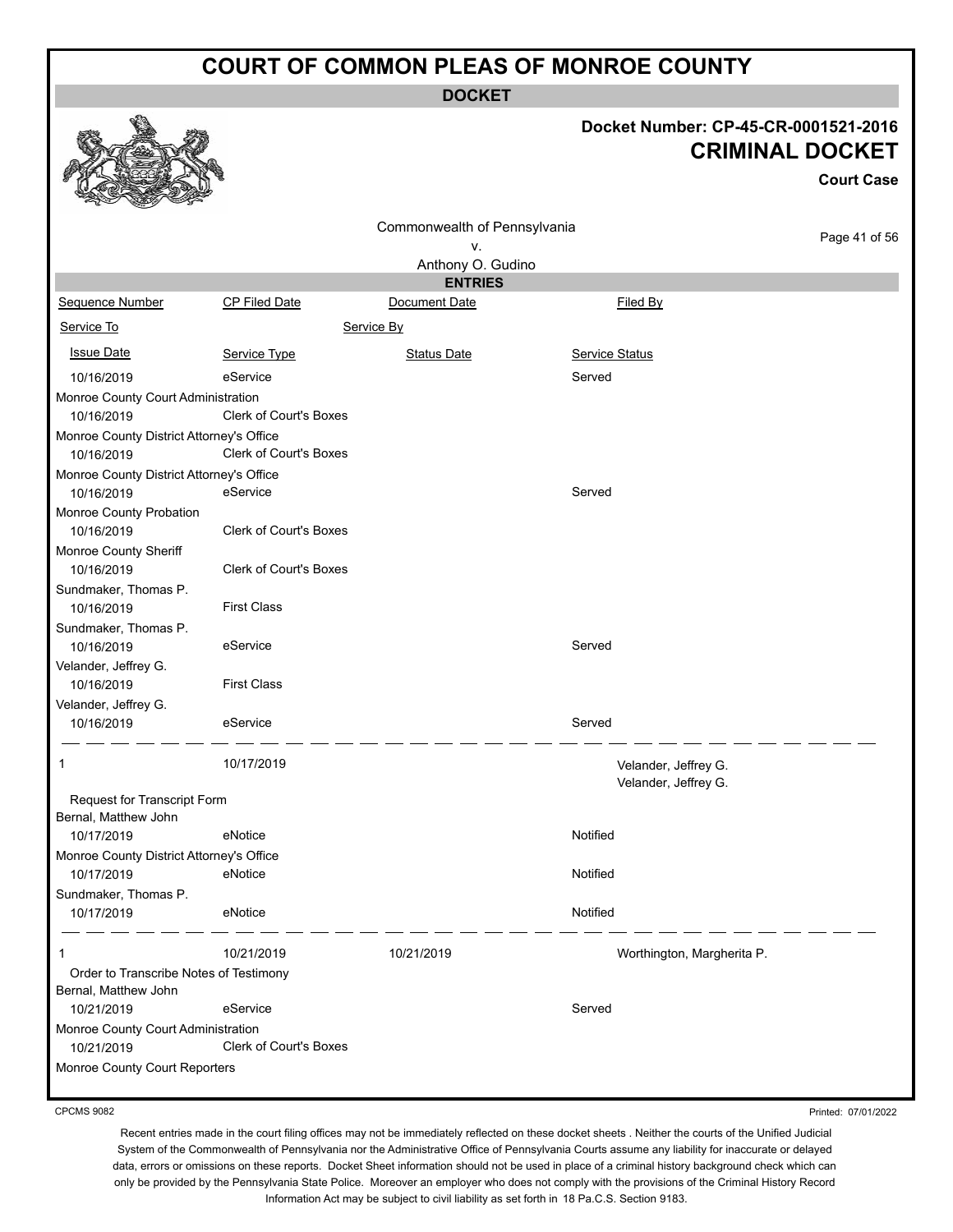**DOCKET**

#### **Docket Number: CP-45-CR-0001521-2016 CRIMINAL DOCKET**

**Court Case**

|                                            |                               |                              |                               | <b>Court Case</b> |
|--------------------------------------------|-------------------------------|------------------------------|-------------------------------|-------------------|
|                                            |                               | Commonwealth of Pennsylvania |                               |                   |
|                                            |                               | ν.                           |                               | Page 42 of 56     |
|                                            |                               | Anthony O. Gudino            |                               |                   |
|                                            |                               | <b>ENTRIES</b>               |                               |                   |
| Sequence Number                            | <b>CP Filed Date</b>          | Document Date                | Filed By                      |                   |
| Service To                                 |                               | Service By                   |                               |                   |
| <b>Issue Date</b>                          | Service Type                  | <b>Status Date</b>           | Service Status                |                   |
| 10/21/2019                                 | <b>Clerk of Court's Boxes</b> |                              |                               |                   |
| Monroe County District Attorney's Office   |                               |                              |                               |                   |
| 10/21/2019                                 | Clerk of Court's Boxes        |                              |                               |                   |
| Monroe County District Attorney's Office   |                               |                              |                               |                   |
| 10/21/2019                                 | eService                      |                              | Served                        |                   |
| Sundmaker, Thomas P.                       |                               |                              |                               |                   |
| 10/21/2019                                 | eService                      |                              | Served                        |                   |
| Velander, Jeffrey G.                       |                               |                              |                               |                   |
| 10/21/2019                                 | <b>First Class</b>            |                              |                               |                   |
| Velander, Jeffrey G.                       |                               |                              |                               |                   |
| 10/21/2019                                 | eService                      |                              | Served                        |                   |
| 1                                          | 10/25/2019                    | 07/11/2019                   | Monroe County Court Reporters |                   |
| Transcript of Proceedings Filed            |                               |                              |                               |                   |
| Bernal, Matthew John                       |                               |                              |                               |                   |
| 10/29/2019                                 | eService                      |                              | Served                        |                   |
| Monroe County District Attorney's Office   |                               |                              |                               |                   |
| 10/29/2019                                 | eService                      |                              | Served                        |                   |
| Sundmaker, Thomas P.                       |                               |                              |                               |                   |
| 10/29/2019                                 | eService                      |                              | Served                        |                   |
| Velander, Jeffrey G.                       |                               |                              |                               |                   |
| 10/29/2019                                 | eService                      |                              | Served                        |                   |
|                                            |                               |                              |                               |                   |
| $\overline{2}$                             | 10/25/2019                    | 07/12/2019                   | Monroe County Court Reporters |                   |
| Transcript of Proceedings Filed            |                               |                              |                               |                   |
| Bernal, Matthew John                       |                               |                              |                               |                   |
| 10/29/2019                                 | eService                      |                              | Served                        |                   |
| Monroe County District Attorney's Office   |                               |                              |                               |                   |
| 10/29/2019                                 | eService                      |                              | Served                        |                   |
| Sundmaker, Thomas P.                       |                               |                              |                               |                   |
| 10/29/2019                                 | eService                      |                              | Served                        |                   |
| Velander, Jeffrey G.                       |                               |                              |                               |                   |
| 10/29/2019                                 | eService                      |                              | Served                        |                   |
| 3                                          | 10/25/2019                    |                              | Monroe County Court Reporters |                   |
| Form A: Notice of Completion of Transcript |                               |                              |                               |                   |
| Bernal, Matthew John                       |                               |                              |                               |                   |

CPCMS 9082

Printed: 07/01/2022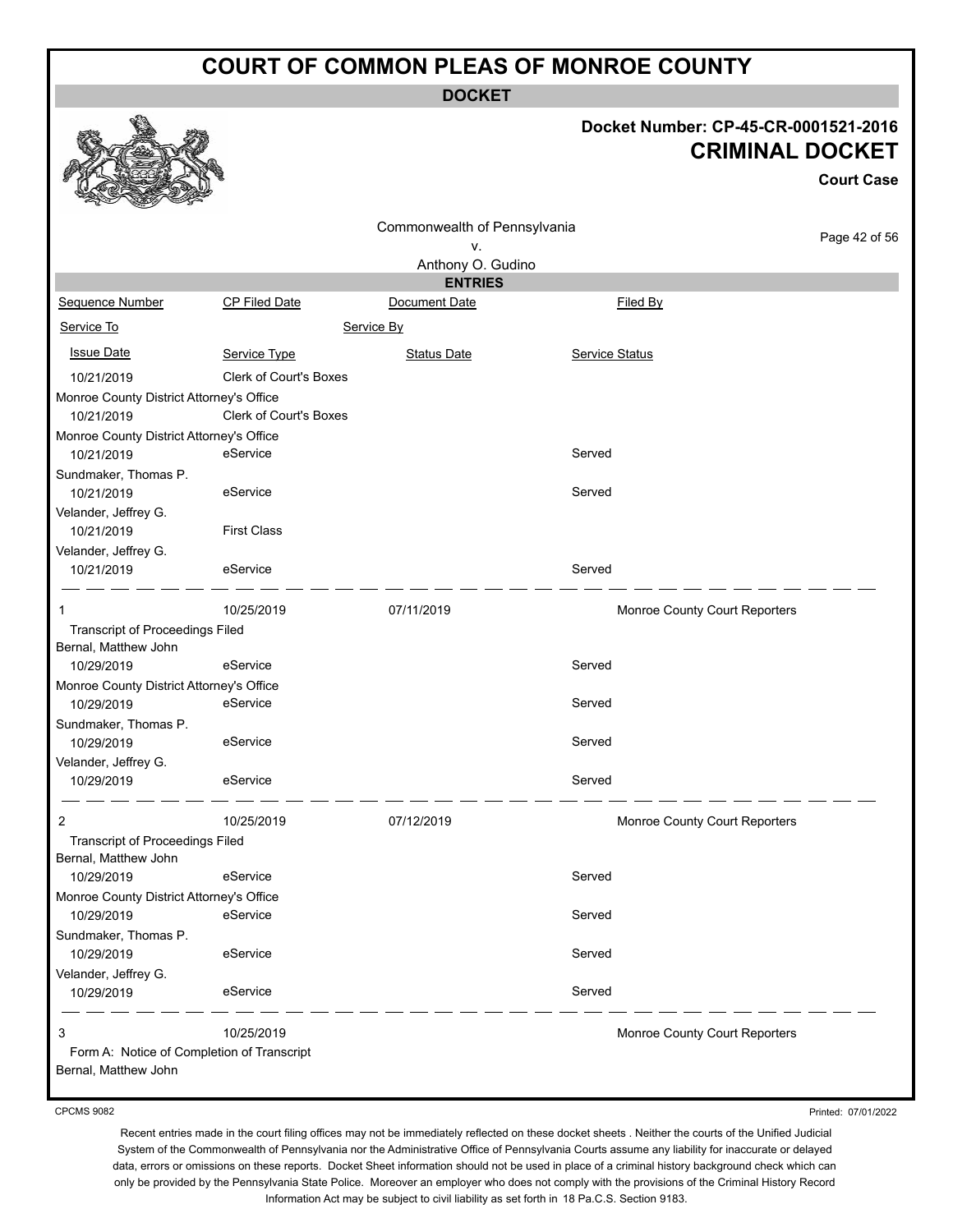**DOCKET**

#### **Docket Number: CP-45-CR-0001521-2016 CRIMINAL DOCKET**

**Court Case**

|                                          |                        | Commonwealth of Pennsylvania |                               |               |
|------------------------------------------|------------------------|------------------------------|-------------------------------|---------------|
|                                          |                        | ٧.                           |                               | Page 43 of 56 |
|                                          |                        | Anthony O. Gudino            |                               |               |
|                                          |                        | <b>ENTRIES</b>               |                               |               |
| Sequence Number                          | CP Filed Date          | Document Date                | Filed By                      |               |
| Service To                               |                        | Service By                   |                               |               |
| <b>Issue Date</b>                        | Service Type           | <b>Status Date</b>           | Service Status                |               |
| 10/29/2019                               | eService               |                              | Served                        |               |
| Monroe County District Attorney's Office |                        |                              |                               |               |
| 10/29/2019                               | eService               |                              | Served                        |               |
| Sundmaker, Thomas P.                     |                        |                              |                               |               |
| 10/29/2019                               | eService               |                              | Served                        |               |
| Velander, Jeffrey G.                     |                        |                              |                               |               |
| 10/29/2019                               | eService               |                              | Served                        |               |
| 1                                        | 10/29/2019             |                              | Worthington, Margherita P.    |               |
| Order Directing Memorandums to be Filed  |                        |                              |                               |               |
| Bernal, Matthew John                     |                        |                              |                               |               |
| 10/30/2019                               | eService               |                              | Served                        |               |
| Monroe County Correctional Facility      |                        |                              |                               |               |
| 10/30/2019                               | Clerk of Court's Boxes |                              |                               |               |
| Monroe County Court Administration       |                        |                              |                               |               |
| 10/30/2019                               | Clerk of Court's Boxes |                              |                               |               |
| Monroe County District Attorney's Office |                        |                              |                               |               |
| 10/30/2019                               | Clerk of Court's Boxes |                              |                               |               |
| Monroe County District Attorney's Office |                        |                              |                               |               |
| 10/30/2019                               | eService               |                              | Served                        |               |
| Monroe County Probation                  | Clerk of Court's Boxes |                              |                               |               |
| 10/30/2019<br>Monroe County Sheriff      |                        |                              |                               |               |
| 10/30/2019                               | Clerk of Court's Boxes |                              |                               |               |
| Sundmaker, Thomas P.                     |                        |                              |                               |               |
| 10/30/2019                               | eService               |                              | Served                        |               |
| Velander, Jeffrey G.                     |                        |                              |                               |               |
| 10/30/2019                               | <b>First Class</b>     |                              |                               |               |
| Velander, Jeffrey G.                     |                        |                              |                               |               |
| 10/30/2019                               | eService               |                              | Served                        |               |
|                                          | 11/19/2019             | 07/09/2019                   | Monroe County Court Reporters |               |
| <b>Transcript of Proceedings Filed</b>   |                        |                              |                               |               |
| Bernal, Matthew John                     |                        |                              |                               |               |
| 11/19/2019                               | eService               |                              | Served                        |               |
| Monroe County District Attorney's Office |                        |                              |                               |               |
| 11/19/2019                               | eService               |                              | Served                        |               |

CPCMS 9082

Printed: 07/01/2022

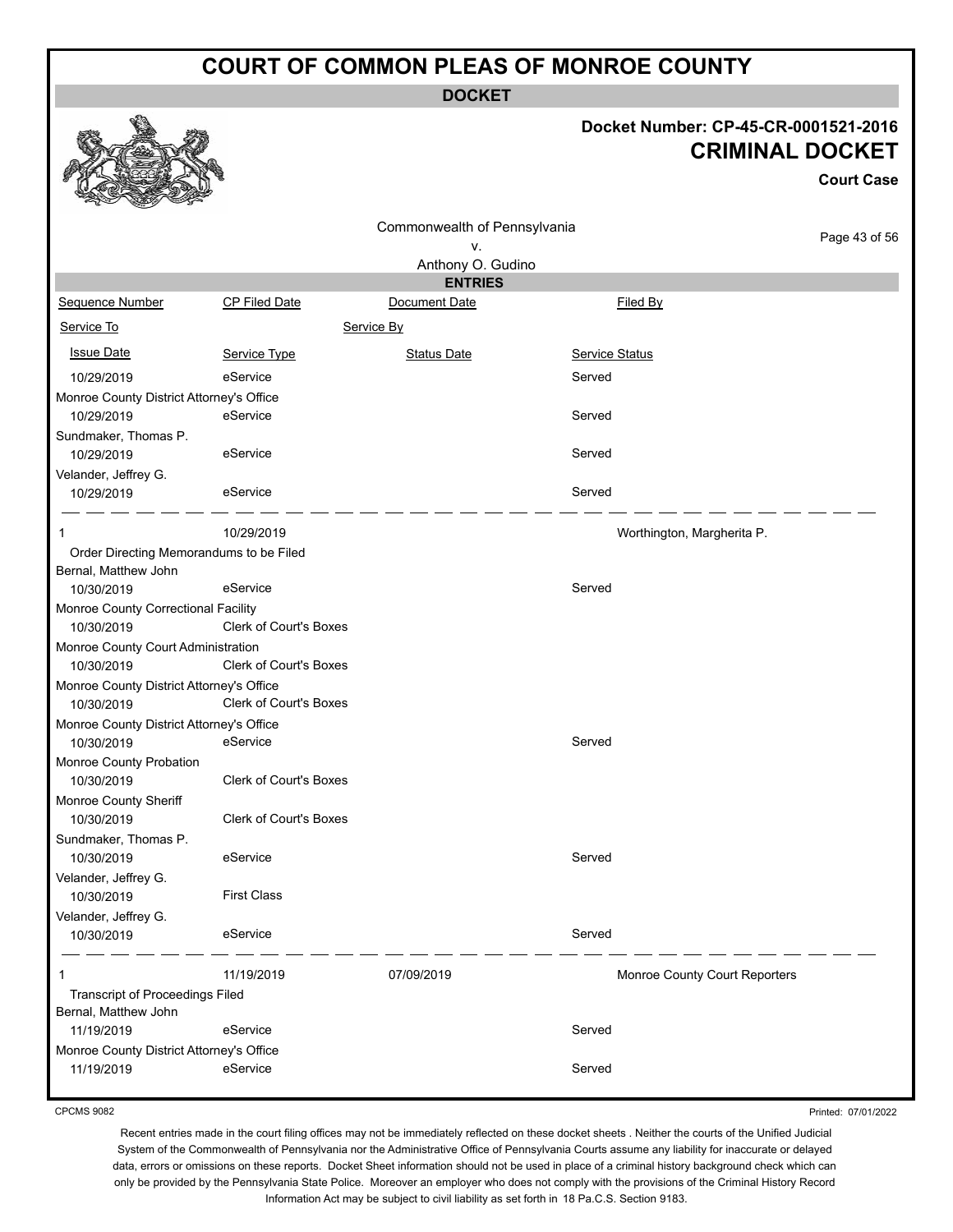**DOCKET**

#### **Docket Number: CP-45-CR-0001521-2016 CRIMINAL DOCKET**

**Court Case**

|                                          |                      |                              |                | UUUIL UASE                    |
|------------------------------------------|----------------------|------------------------------|----------------|-------------------------------|
|                                          |                      | Commonwealth of Pennsylvania |                |                               |
|                                          |                      | ٧.                           |                | Page 44 of 56                 |
|                                          |                      | Anthony O. Gudino            |                |                               |
|                                          |                      | <b>ENTRIES</b>               |                |                               |
| Sequence Number                          | <b>CP Filed Date</b> | Document Date                | Filed By       |                               |
| Service To                               |                      | Service By                   |                |                               |
| <b>Issue Date</b>                        | Service Type         | <b>Status Date</b>           | Service Status |                               |
| Sundmaker, Thomas P.                     |                      |                              |                |                               |
| 11/19/2019                               | eService             |                              | Served         |                               |
| Velander, Jeffrey G.                     |                      |                              |                |                               |
| 11/19/2019                               | eService             |                              | Served         |                               |
| 2                                        | 11/19/2019           |                              |                | Monroe County Court Reporters |
| Notice of Completion of Transcript       |                      |                              |                |                               |
| Bernal, Matthew John                     |                      |                              |                |                               |
| 12/04/2019                               | eService             |                              | Served         |                               |
| Monroe County District Attorney's Office |                      |                              |                |                               |
| 12/04/2019                               | eService             |                              | Served         |                               |
| Sundmaker, Thomas P.                     |                      |                              |                |                               |
| 12/04/2019                               | eService             |                              | Served         |                               |
| Velander, Jeffrey G.                     |                      |                              |                |                               |
| 12/04/2019                               | eService             |                              | Served         |                               |
| 3                                        | 11/19/2019           | 07/09/2019                   |                | Monroe County Court Reporters |
| <b>Transcript of Proceedings Filed</b>   |                      |                              |                |                               |
| Bernal, Matthew John                     |                      |                              |                |                               |
| 11/19/2019                               | eService             |                              | Served         |                               |
| Monroe County District Attorney's Office |                      |                              |                |                               |
| 11/19/2019                               | eService             |                              | Served         |                               |
| Sundmaker, Thomas P.                     |                      |                              |                |                               |
| 11/19/2019                               | eService             |                              | Served         |                               |
| Velander, Jeffrey G.                     |                      |                              |                |                               |
| 11/19/2019                               | eService             |                              | Served         |                               |
| 4                                        | 11/19/2019           | 07/10/2019                   |                | Monroe County Court Reporters |
| <b>Transcript of Proceedings Filed</b>   |                      |                              |                |                               |
| Bernal, Matthew John                     |                      |                              |                |                               |
| 11/19/2019                               | eService             |                              | Served         |                               |
| Monroe County District Attorney's Office |                      |                              |                |                               |
| 11/19/2019                               | eService             |                              | Served         |                               |
| Sundmaker, Thomas P.                     |                      |                              |                |                               |
| 11/19/2019                               | eService             |                              | Served         |                               |
| Velander, Jeffrey G.                     |                      |                              |                |                               |
| 11/19/2019                               | eService             |                              | Served         |                               |
|                                          |                      |                              |                |                               |

CPCMS 9082

Printed: 07/01/2022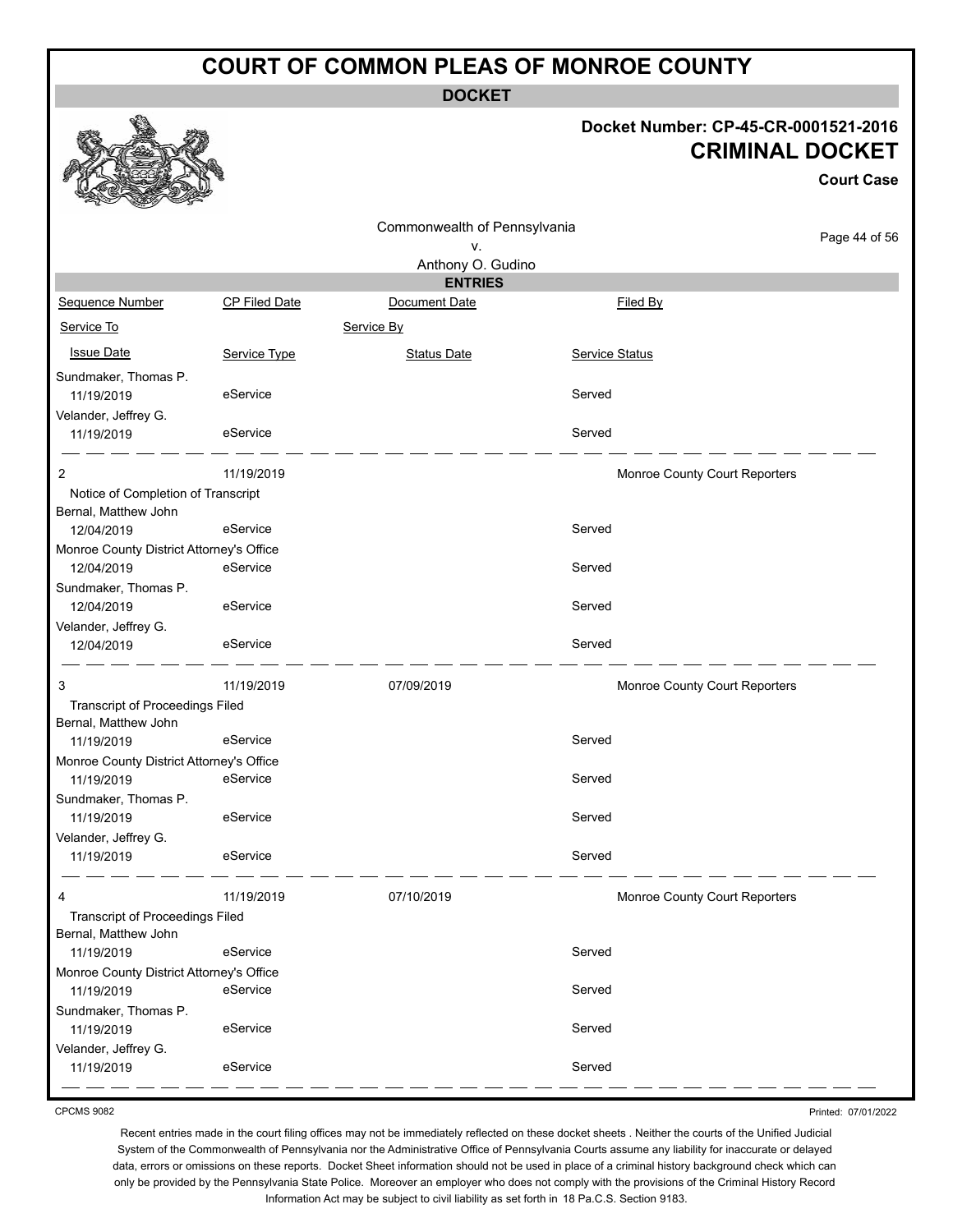**DOCKET**

#### **Docket Number: CP-45-CR-0001521-2016 CRIMINAL DOCKET**

**Court Case**

|                                                                    |                      | Commonwealth of Pennsylvania |                                    |               |
|--------------------------------------------------------------------|----------------------|------------------------------|------------------------------------|---------------|
|                                                                    |                      | ۷.                           |                                    | Page 45 of 56 |
|                                                                    |                      | Anthony O. Gudino            |                                    |               |
|                                                                    |                      | <b>ENTRIES</b>               |                                    |               |
| <b>Sequence Number</b>                                             | <b>CP Filed Date</b> | Document Date                | Filed By                           |               |
| Service To                                                         |                      | Service By                   |                                    |               |
| <b>Issue Date</b>                                                  | Service Type         | <b>Status Date</b>           | <b>Service Status</b>              |               |
| 5                                                                  | 11/19/2019           | 10/03/2019                   | Monroe County Court Reporters      |               |
| <b>Transcript of Proceedings Filed</b><br>Bernal, Matthew John     |                      |                              |                                    |               |
| 11/19/2019                                                         | eService             |                              | Served                             |               |
| Monroe County District Attorney's Office                           |                      |                              |                                    |               |
| 11/19/2019                                                         | eService             |                              | Served                             |               |
| Sundmaker, Thomas P.<br>11/19/2019                                 | eService             |                              | Served                             |               |
| Velander, Jeffrey G.                                               |                      |                              |                                    |               |
| 11/19/2019                                                         | eService             |                              | Served                             |               |
| 6                                                                  | 11/19/2019           |                              | Monroe County Probation Department |               |
| Guideline Sentence Form<br>Bernal, Matthew John                    |                      |                              |                                    |               |
| 11/25/2019                                                         | eService             |                              | Served                             |               |
| Monroe County District Attorney's Office                           |                      |                              |                                    |               |
| 11/25/2019                                                         | eService             |                              | Served                             |               |
| Sundmaker, Thomas P.                                               |                      |                              | Served                             |               |
| 11/25/2019                                                         | eService             |                              |                                    |               |
| Velander, Jeffrey G.<br>11/25/2019                                 | eService             |                              | Served                             |               |
|                                                                    |                      |                              |                                    |               |
| 1                                                                  | 11/20/2019           |                              | Monroe County Court Reporters      |               |
| Form A: Notice of Completion of Transcript<br>Bernal, Matthew John |                      |                              |                                    |               |
| 11/21/2019                                                         | eService             |                              | Served                             |               |
| Monroe County District Attorney's Office                           |                      |                              |                                    |               |
| 11/21/2019 eService                                                |                      |                              | Served                             |               |
| Sundmaker, Thomas P.                                               |                      |                              |                                    |               |
| 11/21/2019                                                         | eService             |                              | Served                             |               |
| Velander, Jeffrey G.                                               |                      |                              |                                    |               |
| 11/21/2019                                                         | eService             |                              | Served                             |               |
| 2                                                                  | 11/20/2019           | 07/15/2019                   | Monroe County Court Reporters      |               |
| <b>Transcript of Proceedings Filed</b>                             |                      |                              |                                    |               |
| Bernal, Matthew John<br>11/20/2019                                 | eService             |                              | Served                             |               |
|                                                                    |                      |                              |                                    |               |

CPCMS 9082

Printed: 07/01/2022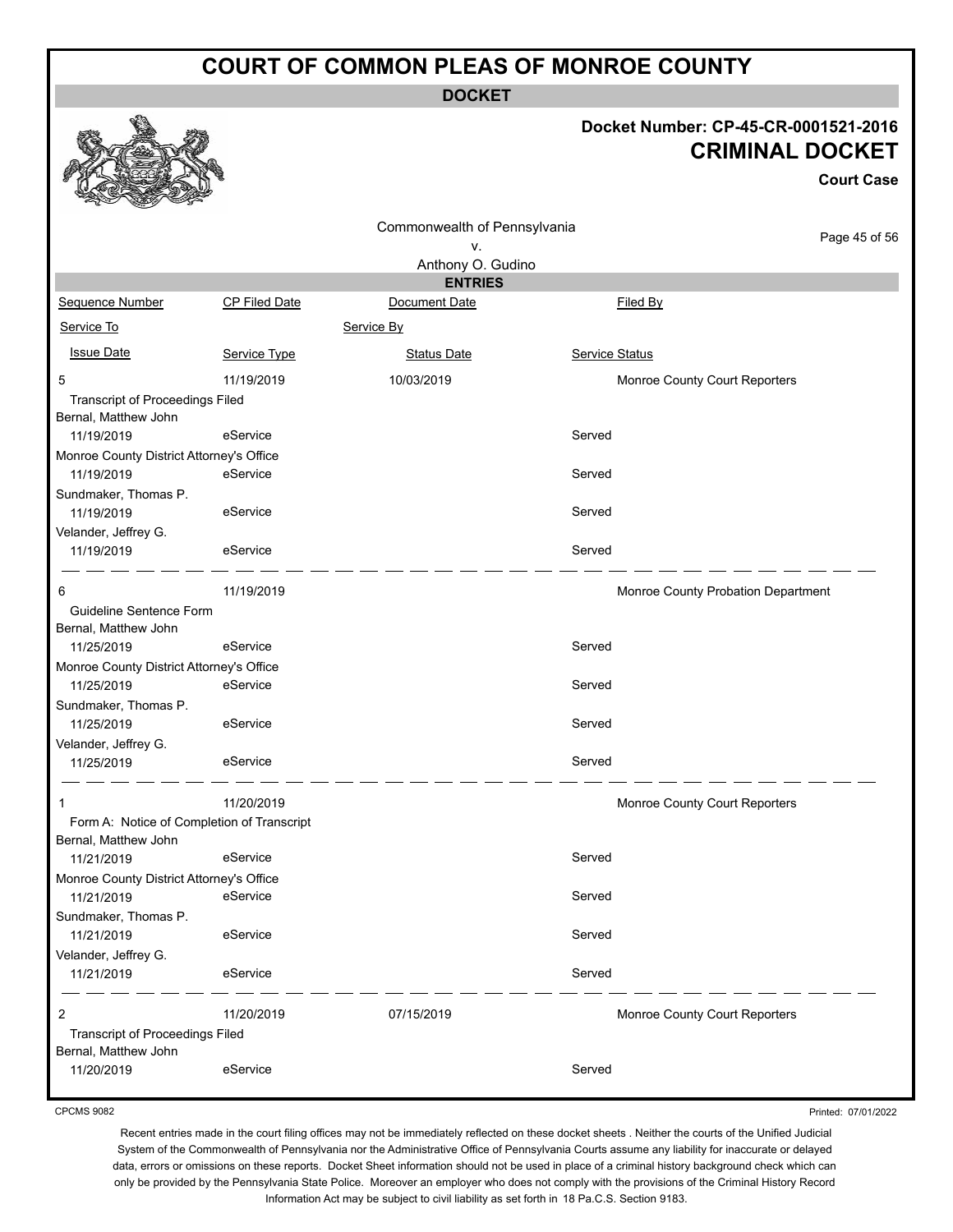**DOCKET**

#### **Docket Number: CP-45-CR-0001521-2016 CRIMINAL DOCKET**

**Court Case**

Printed: 07/01/2022

|                                                                |                        | Commonwealth of Pennsylvania |                               |               |
|----------------------------------------------------------------|------------------------|------------------------------|-------------------------------|---------------|
|                                                                |                        | ٧.                           |                               | Page 46 of 56 |
|                                                                |                        | Anthony O. Gudino            |                               |               |
|                                                                |                        | <b>ENTRIES</b>               |                               |               |
| Sequence Number                                                | CP Filed Date          | Document Date                | Filed By                      |               |
| Service To                                                     |                        | Service By                   |                               |               |
| <b>Issue Date</b>                                              | Service Type           | Status Date                  | Service Status                |               |
| Monroe County District Attorney's Office<br>11/20/2019         | eService               |                              | Served                        |               |
| Sundmaker, Thomas P.<br>11/20/2019                             | eService               |                              | Served                        |               |
| Velander, Jeffrey G.                                           |                        |                              |                               |               |
| 11/20/2019                                                     | eService               |                              | Served                        |               |
| 3                                                              | 11/20/2019             | 11/20/2019                   | Monroe County Court Reporters |               |
| <b>Transcript of Proceedings Filed</b><br>Bernal, Matthew John |                        |                              |                               |               |
| 11/20/2019                                                     | eService               |                              | Served                        |               |
| Monroe County District Attorney's Office<br>11/20/2019         | eService               |                              | Served                        |               |
| Sundmaker, Thomas P.<br>11/20/2019                             | eService               |                              | Served                        |               |
| Velander, Jeffrey G.<br>11/20/2019                             | eService               |                              | Served                        |               |
| 1                                                              | 11/27/2019             |                              | Velander, Jeffrey G.          |               |
|                                                                |                        |                              | Velander, Jeffrey G.          |               |
| Motion for Extension of Time                                   |                        |                              |                               |               |
| Bernal, Matthew John<br>11/27/2019                             | eNotice                |                              | Notified                      |               |
| Monroe County District Attorney's Office                       |                        |                              |                               |               |
| 11/27/2019                                                     | eNotice                |                              | Notified                      |               |
| Sundmaker, Thomas P.<br>11/27/2019                             | eNotice                |                              | Notified                      |               |
| 2                                                              | 11/27/2019             | 11/27/2019                   |                               |               |
| Order Granting Motion for Extension of Time                    |                        |                              | Worthington, Margherita P.    |               |
| Bernal, Matthew John                                           |                        |                              |                               |               |
| 11/27/2019                                                     | eService               |                              | Served                        |               |
| Monroe County Court Administration                             |                        |                              |                               |               |
| 11/27/2019                                                     | Clerk of Court's Boxes |                              |                               |               |
| Monroe County District Attorney's Office<br>11/27/2019         | Clerk of Court's Boxes |                              |                               |               |
| Monroe County District Attorney's Office                       |                        |                              |                               |               |
| 11/27/2019                                                     | eService               |                              | Served                        |               |

CPCMS 9082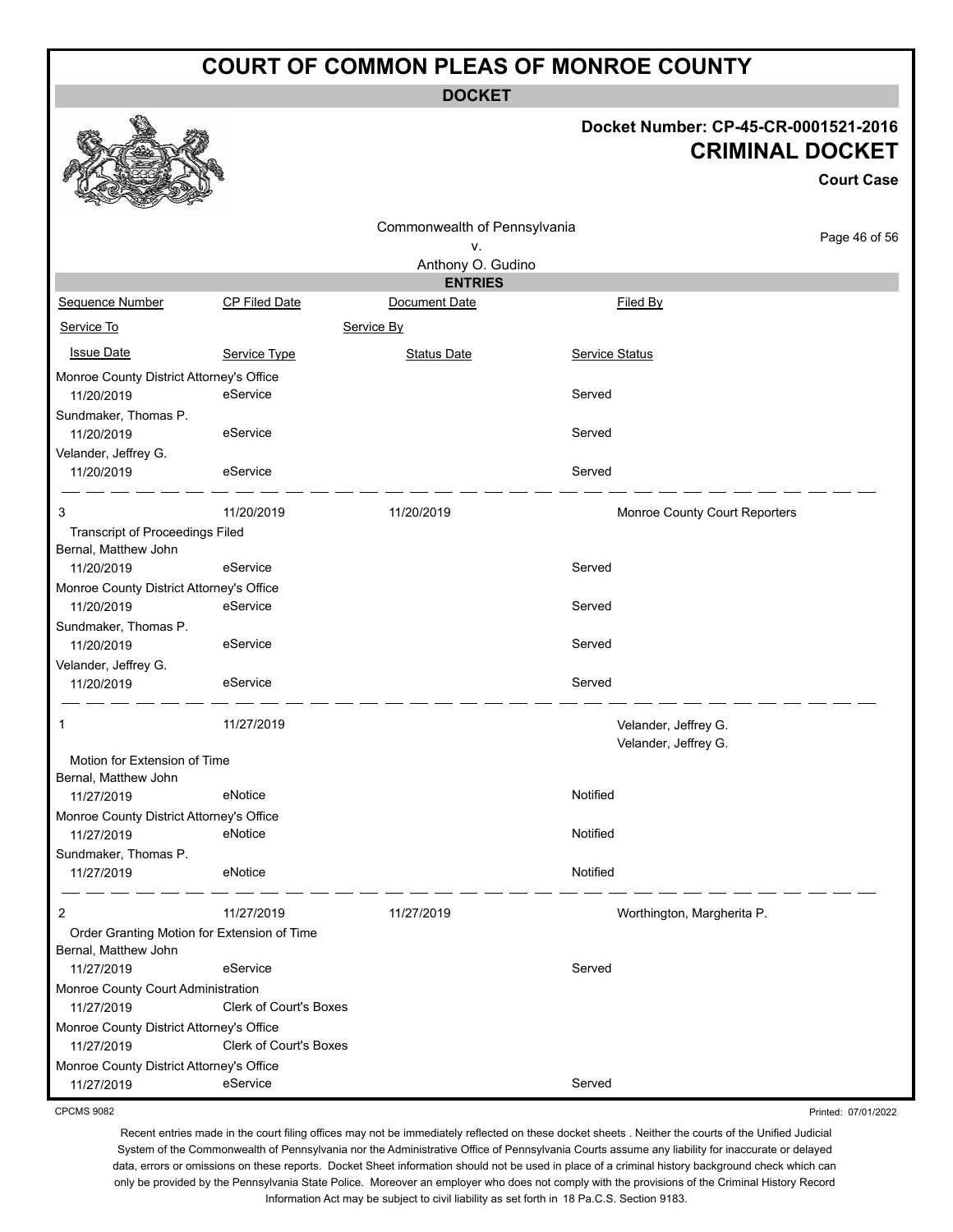**DOCKET**

#### **Docket Number: CP-45-CR-0001521-2016 CRIMINAL DOCKET**

**Court Case**

|                                              |                                                                     | Commonwealth of Pennsylvania |                                              |               |
|----------------------------------------------|---------------------------------------------------------------------|------------------------------|----------------------------------------------|---------------|
|                                              |                                                                     | ν.                           |                                              | Page 47 of 56 |
|                                              |                                                                     | Anthony O. Gudino            |                                              |               |
|                                              |                                                                     | <b>ENTRIES</b>               |                                              |               |
| Sequence Number                              | CP Filed Date                                                       | Document Date                | Filed By                                     |               |
| Service To                                   |                                                                     | Service By                   |                                              |               |
| <b>Issue Date</b>                            | Service Type                                                        | Status Date                  | <b>Service Status</b>                        |               |
| Monroe County Probation<br>11/27/2019        | <b>Clerk of Court's Boxes</b>                                       |                              |                                              |               |
| Sundmaker, Thomas P.<br>11/27/2019           | eService                                                            |                              | Served                                       |               |
| Velander, Jeffrey G.<br>11/27/2019           | <b>First Class</b>                                                  |                              |                                              |               |
| Velander, Jeffrey G.<br>11/27/2019           | eService                                                            |                              | Served                                       |               |
| 1                                            | 12/04/2019                                                          |                              | Velander, Jeffrey G.<br>Velander, Jeffrey G. |               |
|                                              | Brief in Support of Defendant's Post-Sentence Motions               |                              |                                              |               |
| Bernal, Matthew John                         |                                                                     |                              |                                              |               |
| 12/04/2019                                   | eNotice                                                             |                              | Notified                                     |               |
| Monroe County District Attorney's Office     |                                                                     |                              |                                              |               |
| 12/04/2019                                   | eNotice                                                             |                              | Notified                                     |               |
| Sundmaker, Thomas P.<br>12/04/2019           | eNotice                                                             |                              | Notified                                     |               |
|                                              |                                                                     |                              |                                              |               |
| 2                                            | 12/04/2019                                                          |                              | Velander, Jeffrey G.<br>Velander, Jeffrey G. |               |
| Bernal, Matthew John                         | Def't's Motion for Leave to File Supplemental Post-Sentence Motions |                              |                                              |               |
| 12/04/2019                                   | eNotice                                                             |                              | Notified                                     |               |
| Monroe County District Attorney's Office     |                                                                     |                              |                                              |               |
| 12/04/2019                                   | eNotice                                                             |                              | Notified                                     |               |
| Sundmaker, Thomas P.                         |                                                                     |                              |                                              |               |
| 12/04/2019                                   | eNotice                                                             |                              | Notified                                     |               |
| -1                                           | 12/11/2019                                                          |                              | Velander, Jeffrey G.                         |               |
| Petition for Payment<br>Bernal, Matthew John |                                                                     |                              |                                              |               |
| 12/11/2019                                   | eService                                                            |                              | Served                                       |               |
| Monroe County District Attorney's Office     |                                                                     |                              |                                              |               |
| 12/11/2019                                   | eService                                                            |                              | Served                                       |               |
| Sundmaker, Thomas P.                         |                                                                     |                              |                                              |               |
| 12/11/2019                                   | eService                                                            |                              | Served                                       |               |

CPCMS 9082

Recent entries made in the court filing offices may not be immediately reflected on these docket sheets . Neither the courts of the Unified Judicial System of the Commonwealth of Pennsylvania nor the Administrative Office of Pennsylvania Courts assume any liability for inaccurate or delayed data, errors or omissions on these reports. Docket Sheet information should not be used in place of a criminal history background check which can only be provided by the Pennsylvania State Police. Moreover an employer who does not comply with the provisions of the Criminal History Record Information Act may be subject to civil liability as set forth in 18 Pa.C.S. Section 9183.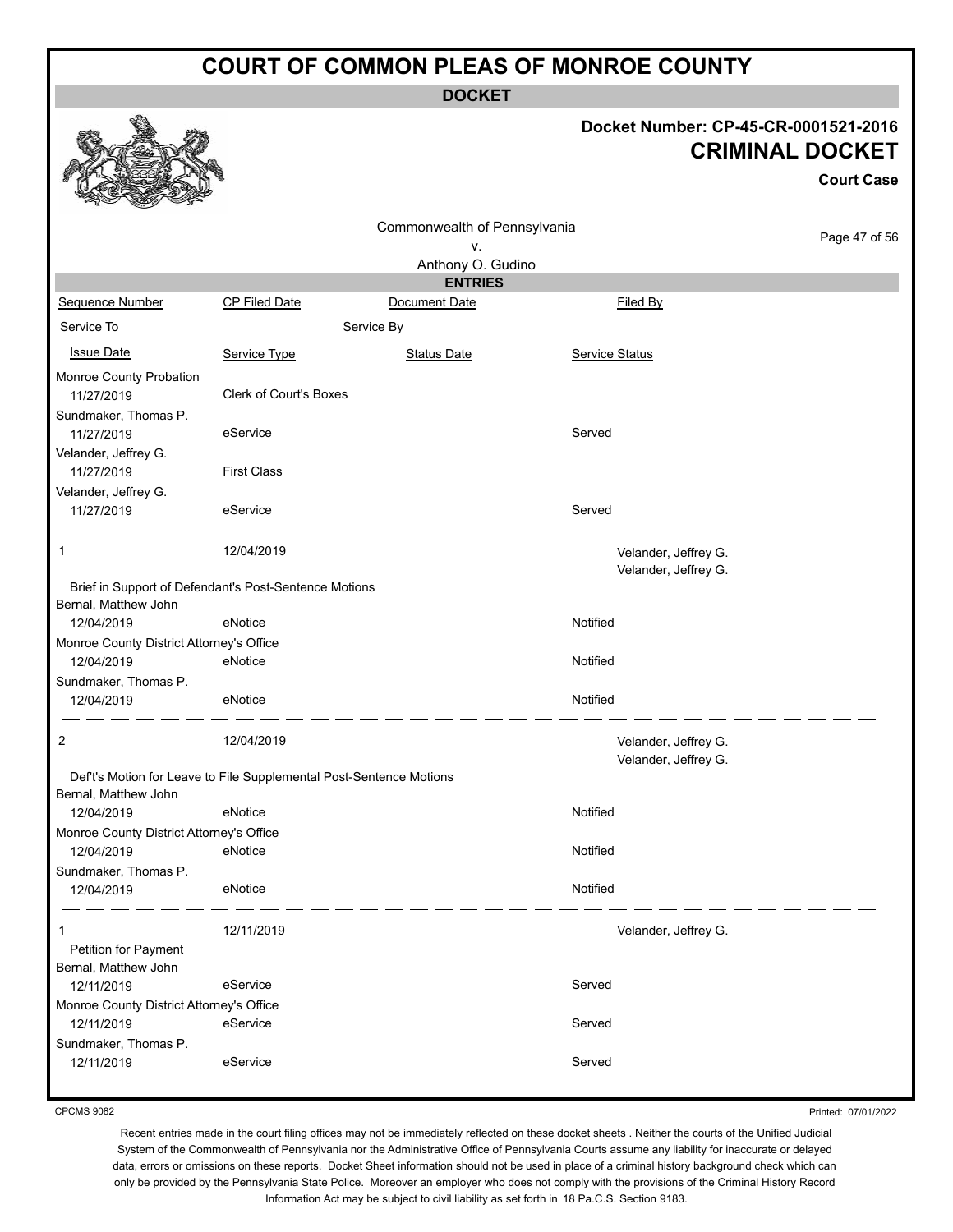**DOCKET**

#### **Docket Number: CP-45-CR-0001521-2016 CRIMINAL DOCKET**

**Court Case**

|                                                           |                                                               | Commonwealth of Pennsylvania                                            |                                                                                            |               |
|-----------------------------------------------------------|---------------------------------------------------------------|-------------------------------------------------------------------------|--------------------------------------------------------------------------------------------|---------------|
| ٧.                                                        |                                                               |                                                                         |                                                                                            | Page 48 of 56 |
|                                                           |                                                               | Anthony O. Gudino                                                       |                                                                                            |               |
|                                                           |                                                               | <b>ENTRIES</b>                                                          |                                                                                            |               |
| Sequence Number                                           | CP Filed Date                                                 | Document Date                                                           | Filed By                                                                                   |               |
| Service To                                                |                                                               | Service By                                                              |                                                                                            |               |
| <b>Issue Date</b>                                         | Service Type                                                  | <b>Status Date</b>                                                      | Service Status                                                                             |               |
| 1                                                         | 12/16/2019                                                    | 12/16/2019                                                              | Worthington, Margherita P.                                                                 |               |
| Order Granting Motion for Payment<br>Bernal, Matthew John |                                                               |                                                                         |                                                                                            |               |
| 12/16/2019                                                | eService                                                      |                                                                         | Served                                                                                     |               |
| Monroe County Court Administration                        |                                                               |                                                                         |                                                                                            |               |
| 12/16/2019                                                | Clerk of Court's Boxes                                        |                                                                         |                                                                                            |               |
| Monroe County District Attorney's Office                  |                                                               |                                                                         |                                                                                            |               |
| 12/16/2019                                                | eService                                                      |                                                                         | Served                                                                                     |               |
| Sundmaker, Thomas P.                                      |                                                               |                                                                         |                                                                                            |               |
| 12/16/2019                                                | eService                                                      |                                                                         | Served                                                                                     |               |
| Velander, Jeffrey G.                                      |                                                               |                                                                         |                                                                                            |               |
| 12/16/2019                                                | eService                                                      |                                                                         | Served                                                                                     |               |
| 1                                                         | 12/19/2019                                                    |                                                                         | Monroe County District Attorney's<br>Office<br>Monroe County District Attorney's<br>Office |               |
|                                                           |                                                               | Commonwealth's Brief in Opposition to Defendant's Post-Sentence Motions |                                                                                            |               |
| Bernal, Matthew John                                      |                                                               |                                                                         |                                                                                            |               |
| 12/19/2019                                                | eService                                                      |                                                                         | Served                                                                                     |               |
| Sundmaker, Thomas P.                                      |                                                               |                                                                         |                                                                                            |               |
| 12/19/2019                                                | eNotice                                                       |                                                                         | Notified                                                                                   |               |
| Velander, Jeffrey G.                                      |                                                               |                                                                         |                                                                                            |               |
| 12/19/2019                                                | eNotice                                                       |                                                                         | Notified                                                                                   |               |
| 1                                                         | 01/22/2020                                                    |                                                                         | Sundmaker, Thomas P.                                                                       |               |
|                                                           |                                                               |                                                                         | Sundmaker, Thomas P.                                                                       |               |
|                                                           | Petition for Payment of Counsel Fees and Costs Motion to Seal |                                                                         |                                                                                            |               |
| Bernal, Matthew John<br>01/22/2020                        | eNotice                                                       |                                                                         | Notified                                                                                   |               |
| Mancuso, Michael                                          |                                                               |                                                                         |                                                                                            |               |
| 01/22/2020                                                | eNotice                                                       |                                                                         | Notified                                                                                   |               |
| Monroe County District Attorney's Office                  |                                                               |                                                                         |                                                                                            |               |
| 01/22/2020                                                | eNotice                                                       |                                                                         | Notified                                                                                   |               |
| Velander, Jeffrey G.                                      |                                                               |                                                                         |                                                                                            |               |
| 01/22/2020                                                | eService                                                      |                                                                         | Served                                                                                     |               |

CPCMS 9082

Printed: 07/01/2022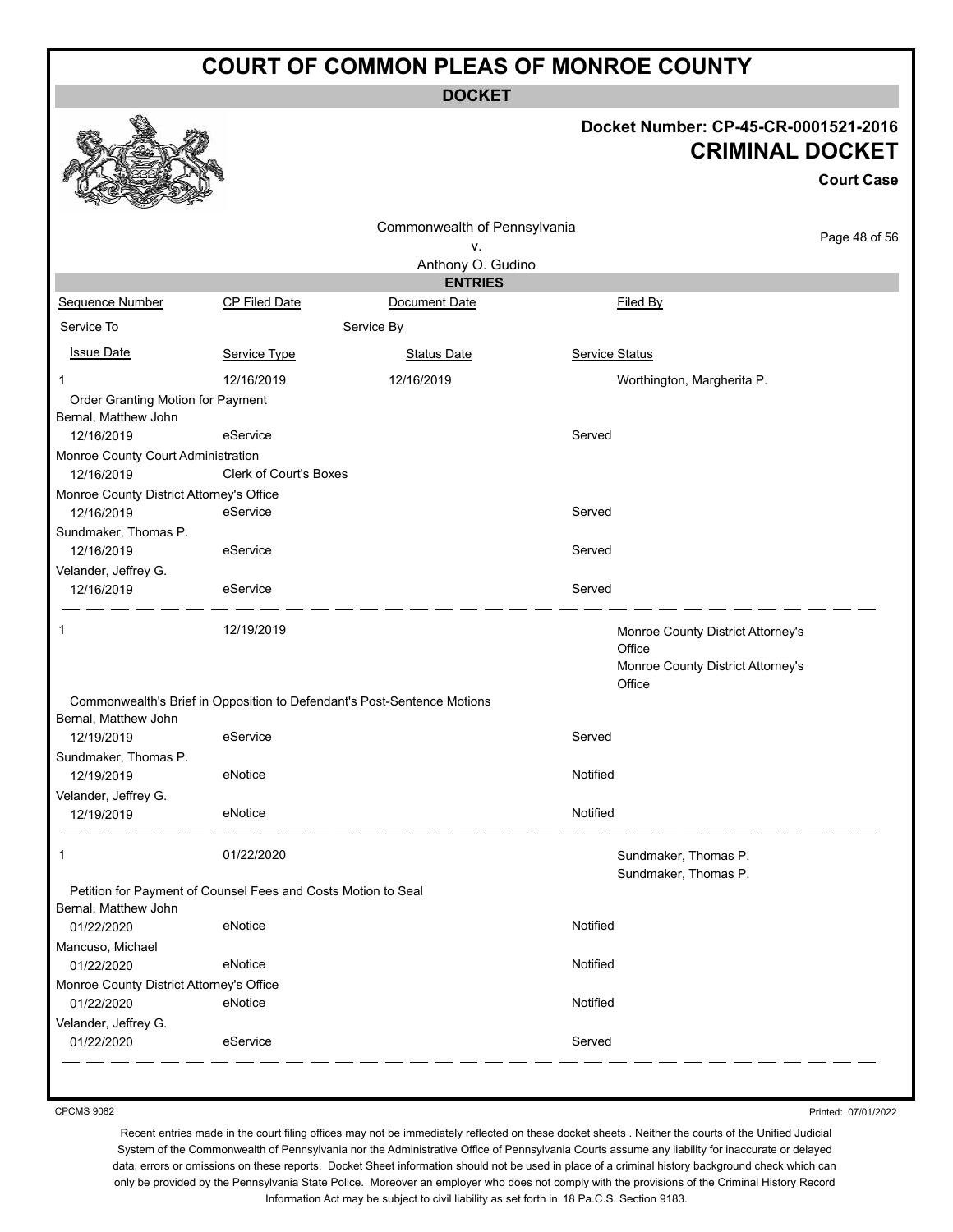**DOCKET**

#### **Docket Number: CP-45-CR-0001521-2016 CRIMINAL DOCKET**

**Court Case**

|                                          |                               | Commonwealth of Pennsylvania |                 |                            |
|------------------------------------------|-------------------------------|------------------------------|-----------------|----------------------------|
|                                          |                               | ٧.                           |                 | Page 49 of 56              |
|                                          |                               | Anthony O. Gudino            |                 |                            |
|                                          |                               | <b>ENTRIES</b>               |                 |                            |
| Sequence Number                          | <b>CP Filed Date</b>          | Document Date                | <b>Filed By</b> |                            |
| Service To                               |                               | Service By                   |                 |                            |
| <b>Issue Date</b>                        | Service Type                  | <b>Status Date</b>           | Service Status  |                            |
| 1                                        | 02/04/2020                    | 02/03/2020                   |                 | Worthington, Margherita P. |
| Opinion & Order                          |                               |                              |                 |                            |
| Bernal, Matthew John                     |                               |                              |                 |                            |
| 02/05/2020                               | eService                      |                              | Served          |                            |
| Mancuso, Michael<br>02/05/2020           | eService                      |                              | Served          |                            |
| Monroe County District Attorney's Office |                               |                              |                 |                            |
| 02/05/2020                               | eService                      |                              | Served          |                            |
| Sundmaker, Thomas P.                     |                               |                              |                 |                            |
| 02/05/2020                               | eService                      |                              | Served          |                            |
| Velander, Jeffrey G.                     |                               |                              |                 |                            |
| 02/05/2020                               | eService                      |                              | Served          |                            |
|                                          | 02/11/2020                    | 02/11/2020                   |                 | Worthington, Margherita P. |
| 1<br>Order Granting Motion for Payment   |                               |                              |                 |                            |
| Bernal, Matthew John                     |                               |                              |                 |                            |
| 02/11/2020                               | eService                      |                              | Served          |                            |
| Mancuso, Michael                         |                               |                              |                 |                            |
| 02/11/2020                               | eService                      |                              | Served          |                            |
| Monroe County Court Administration       |                               |                              |                 |                            |
| 02/11/2020                               | <b>Clerk of Court's Boxes</b> |                              |                 |                            |
| Monroe County District Attorney's Office | eService                      |                              |                 |                            |
| 02/11/2020                               |                               |                              | Served          |                            |
| Sundmaker, Thomas P.<br>02/11/2020       | eService                      |                              | Served          |                            |
| Velander, Jeffrey G.                     |                               |                              |                 |                            |
| 02/11/2020                               | eService                      |                              | Served          |                            |
|                                          |                               |                              |                 |                            |
| 1                                        | 02/21/2020                    |                              |                 | Worthington, Margherita P. |
| <b>Concise Statement Order</b>           |                               |                              |                 |                            |
| Bernal, Matthew John                     |                               |                              |                 |                            |
| 02/22/2020                               | eService                      |                              | Served          |                            |
| Goldstein, Zak Taylor<br>02/22/2020      | eService                      |                              | Served          |                            |
| Mancuso, Michael                         |                               |                              |                 |                            |
| 02/22/2020                               | eService                      |                              | Served          |                            |
| Monroe County District Attorney's Office |                               |                              |                 |                            |
|                                          |                               |                              |                 |                            |

CPCMS 9082

Printed: 07/01/2022

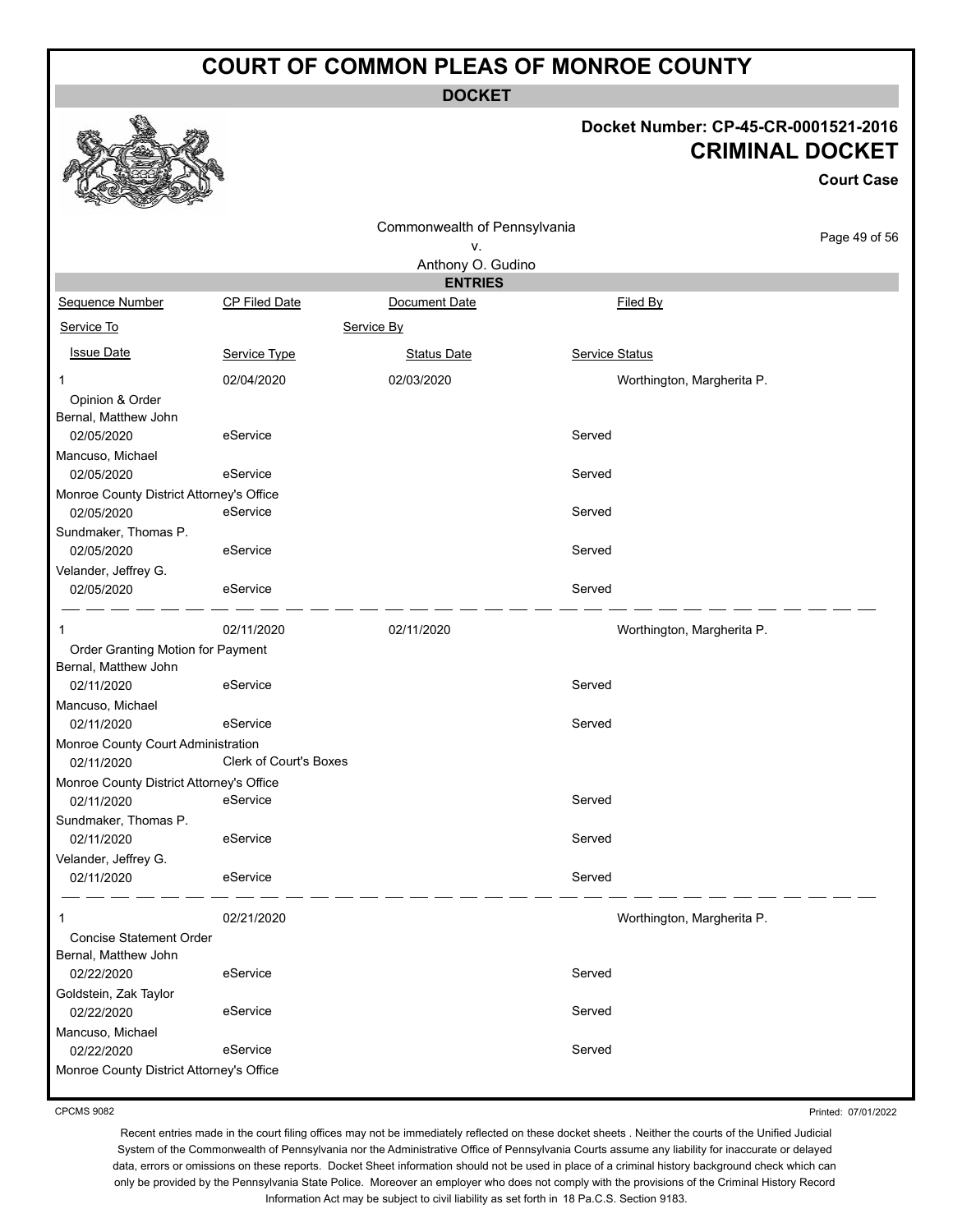**DOCKET**

#### **Docket Number: CP-45-CR-0001521-2016 CRIMINAL DOCKET**

**Court Case**

|                                                                |                              | Commonwealth of Pennsylvania |                       |                       |
|----------------------------------------------------------------|------------------------------|------------------------------|-----------------------|-----------------------|
|                                                                |                              | v.                           |                       | Page 50 of 56         |
|                                                                |                              | Anthony O. Gudino            |                       |                       |
|                                                                |                              | <b>ENTRIES</b>               |                       |                       |
| Sequence Number                                                | <b>CP Filed Date</b>         | Document Date                | Filed By              |                       |
| Service To                                                     |                              | Service By                   |                       |                       |
| <b>Issue Date</b>                                              | Service Type                 | <b>Status Date</b>           | <b>Service Status</b> |                       |
| 02/22/2020                                                     | eService                     |                              | Served                |                       |
| Superior Court of Pennsylvania -<br>Eastern District           |                              |                              |                       |                       |
| 02/24/2020                                                     | <b>First Class</b>           |                              |                       |                       |
| 2                                                              | 02/21/2020                   |                              |                       | Goldstein, Zak Taylor |
| Notice of Appeal to the Superior Court<br>Bernal, Matthew John |                              |                              |                       |                       |
| 02/22/2020                                                     | eService                     |                              | Served                |                       |
| Mancuso, Michael                                               |                              |                              |                       |                       |
| 02/22/2020                                                     | eService                     |                              | Served                |                       |
| Monroe County District Attorney's Office                       |                              |                              |                       |                       |
| 02/22/2020                                                     | eService                     |                              | Served                |                       |
| Superior Court of Pennsylvania -                               |                              |                              |                       |                       |
| Eastern District<br>02/26/2020                                 | <b>First Class/Certified</b> |                              |                       |                       |
| 3                                                              | 02/21/2020                   |                              |                       | Goldstein, Zak Taylor |
| Entry of Appearance                                            |                              |                              |                       |                       |
| Bernal, Matthew John                                           |                              |                              |                       |                       |
| 02/22/2020                                                     | eService                     |                              | Served                |                       |
| Mancuso, Michael                                               |                              |                              |                       |                       |
| 02/22/2020                                                     | eService                     |                              | Served                |                       |
| Monroe County District Attorney's Office                       |                              |                              |                       |                       |
| 02/22/2020                                                     | eService                     |                              | Served                |                       |
| 1                                                              | 03/04/2020                   |                              |                       | Warden, George J.     |
| Certified mail return filed                                    |                              |                              |                       |                       |
| Bernal, Matthew John                                           |                              |                              |                       |                       |
| 03/05/2020                                                     | eService                     |                              | Served                |                       |
| Goldstein, Zak Taylor                                          |                              |                              |                       |                       |
| 03/05/2020                                                     | eService                     |                              | Served                |                       |
| Mancuso, Michael<br>03/05/2020                                 | eService                     |                              | Served                |                       |
| Monroe County District Attorney's Office                       |                              |                              |                       |                       |
| 03/05/2020                                                     | eService                     |                              | Served                |                       |
|                                                                |                              |                              |                       |                       |

CPCMS 9082

Printed: 07/01/2022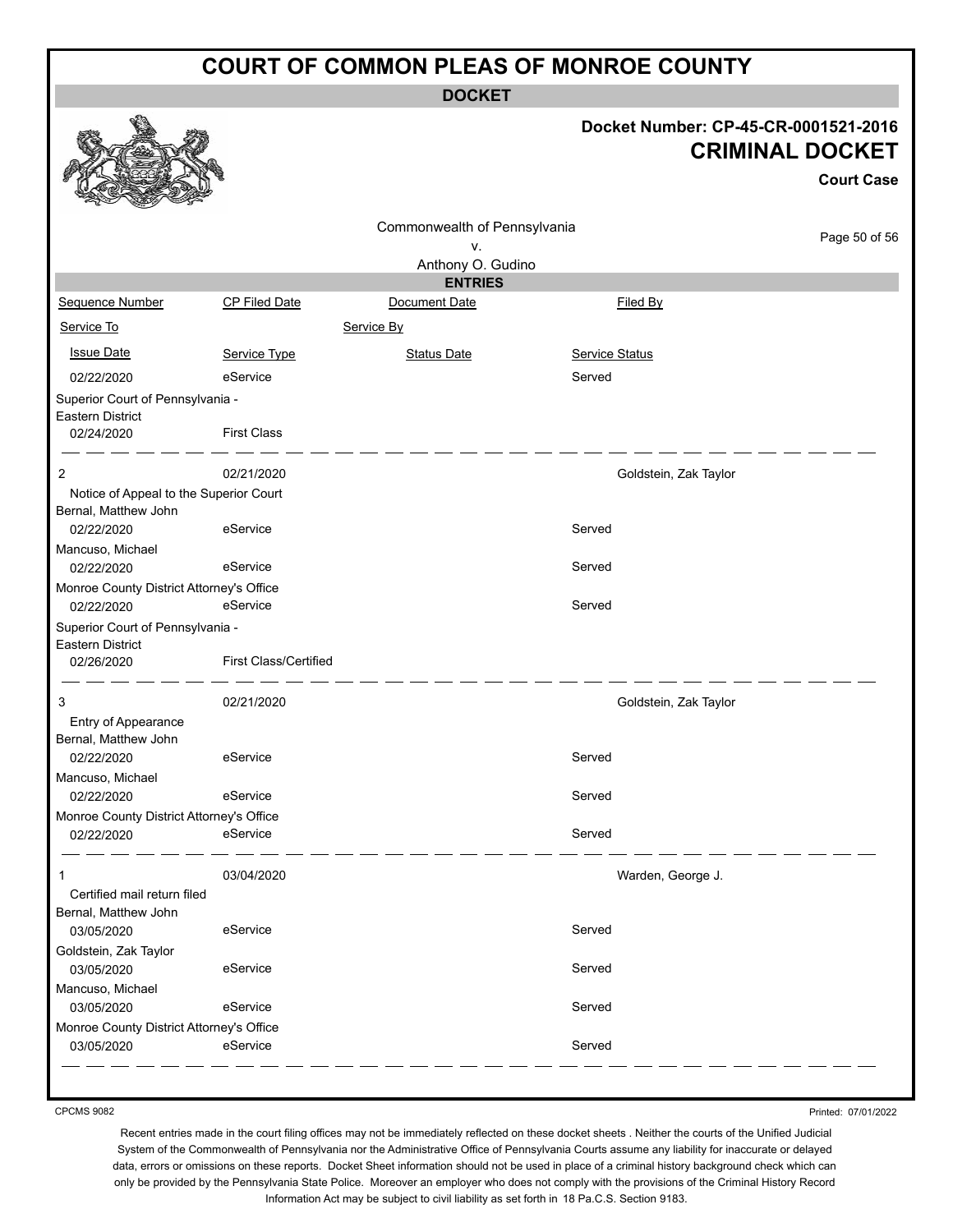**DOCKET**

#### **Docket Number: CP-45-CR-0001521-2016 CRIMINAL DOCKET**

**Court Case**

|                                                        |                                                                              | Commonwealth of Pennsylvania                                                |                                                             |               |
|--------------------------------------------------------|------------------------------------------------------------------------------|-----------------------------------------------------------------------------|-------------------------------------------------------------|---------------|
|                                                        |                                                                              | ٧.                                                                          |                                                             | Page 51 of 56 |
|                                                        |                                                                              | Anthony O. Gudino                                                           |                                                             |               |
|                                                        |                                                                              | <b>ENTRIES</b>                                                              |                                                             |               |
| Sequence Number                                        | <b>CP Filed Date</b>                                                         | Document Date                                                               | <b>Filed By</b>                                             |               |
| Service To                                             |                                                                              | Service By                                                                  |                                                             |               |
| <b>Issue Date</b>                                      | Service Type                                                                 | <b>Status Date</b>                                                          | Service Status                                              |               |
| 1                                                      | 03/12/2020                                                                   |                                                                             | Superior Court of Pennsylvania -<br><b>Eastern District</b> |               |
|                                                        |                                                                              | Appeal Docket Sheet from Superior Court of PA - 787 EDA 2020 due 04/21/2020 |                                                             |               |
| Bernal, Matthew John<br>03/26/2020                     | eService                                                                     |                                                                             | Served                                                      |               |
| Goldstein, Zak Taylor                                  |                                                                              |                                                                             |                                                             |               |
| 03/26/2020                                             | eService                                                                     |                                                                             | Served                                                      |               |
| Mancuso, Michael                                       |                                                                              |                                                                             |                                                             |               |
| 03/26/2020                                             | eService                                                                     |                                                                             | Served                                                      |               |
| Monroe County District Attorney's Office<br>03/26/2020 | eService                                                                     |                                                                             | Served                                                      |               |
|                                                        |                                                                              |                                                                             |                                                             |               |
| 1                                                      | 03/13/2020                                                                   |                                                                             | Goldstein, Zak Taylor<br>Goldstein, Zak Taylor              |               |
| <b>Statement of Errors</b>                             |                                                                              |                                                                             |                                                             |               |
| Bernal, Matthew John                                   |                                                                              |                                                                             |                                                             |               |
| 03/13/2020<br>Mancuso, Michael                         | eNotice                                                                      |                                                                             | Notified                                                    |               |
| 03/13/2020                                             | eNotice                                                                      |                                                                             | Notified                                                    |               |
| Monroe County District Attorney's Office               |                                                                              |                                                                             |                                                             |               |
| 03/13/2020                                             | eNotice                                                                      |                                                                             | Notified                                                    |               |
|                                                        | 04/13/2020                                                                   |                                                                             | Worthington, Margherita P.                                  |               |
|                                                        | Appeal Statement Pursuant TO Pa. R.A.P. 1925(a)                              |                                                                             |                                                             |               |
| Bernal, Matthew John                                   |                                                                              |                                                                             |                                                             |               |
| 04/13/2020                                             | eService                                                                     |                                                                             | Served                                                      |               |
| Goldstein, Zak Taylor<br>04/13/2020                    | eService                                                                     |                                                                             | Served                                                      |               |
| Gudino, Anthony O.                                     |                                                                              |                                                                             |                                                             |               |
| 04/13/2020                                             | <b>First Class</b>                                                           |                                                                             |                                                             |               |
| Mancuso, Michael                                       |                                                                              |                                                                             |                                                             |               |
| 04/13/2020                                             | eService                                                                     |                                                                             | Served                                                      |               |
| Monroe County District Attorney's Office               |                                                                              |                                                                             |                                                             |               |
| 04/13/2020                                             | eService                                                                     |                                                                             | Served                                                      |               |
| 2                                                      | 04/13/2020                                                                   |                                                                             | Warden, George J.                                           |               |
|                                                        | Certified Docket Entries and List send to Z. Goldstein and District Attorney |                                                                             |                                                             |               |
| Bernal, Matthew John                                   |                                                                              |                                                                             |                                                             |               |

CPCMS 9082

Recent entries made in the court filing offices may not be immediately reflected on these docket sheets . Neither the courts of the Unified Judicial System of the Commonwealth of Pennsylvania nor the Administrative Office of Pennsylvania Courts assume any liability for inaccurate or delayed data, errors or omissions on these reports. Docket Sheet information should not be used in place of a criminal history background check which can only be provided by the Pennsylvania State Police. Moreover an employer who does not comply with the provisions of the Criminal History Record Information Act may be subject to civil liability as set forth in 18 Pa.C.S. Section 9183.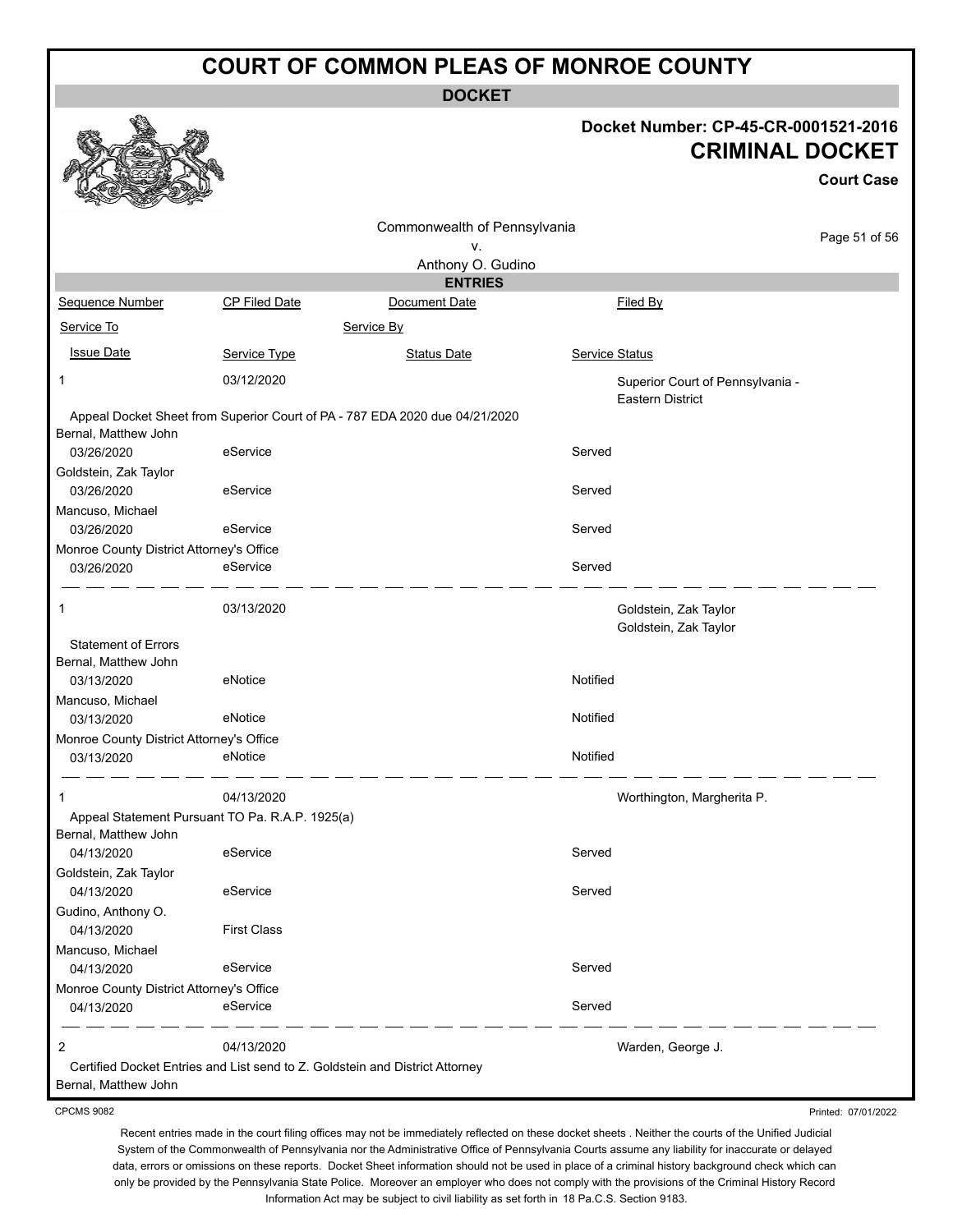**DOCKET**

#### **Docket Number: CP-45-CR-0001521-2016 CRIMINAL DOCKET**

**Court Case**

|                                          |                                                                      | Commonwealth of Pennsylvania |                   |               |
|------------------------------------------|----------------------------------------------------------------------|------------------------------|-------------------|---------------|
|                                          | ٧.                                                                   |                              |                   | Page 52 of 56 |
|                                          |                                                                      | Anthony O. Gudino            |                   |               |
|                                          |                                                                      | <b>ENTRIES</b>               |                   |               |
| Sequence Number                          | <b>CP Filed Date</b>                                                 | Document Date                | Filed By          |               |
| Service To                               |                                                                      | Service By                   |                   |               |
| <b>Issue Date</b>                        | Service Type                                                         | <b>Status Date</b>           | Service Status    |               |
| 04/13/2020                               | eService                                                             |                              | Served            |               |
| Goldstein, Zak Taylor                    |                                                                      |                              |                   |               |
| 04/13/2020                               | eService                                                             |                              | Served            |               |
| Mancuso, Michael                         |                                                                      |                              |                   |               |
| 04/13/2020                               | eService                                                             |                              | Served            |               |
| Monroe County District Attorney's Office |                                                                      |                              |                   |               |
| 04/13/2020                               | eService                                                             |                              | Served            |               |
| 3                                        | 04/13/2020                                                           |                              | Warden, George J. |               |
|                                          | Certificate and Transmittal of Record to Appellate Court             |                              |                   |               |
| Bernal, Matthew John                     |                                                                      |                              |                   |               |
| 04/13/2020                               | eService                                                             |                              | Served            |               |
| Goldstein, Zak Taylor                    |                                                                      |                              |                   |               |
| 04/13/2020<br>Mancuso, Michael           | eService                                                             |                              | Served            |               |
| 04/13/2020                               | eService                                                             |                              | Served            |               |
| Monroe County District Attorney's Office |                                                                      |                              |                   |               |
| 04/13/2020                               | eService                                                             |                              | Served            |               |
| 1                                        | 04/20/2020                                                           |                              | Warden, George J. |               |
| <b>Returned Mail</b>                     |                                                                      |                              |                   |               |
| Bernal, Matthew John                     |                                                                      |                              |                   |               |
| 04/23/2020                               | eService                                                             |                              | Served            |               |
| Goldstein, Zak Taylor                    |                                                                      |                              |                   |               |
| 04/23/2020                               | eService                                                             |                              | Served            |               |
| Mancuso, Michael                         |                                                                      |                              |                   |               |
| 04/23/2020                               | eService                                                             |                              | Served            |               |
| Monroe County District Attorney's Office | eService                                                             |                              | Served            |               |
| 04/23/2020                               |                                                                      |                              |                   |               |
| 1                                        | 05/04/2020                                                           |                              | Warden, George J. |               |
| Bernal, Matthew John                     | Supplemental Statement with Opinion attached filed in Superior Court |                              |                   |               |
| 05/04/2020                               | eService                                                             |                              | Served            |               |
| Goldstein, Zak Taylor                    |                                                                      |                              |                   |               |
| 05/04/2020                               | eService                                                             |                              | Served            |               |
| Mancuso, Michael                         |                                                                      |                              |                   |               |
|                                          |                                                                      |                              |                   |               |

CPCMS 9082

Printed: 07/01/2022

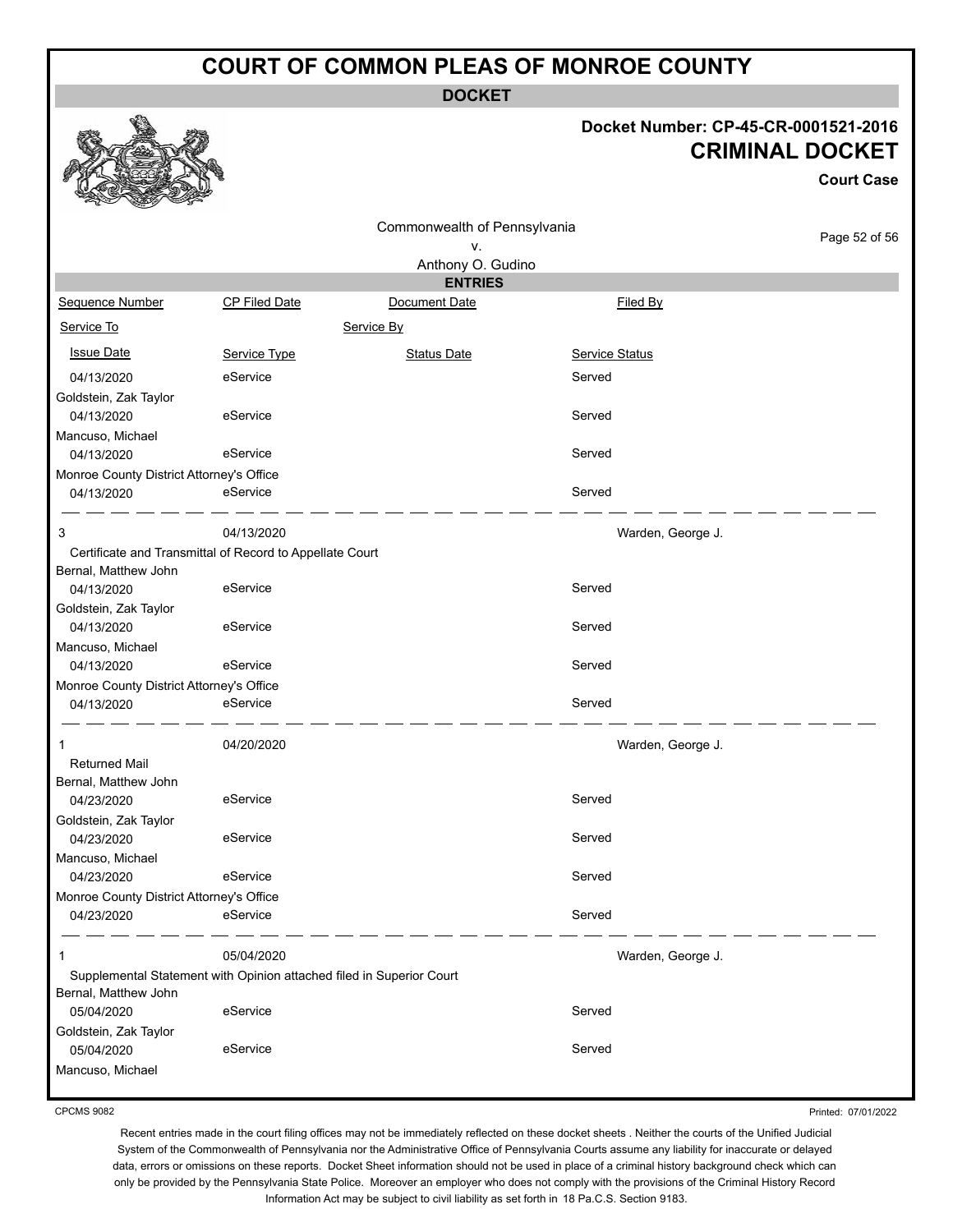**DOCKET**

#### **Docket Number: CP-45-CR-0001521-2016 CRIMINAL DOCKET**

|                                          |                                                        |                                    |                |                                                             | <b>Court Case</b> |
|------------------------------------------|--------------------------------------------------------|------------------------------------|----------------|-------------------------------------------------------------|-------------------|
|                                          |                                                        | Commonwealth of Pennsylvania<br>٧. |                |                                                             | Page 53 of 56     |
|                                          |                                                        | Anthony O. Gudino                  |                |                                                             |                   |
|                                          |                                                        | <b>ENTRIES</b>                     |                |                                                             |                   |
| Sequence Number                          | CP Filed Date                                          | Document Date                      |                | Filed By                                                    |                   |
| Service To                               |                                                        | Service By                         |                |                                                             |                   |
| <b>Issue Date</b>                        | Service Type                                           | <b>Status Date</b>                 | Service Status |                                                             |                   |
| 05/04/2020                               | eService                                               |                                    | Served         |                                                             |                   |
| Monroe County District Attorney's Office |                                                        |                                    |                |                                                             |                   |
| 05/04/2020                               | eService                                               |                                    | Served         |                                                             |                   |
| 1                                        | 05/27/2021                                             |                                    |                | Supreme Court of Pennsylvania -<br><b>Middle District</b>   |                   |
|                                          | Petition for Allowance of Appeal filed - Supreme Court |                                    |                |                                                             |                   |
| Bernal, Matthew John                     |                                                        |                                    |                |                                                             |                   |
| 05/27/2021                               | eService                                               |                                    | Served         |                                                             |                   |
| Goldstein, Zak Taylor<br>05/27/2021      | eService                                               |                                    | Served         |                                                             |                   |
| Mancuso, Michael                         |                                                        |                                    |                |                                                             |                   |
| 05/27/2021                               | eService                                               |                                    | Served         |                                                             |                   |
| Monroe County District Attorney's Office |                                                        |                                    |                |                                                             |                   |
| 05/27/2021                               | eService                                               |                                    | Served         |                                                             |                   |
| 1                                        | 10/26/2021                                             |                                    |                | Superior Court of Pennsylvania -<br><b>Eastern District</b> |                   |
| Original Record Returned                 |                                                        |                                    |                |                                                             |                   |
| Bernal, Matthew John                     |                                                        |                                    |                |                                                             |                   |
| 10/26/2021                               | eService                                               |                                    | Served         |                                                             |                   |
| Goldstein, Zak Taylor<br>10/26/2021      | eService                                               |                                    | Served         |                                                             |                   |
| Mancuso, Michael                         |                                                        |                                    |                |                                                             |                   |
| 10/26/2021                               | eService                                               |                                    | Served         |                                                             |                   |
| Monroe County District Attorney's Office |                                                        |                                    |                |                                                             |                   |
| 10/26/2021                               | eService                                               |                                    | Served         |                                                             |                   |
| 2                                        | 10/26/2021                                             |                                    |                | Superior Court of Pennsylvania -<br><b>Eastern District</b> |                   |
|                                          | Superior Court Decision - Judge of sentence affirmed   |                                    |                |                                                             |                   |
| Bernal, Matthew John                     |                                                        |                                    |                |                                                             |                   |
| 10/26/2021                               | eService                                               |                                    | Served         |                                                             |                   |
| Goldstein, Zak Taylor                    | eService                                               |                                    | Served         |                                                             |                   |
| 10/26/2021                               |                                                        |                                    |                |                                                             |                   |
| Mancuso, Michael<br>10/26/2021           | eService                                               |                                    | Served         |                                                             |                   |
| Monroe County District Attorney's Office |                                                        |                                    |                |                                                             |                   |
|                                          |                                                        |                                    |                |                                                             |                   |

CPCMS 9082

Recent entries made in the court filing offices may not be immediately reflected on these docket sheets . Neither the courts of the Unified Judicial System of the Commonwealth of Pennsylvania nor the Administrative Office of Pennsylvania Courts assume any liability for inaccurate or delayed data, errors or omissions on these reports. Docket Sheet information should not be used in place of a criminal history background check which can only be provided by the Pennsylvania State Police. Moreover an employer who does not comply with the provisions of the Criminal History Record Information Act may be subject to civil liability as set forth in 18 Pa.C.S. Section 9183.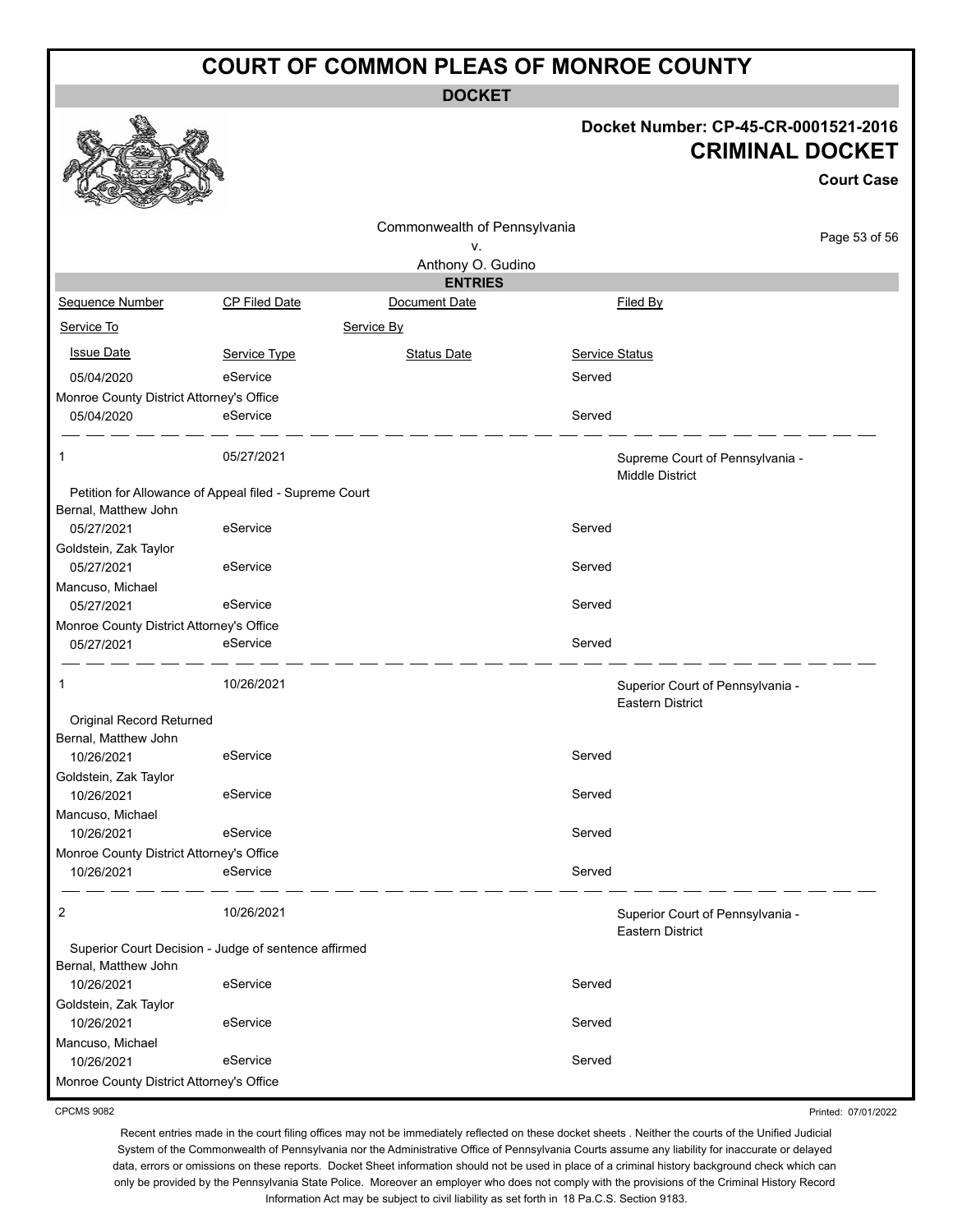**DOCKET**

#### **Docket Number: CP-45-CR-0001521-2016 CRIMINAL DOCKET**

**Court Case**

|                                          |                                                            |                              |                    | <b>Court Case</b> |
|------------------------------------------|------------------------------------------------------------|------------------------------|--------------------|-------------------|
|                                          |                                                            | Commonwealth of Pennsylvania |                    | Page 54 of 56     |
|                                          |                                                            | ٧.                           |                    |                   |
|                                          |                                                            | Anthony O. Gudino            |                    |                   |
|                                          |                                                            | <b>ENTRIES</b>               |                    |                   |
| Sequence Number                          | CP Filed Date                                              | Document Date                | Filed By           |                   |
| Service To                               |                                                            | Service By                   |                    |                   |
| <b>Issue Date</b>                        | Service Type                                               | <b>Status Date</b>           | Service Status     |                   |
| 10/26/2021                               | eService                                                   |                              | Served             |                   |
| 1                                        | 01/24/2022                                                 |                              | Gudino, Anthony O. |                   |
| Bernal, Matthew John                     | Letter from /to defendant req copy of documents            |                              |                    |                   |
| 01/25/2022                               | eService                                                   |                              | Served             |                   |
| Goldstein, Zak Taylor                    |                                                            |                              |                    |                   |
| 01/25/2022                               | eService                                                   |                              | Served             |                   |
| Mancuso, Michael                         |                                                            |                              |                    |                   |
| 01/25/2022                               | eService                                                   |                              | Served             |                   |
| Monroe County District Attorney's Office |                                                            |                              |                    |                   |
| 01/25/2022                               | eService                                                   |                              | Served             |                   |
| 1                                        | 02/07/2022                                                 |                              | Gudino, Anthony O. |                   |
| Bernal, Matthew John                     | Letter from /to defendant requesting cert copy Docket Stmt |                              |                    |                   |
| 02/07/2022                               | eService                                                   |                              | Served             |                   |
| Goldstein, Zak Taylor                    |                                                            |                              |                    |                   |
| 02/07/2022                               | eService                                                   |                              | Served             |                   |
| Mancuso, Michael                         |                                                            |                              |                    |                   |
| 02/07/2022                               | eService                                                   |                              | Served             |                   |
| Monroe County District Attorney's Office |                                                            |                              |                    |                   |
| 02/07/2022                               | eService                                                   |                              | Served             |                   |

CPCMS 9082

Printed: 07/01/2022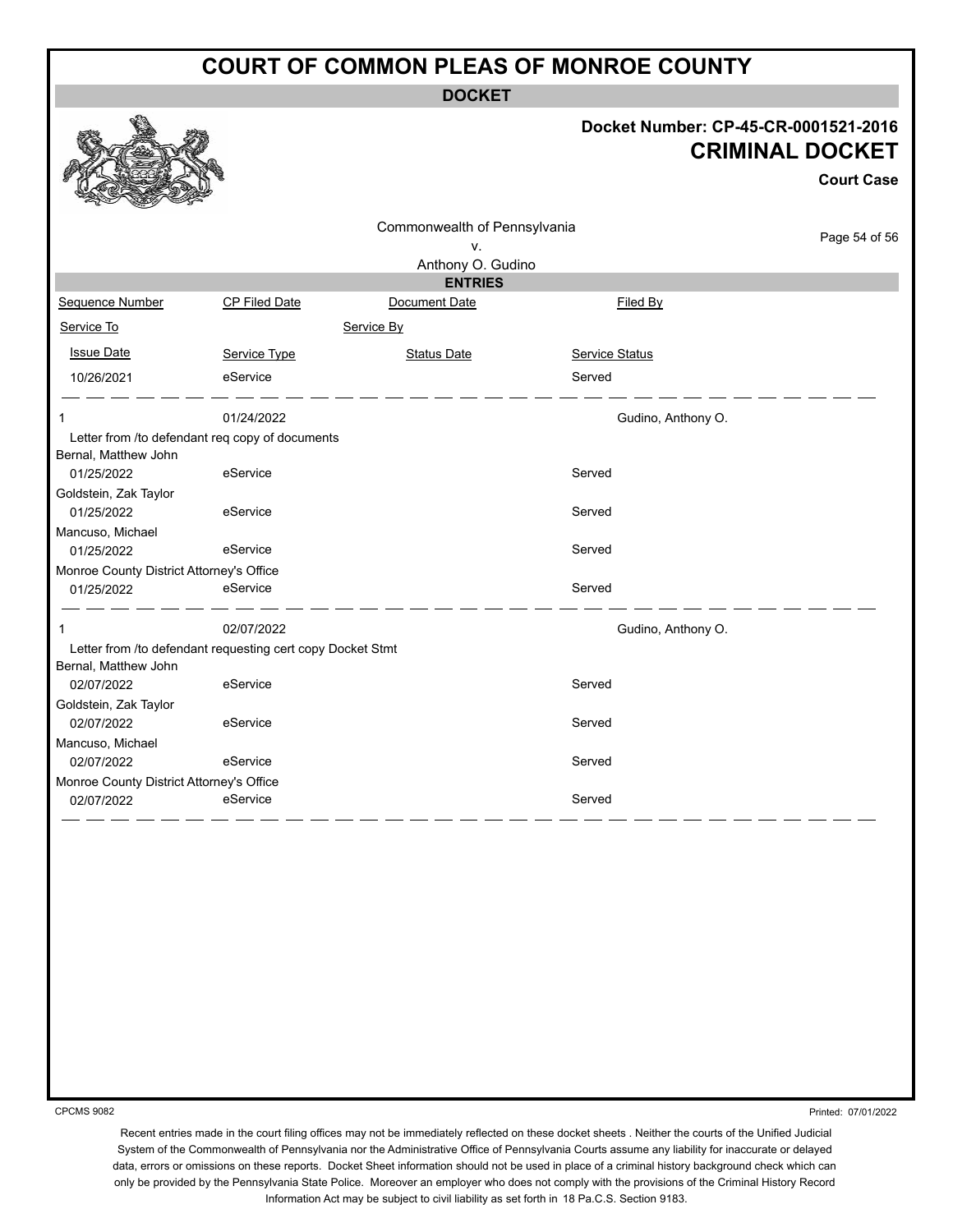**DOCKET**

#### **Docket Number: CP-45-CR-0001521-2016 CRIMINAL DOCKET**

**Court Case**

| Commonwealth of Pennsylvania                        |                                   |           |             | Page 55 of 56                    |              |  |
|-----------------------------------------------------|-----------------------------------|-----------|-------------|----------------------------------|--------------|--|
|                                                     |                                   | ۷.        |             |                                  |              |  |
| Anthony O. Gudino                                   |                                   |           |             |                                  |              |  |
| 06/21/2022                                          | <b>CASE FINANCIAL INFORMATION</b> |           |             |                                  |              |  |
| Last Payment Date:                                  |                                   |           |             | Total of Last Payment: - \$17.00 |              |  |
| Gudino, Anthony O.                                  | <u>Assessment</u>                 | Payments  | Adjustments | Non Monetary                     | <u>Total</u> |  |
| Defendant                                           |                                   |           |             | Payments                         |              |  |
| <b>Costs/Fees</b>                                   |                                   |           |             |                                  |              |  |
| District Attorney Digital Forensics Fee             | \$240.67                          | (\$25.28) | \$0.00      | \$0.00                           | \$215.39     |  |
| (Monroe)                                            | \$500.61                          | (\$52.52) | \$0.00      | \$0.00                           | \$448.09     |  |
| District Attorney Digital Forensics Fee<br>(Monroe) |                                   |           |             |                                  |              |  |
| Subpoena Fee (Monroe)                               | \$10.00                           | \$0.00    | \$0.00      | \$0.00                           | \$10.00      |  |
| Subpoena Fee (Monroe)                               | \$5.00                            | \$0.00    | \$0.00      | \$0.00                           | \$5.00       |  |
| Subpoena Fee (Monroe)                               | \$10.00                           | \$0.00    | \$0.00      | \$0.00                           | \$10.00      |  |
| Subpoena Fee (Monroe)                               | \$170.00                          | \$0.00    | \$0.00      | \$0.00                           | \$170.00     |  |
| Subpoena Fee (Monroe)                               | \$5.00                            | \$0.00    | \$0.00      | \$0.00                           | \$5.00       |  |
| Subpoena Fee (Monroe)                               | \$170.00                          | \$0.00    | \$0.00      | \$0.00                           | \$170.00     |  |
| Subpoena Fee (Monroe)                               | \$5.00                            | \$0.00    | \$0.00      | \$0.00                           | \$5.00       |  |
| Subpoena Fee (Monroe)                               | \$25.00                           | \$0.00    | \$0.00      | \$0.00                           | \$25.00      |  |
| Subpoena Fee (Monroe)                               | \$70.00                           | \$0.00    | \$0.00      | \$0.00                           | \$70.00      |  |
| Subpoena Fee (Monroe)                               | \$95.00                           | \$0.00    | \$0.00      | \$0.00                           | \$95.00      |  |
| DA Lab User Fee (Monroe)                            | \$200.00                          | \$0.00    | \$0.00      | \$0.00                           | \$200.00     |  |
| Subpoena Fee (Monroe)                               | \$20.00                           | \$0.00    | \$0.00      | \$0.00                           | \$20.00      |  |
| Subpoena Fee (Monroe)                               | \$5.00                            | \$0.00    | \$0.00      | \$0.00                           | \$5.00       |  |
| Subpoena Fee (Monroe)                               | \$20.00                           | \$0.00    | \$0.00      | \$0.00                           | \$20.00      |  |
| Subpoena Fee (Monroe)                               | \$5.00                            | \$0.00    | \$0.00      | \$0.00                           | \$5.00       |  |
| Subpoena Fee (Monroe)                               | \$5.00                            | \$0.00    | \$0.00      | \$0.00                           | \$5.00       |  |
| Subpoena Fee (Monroe)                               | \$5.00                            | \$0.00    | \$0.00      | \$0.00                           | \$5.00       |  |
| Appellate Court Appeal (Monroe)                     | \$30.00                           | (\$30.00) | \$0.00      | \$0.00                           | \$0.00       |  |
| Postage Costs (Monroe)                              | \$9.39                            | \$0.00    | \$0.00      | \$0.00                           | \$9.39       |  |
| Subpoena Fee (Monroe)                               | \$165.00                          | \$0.00    | \$0.00      | \$0.00                           | \$165.00     |  |
| Subpoena Fee (Monroe)                               | \$10.00                           | \$0.00    | \$0.00      | \$0.00                           | \$10.00      |  |
| Subpoena Fee (Monroe)                               | \$25.00                           | \$0.00    | \$0.00      | \$0.00                           | \$25.00      |  |
| Subpoena Fee (Monroe)                               | \$5.00                            | \$0.00    | \$0.00      | \$0.00                           | \$5.00       |  |
| Subpoena Fee (Monroe)                               | \$5.00                            | \$0.00    | \$0.00      | \$0.00                           | \$5.00       |  |
| Subpoena Fee (Monroe)                               | \$5.00                            | \$0.00    | \$0.00      | \$0.00                           | \$5.00       |  |
| Copy Costs (Monroe)                                 | \$11.00                           | \$0.00    | \$0.00      | \$0.00                           | \$11.00      |  |
| Subpoena Fee (Monroe)                               | \$30.00                           | \$0.00    | \$0.00      | \$0.00                           | \$30.00      |  |
| Certified Copy Fee (Monroe)                         | \$15.00                           | (\$15.00) | \$0.00      | \$0.00                           | \$0.00       |  |
| Subpoena Fee (Monroe)                               | \$5.00                            | \$0.00    | \$0.00      | \$0.00                           | \$5.00       |  |
| Subpoena Fee (Monroe)                               | \$35.00                           | \$0.00    | \$0.00      | \$0.00                           | \$35.00      |  |
|                                                     |                                   |           |             |                                  |              |  |

CPCMS 9082

Printed: 07/01/2022